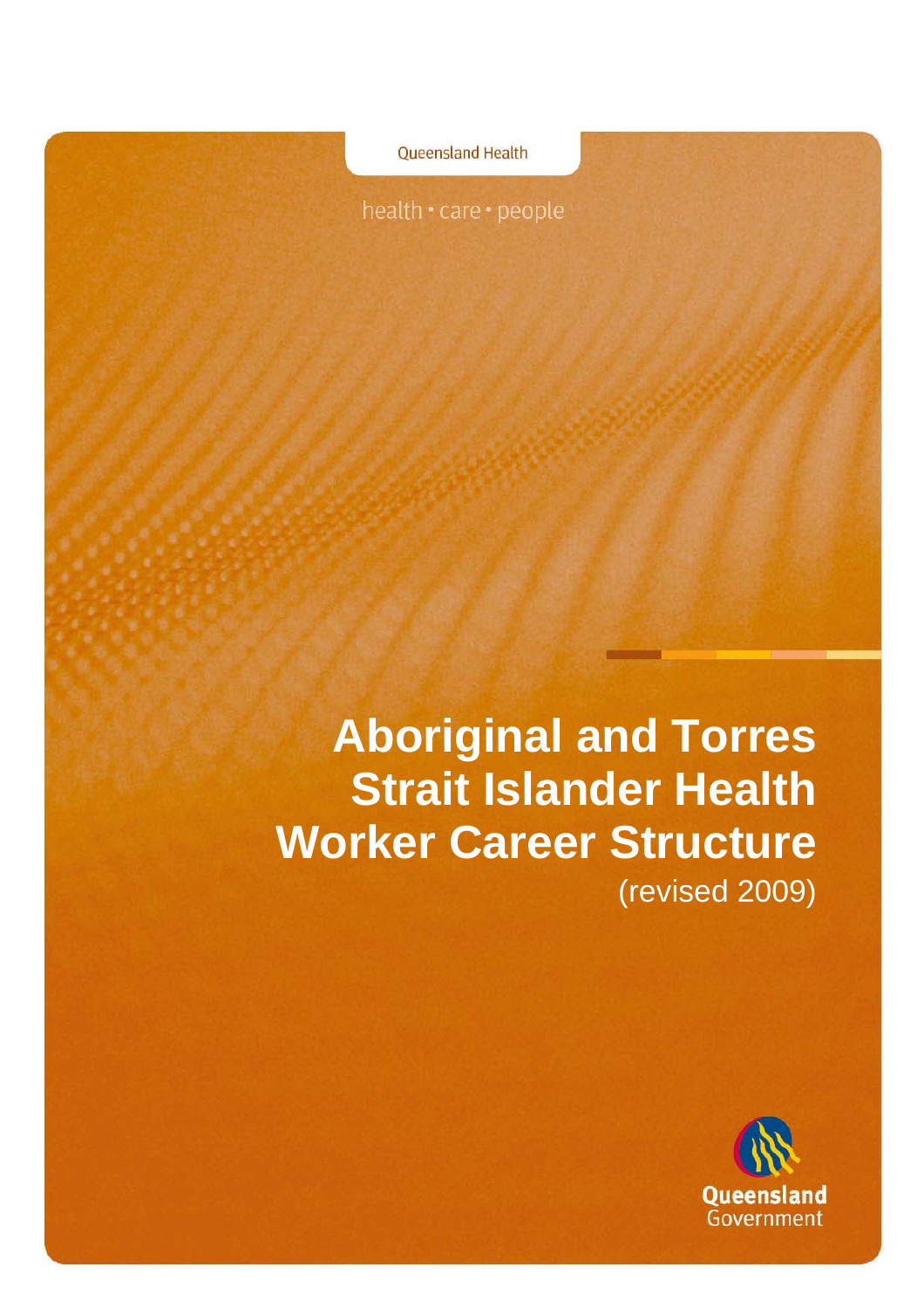#### **Foreword**

I am pleased to introduce the Aboriginal and Torres Strait Islander Health Worker Career Structure 2007 (revised 2009) booklet.

Queensland Health has a strong commitment to improving the health and wellbeing of the Aboriginal and Torres Strait Islander people of Queensland. The health services provided by Aboriginal and Torres Strait Islander Health Workers are crucial in achieving this outcome. We recognise the skills, cultural expertise and community focus that Health Workers bring to their role.

This revised career structure will provide a clearer career path and incentives for employees to increase their skills and deliver a high standard quality service. It is designed to encourage Aboriginal and Torres Strait Islander Health Workers to participate in continuous skills development and foster improved Health Worker retention within the health system.

I acknowledge and support the important contribution of Aboriginal and Torres Strait Islander Health Workers within a delegated model of care.

montin

Michael Reid **Director-General** 

August 2009

Artwork Culcha Disc 1999 Artist Lionel Phillips

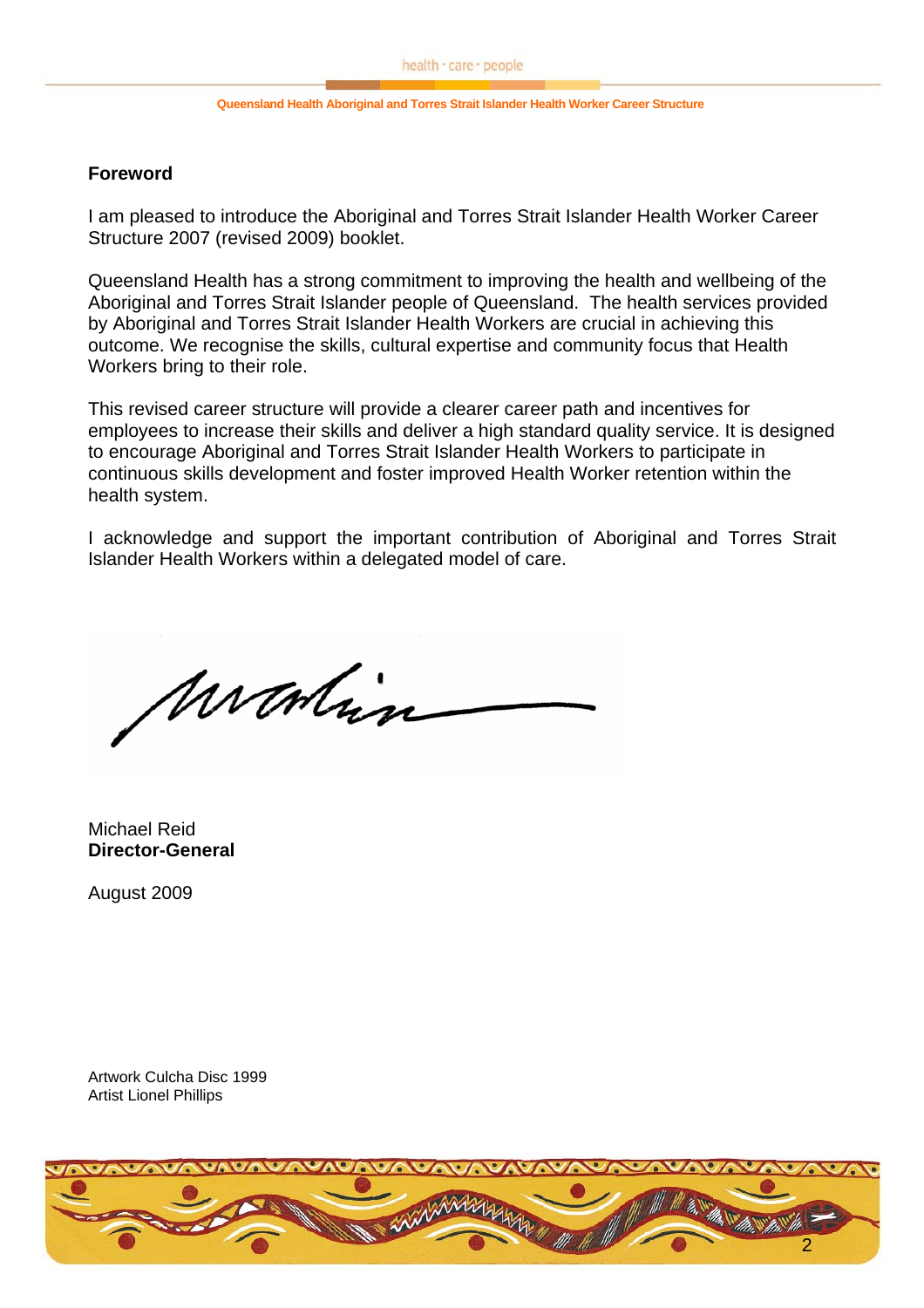# **Contents**

| Definition of a Queensland Health Aboriginal and Torres Strait Islander Health Worker  5        |  |
|-------------------------------------------------------------------------------------------------|--|
|                                                                                                 |  |
|                                                                                                 |  |
| Aboriginal and Torres Strait Islander Statewide Workforce Advisory Group (ATSISWAG)6            |  |
| Aboriginal and Torres Strait Islander Health Worker career structure7                           |  |
|                                                                                                 |  |
|                                                                                                 |  |
|                                                                                                 |  |
|                                                                                                 |  |
|                                                                                                 |  |
|                                                                                                 |  |
|                                                                                                 |  |
|                                                                                                 |  |
|                                                                                                 |  |
|                                                                                                 |  |
|                                                                                                 |  |
|                                                                                                 |  |
|                                                                                                 |  |
| Aboriginal and Torres Strait Islander Advanced Health Worker (Isolated Practice Authorised)     |  |
|                                                                                                 |  |
|                                                                                                 |  |
| Aboriginal and Torres Strait Islander Senior Health Worker (Isolated Practice Authorised) OO730 |  |
| Aboriginal and Torres Strait Islander Health Worker Coordinator (Programs) OO7 32               |  |
|                                                                                                 |  |
|                                                                                                 |  |
|                                                                                                 |  |
| Aboriginal and Torres Strait Islander Manager Health Worker Services OO943                      |  |
| Appendix 1: Excerpts from Health (Drugs and Poisons) Regulation 199646                          |  |
|                                                                                                 |  |

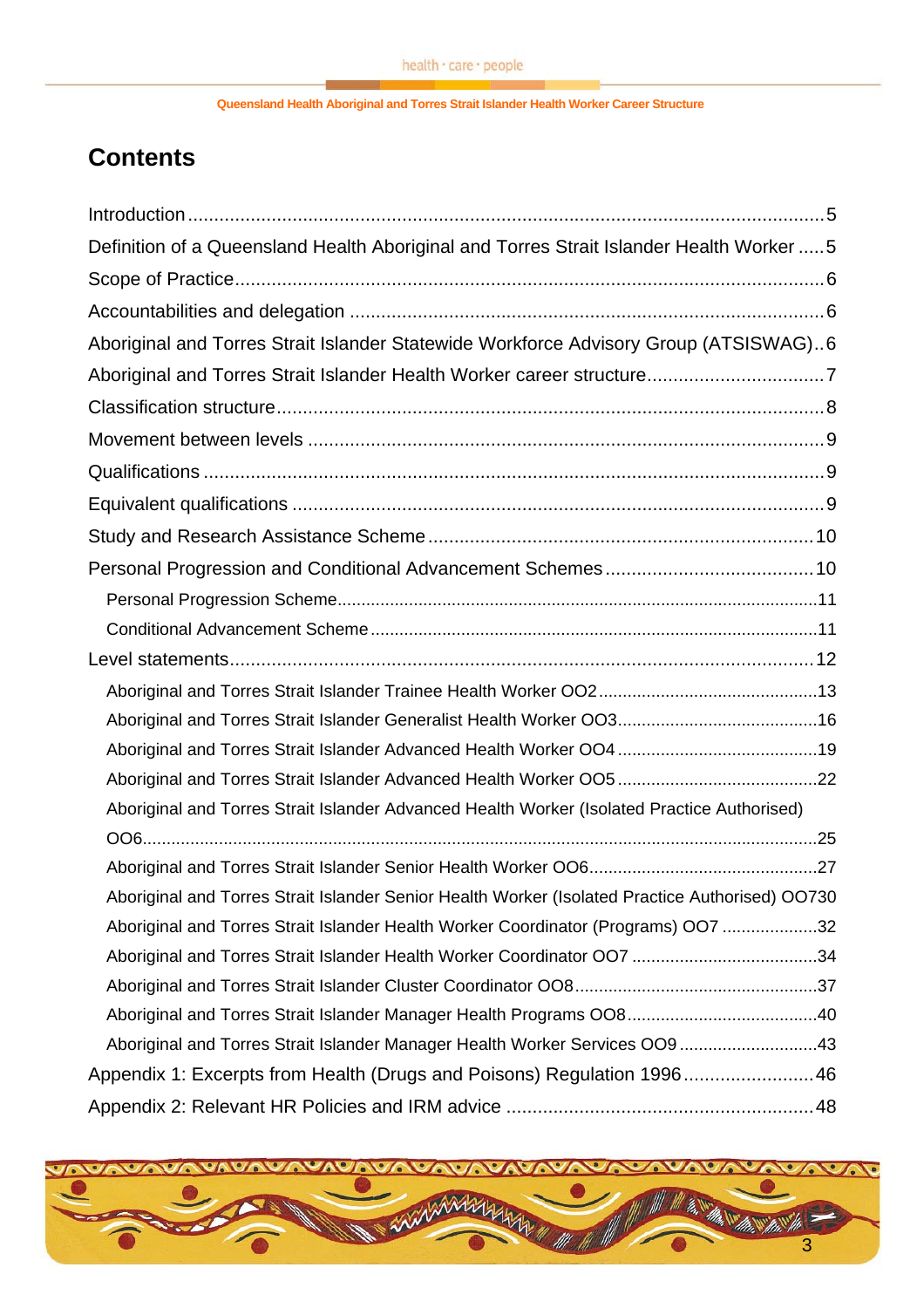| Appendix 3: Queensland Health services in Isolated Practice Areas within specified Health |  |
|-------------------------------------------------------------------------------------------|--|
|                                                                                           |  |

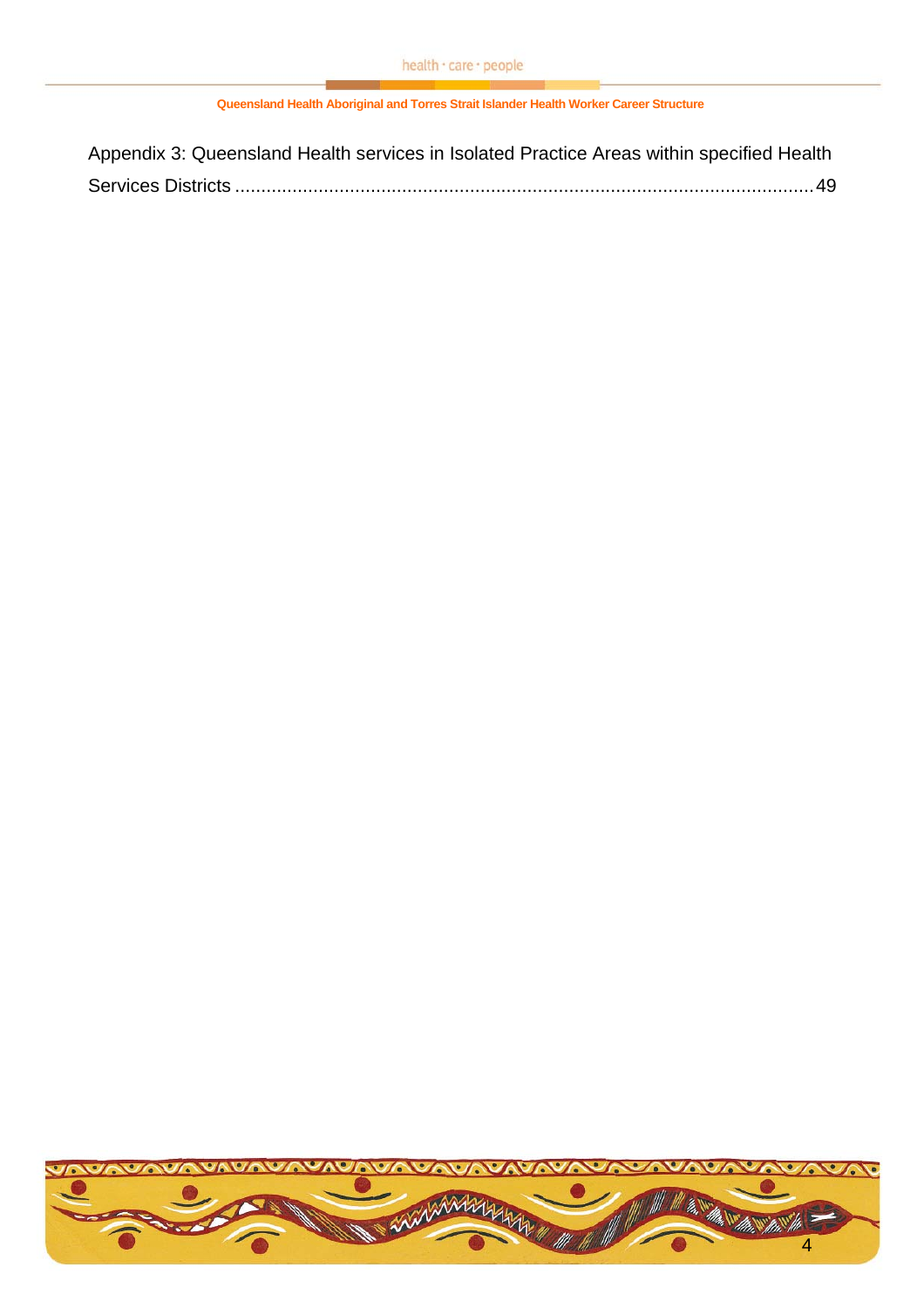# <span id="page-4-0"></span>**Introduction**

The Aboriginal and Torres Strait Islander Health Worker career structure plays an important role in ensuring the delivery of quality and cost effective health services to the Aboriginal and Torres Strait Islander people of Queensland. A wide range of Health Worker functions from OO2–OO9 are covered, inclusive of managerial, supervisory, clinical and primary health care service delivery roles performed across a range of health facilities.

The Aboriginal and Torres Strait Islander Health Worker career structure (which replaced the 1997 Indigenous Health Worker career structure) was developed by the Indigenous Interest Based Bargaining Group and launched in Cairns in November 2007. Health Workers were translated into this structure in April 2008. Since that time, the Indigenous Interest Based Bargaining Group identified there were some anomalies in the career structure booklet and undertook a project to review the booklet. This project has now been completed and this career structure booklet replaces the 2007 career structure booklet that was published previously.

The Aboriginal and Torres Strait Islander Health Worker career structure has been developed in accordance with relevant legislation and Queensland Health policies (see Appendices 1 and 2).

# **Definition of a Queensland Health Aboriginal and Torres Strait Islander Health Worker**

A Queensland Health Aboriginal and Torres Strait Islander Health Worker is an Aboriginal or Torres Strait Islander person who:

- works within a primary health care framework to achieve better health outcomes and better access to health services for Aboriginal and Torres Strait Islander individuals, families and communities
- is required to hold the specified Aboriginal and Torres Strait Islander primary health care qualification
- advocates for the delivery of services in accordance with the *Cultural Respect Framework for Aboriginal and Torres Strait Islander Health 2004-2009 (Australian Health Ministers' Advisory Council)*

Aboriginal and Torres Strait Islander Health Worker positions are 'identified' positions (see IRM 1.13-12). There is a genuine occupational requirement that the occupants of these positions are Aboriginal or Torres Strait Islander.

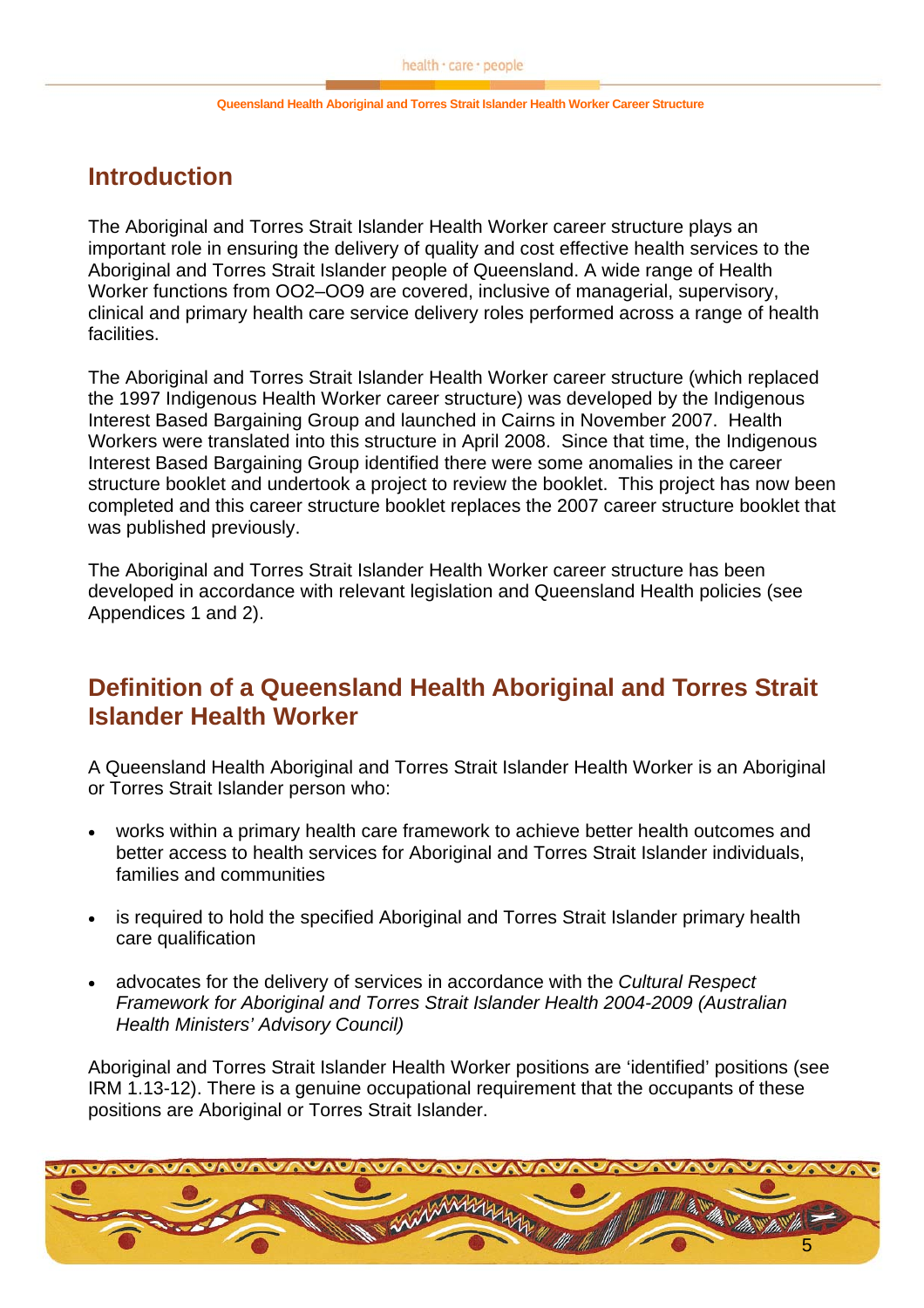# <span id="page-5-0"></span>**Scope of Practice**

The *Queensland Aboriginal and Torres Strait Islander Health Worker Scope of Practice* has been developed specifically for Aboriginal and Torres Strait Islander Health Workers working within health services delivered by Queensland Health. Its aim is to inform Aboriginal and Torres Strait Islander Health Workers, their managers and supervisors, other professional groups and the public about the range of activities that may be undertaken by Health Workers.

The scope of practice aims to describe the breadth of professional practice undertaken by Aboriginal and Torres Strait Islander Health Workers in Queensland Health. It is not intended to describe in detail all activities undertaken by Aboriginal and Torres Strait Islander Health Workers, as specific work functions and work contexts may vary among individual professionals.

# **Accountabilities and delegation**

Aboriginal and Torres Strait Islander Health Workers operate within a delegated model of care. Health Workers are required to meet competency levels appropriate to the work that they are employed to undertake. Depending on the level of employment, Aboriginal and Torres Strait Islander Health Workers may have responsibility for the management of other Health Workers.

# **Aboriginal and Torres Strait Islander Statewide Workforce Advisory Group (ATSISWAG)**

The Aboriginal and Torres Strait Islander Statewide Workforce Advisory Group (ATSISWAG) is a forum which provides the opportunity to discuss Health Worker workforce issues and provide advice to the Director General.

The ATSISWAG also discusses National Registration and Accreditation for Health Workers including scope of practice issues, training and competency assessment, reporting arrangements and relationships with the broader health workforce.

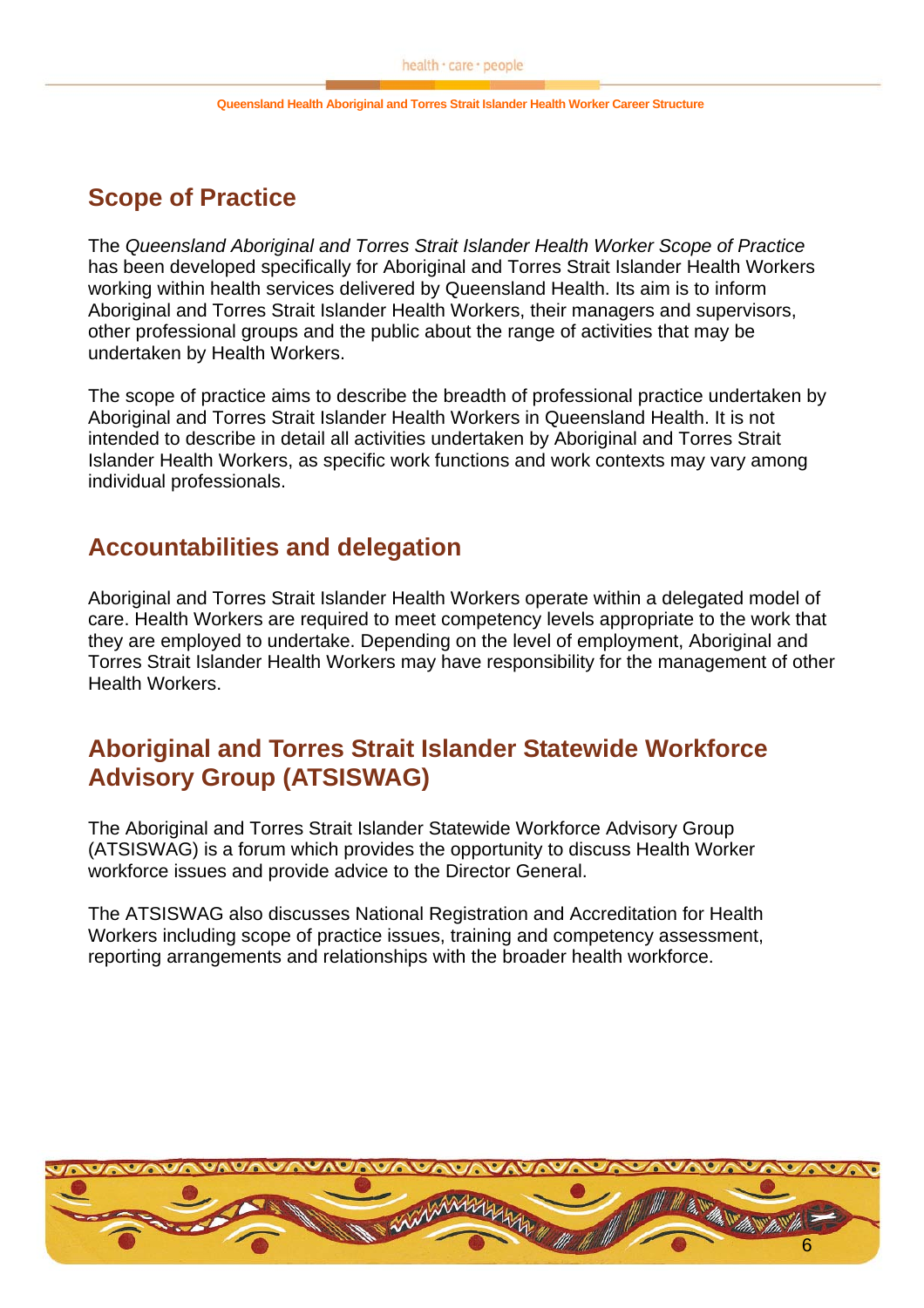# <span id="page-6-0"></span>**Aboriginal and Torres Strait Islander Health Worker career structure**



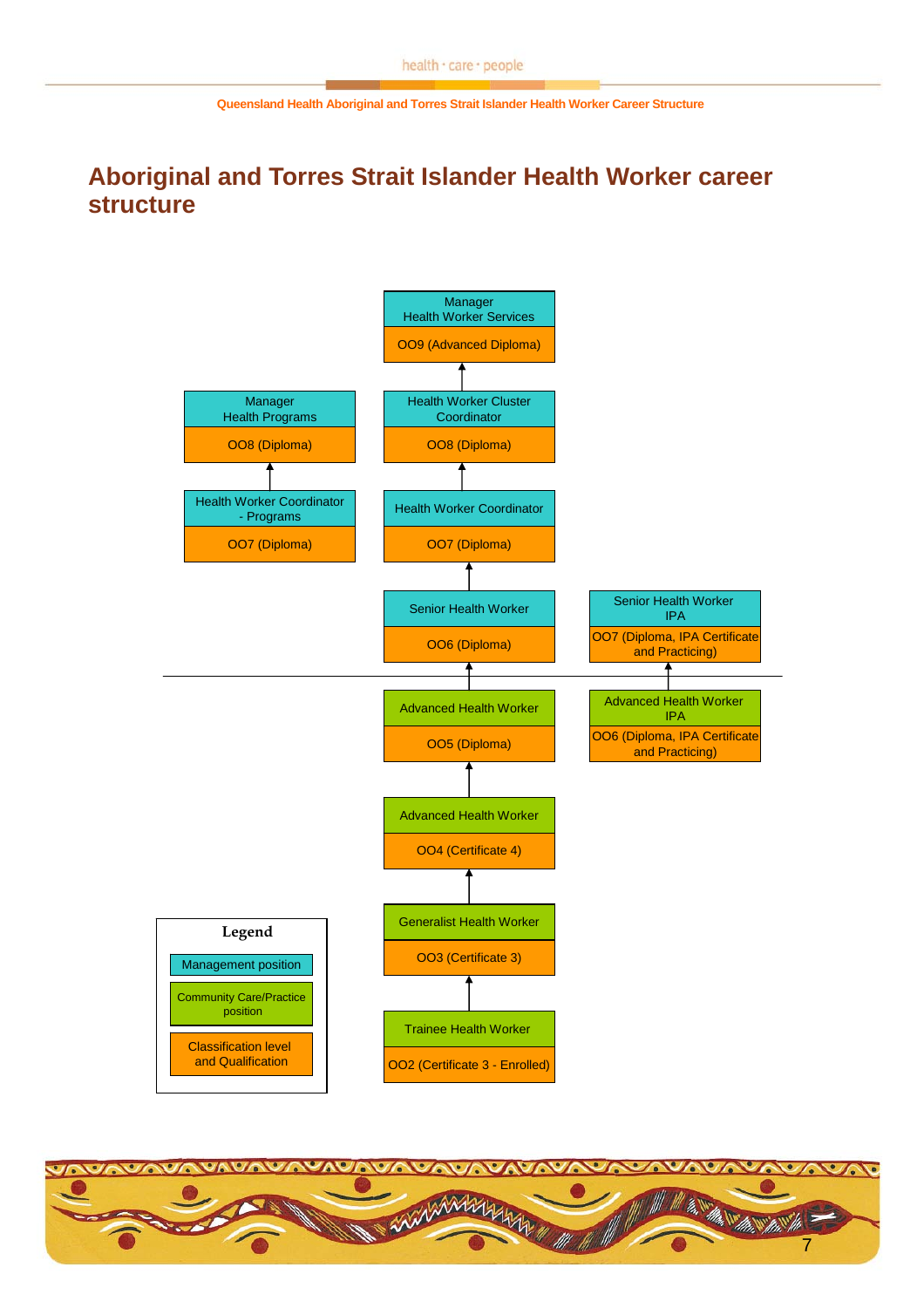# <span id="page-7-0"></span>**Classification structure**

| <b>Career</b><br><b>structure</b><br>level | <b>Health Worker</b><br><b>Title</b>            | <b>Minimum</b><br>Qualification                                                                                                                                       |
|--------------------------------------------|-------------------------------------------------|-----------------------------------------------------------------------------------------------------------------------------------------------------------------------|
| <b>OO2</b>                                 | <b>Trainee Health Worker</b>                    | Enrolled in Certificate III in<br>$\bullet$<br>Aboriginal and/or Torres Strait<br><b>Islander Primary Health Care *</b>                                               |
| <b>OO3</b>                                 | <b>Generalist Health Worker</b>                 | Certificate III in Aboriginal and/or<br>$\bullet$<br><b>Torres Strait Islander Primary</b><br><b>Health Care</b>                                                      |
| OO <sub>4</sub>                            | <b>Advanced Health Worker</b>                   | Certificate IV in Aboriginal and/or<br>$\bullet$<br><b>Torres Strait Islander Primary</b><br><b>Health Care</b>                                                       |
| <b>OO5</b>                                 | <b>Advanced Health Worker</b>                   | Diploma in Aboriginal and/or<br>$\bullet$<br><b>Torres Strait Islander Primary</b><br><b>Health Care</b>                                                              |
| OO <sub>6</sub>                            | <b>Advanced Health Worker</b><br><b>IPA</b>     | Diploma in Aboriginal and/or<br>$\bullet$<br><b>Torres Strait Islander Primary</b><br><b>Health Care</b><br><b>Isolated Practice Authorisation</b>                    |
| OO6                                        | <b>Senior Health Worker</b>                     | Diploma in Aboriginal and/or<br>$\bullet$<br><b>Torres Strait Islander Primary</b><br><b>Health Care</b>                                                              |
| OO <sub>2</sub>                            | Senior Health Worker IPA                        | Diploma in Aboriginal and/or<br>$\bullet$<br><b>Torres Strait Islander Primary</b><br><b>Health Care</b><br><b>Isolated Practice Authorisation</b><br>**<br>$\bullet$ |
| <b>OO7</b>                                 | <b>Health Worker</b><br>Coordinator             | Diploma in Aboriginal and/or<br>$\bullet$<br><b>Torres Strait Islander Primary</b><br><b>Health Care</b>                                                              |
| <b>OO7</b>                                 | <b>Health Worker</b><br>Coordinator, Programs   | Diploma in Aboriginal and/or<br>$\bullet$<br><b>Torres Strait Islander Primary</b><br><b>Health Care</b>                                                              |
| <b>OO8</b>                                 | <b>Cluster Coordinator</b>                      | Diploma in Aboriginal and/or<br>$\bullet$<br><b>Torres Strait Islander Primary</b><br><b>Health Care</b>                                                              |
| OO <sub>8</sub>                            | <b>Manager Health Programs</b>                  | Diploma in Aboriginal and/or<br>$\bullet$<br><b>Torres Strait Islander Primary</b><br><b>Health Care</b>                                                              |
| OO9                                        | <b>Manager Health Worker</b><br><b>Services</b> | Advanced Diploma in Aboriginal<br>$\bullet$<br>and/or Torres Strait Islander<br><b>Primary Health Care</b>                                                            |

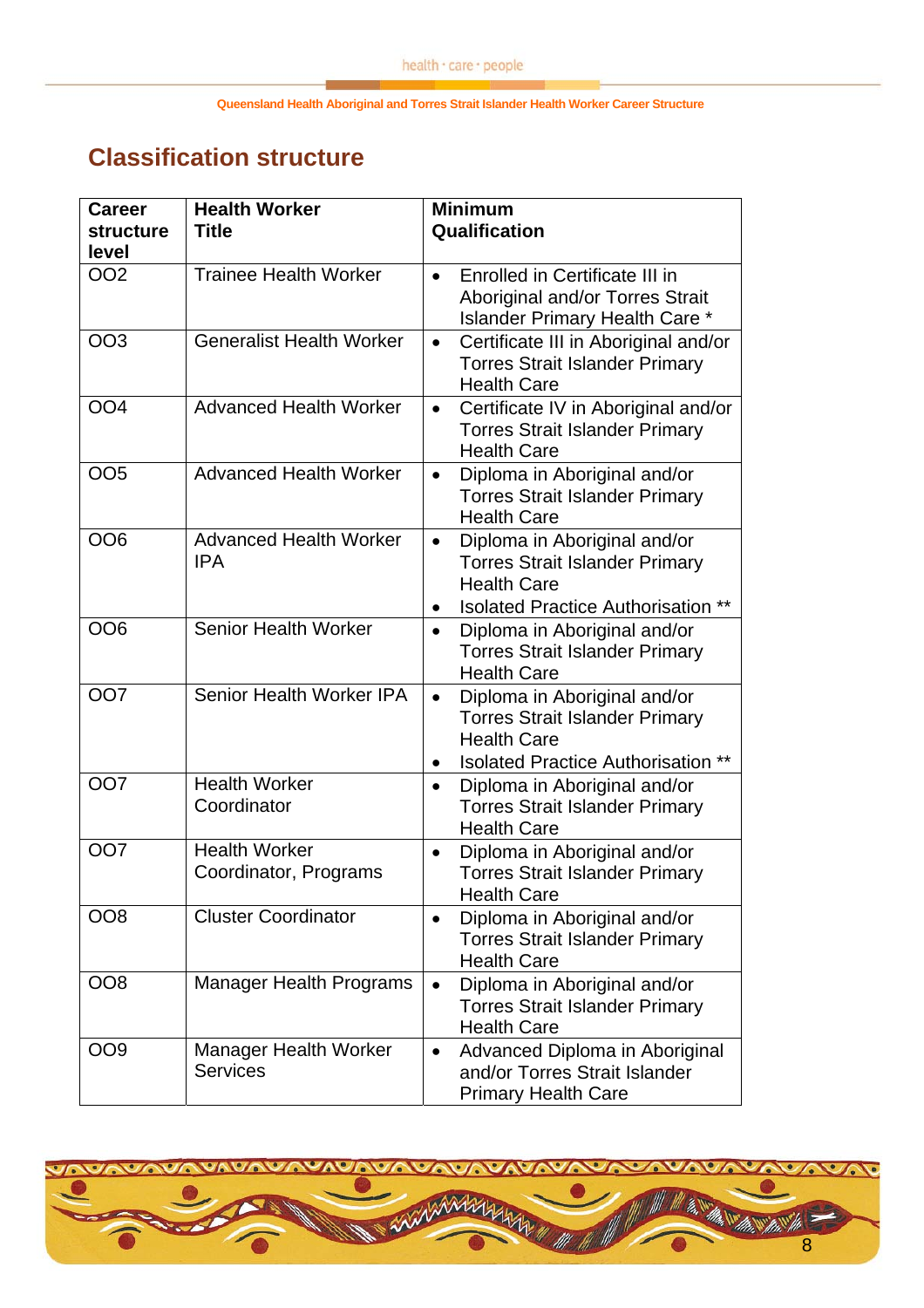<span id="page-8-0"></span>Notes:

\* A Trainee Health Worker must complete the Certificate III qualification within a maximum timeframe of 18 months.

\*\* Completion of all modules of the Isolated Practice Authorisation (IPA) qualification is required for OO6 and OO7 IPA positions.

# **Movement between levels**

Movement between levels requires a merit selection recruitment process. The only exceptions are:

- progression from Level OO2 to Level OO3, which occurs when an AQF Certificate III in Aboriginal and/or Torres Strait Islander Primary Health Care is obtained
- progression through either the Personal Progression Scheme or Conditional Advancement Scheme.

Mandatory qualifications are required at each level of the Health Worker career structure.

# **Qualifications**

Positions within the career structure have mandatory qualifications with a minimum qualification allocated at each level. The qualification should be in Aboriginal and/or Torres Strait Islander Primary Health Care and accredited within the Australian Qualification Framework (AQF). Some positions specific to particular locations will also require an Isolated Practice Authorisation certificate.

# **Equivalent qualifications**

To determine whether an alternative qualification is equivalent to an AQF qualification in Aboriginal and/or Torres Strait Islander Primary Health Care, a recognition of prior learning process must be completed by a registered training organisation.

The table below demonstrates how the pre-February 2007 AQF qualifications in Aboriginal and/or Torres Strait Islander Primary Health Care equate to the current AQF qualifications in Aboriginal and/or Torres Strait Islander Primary Health Care:

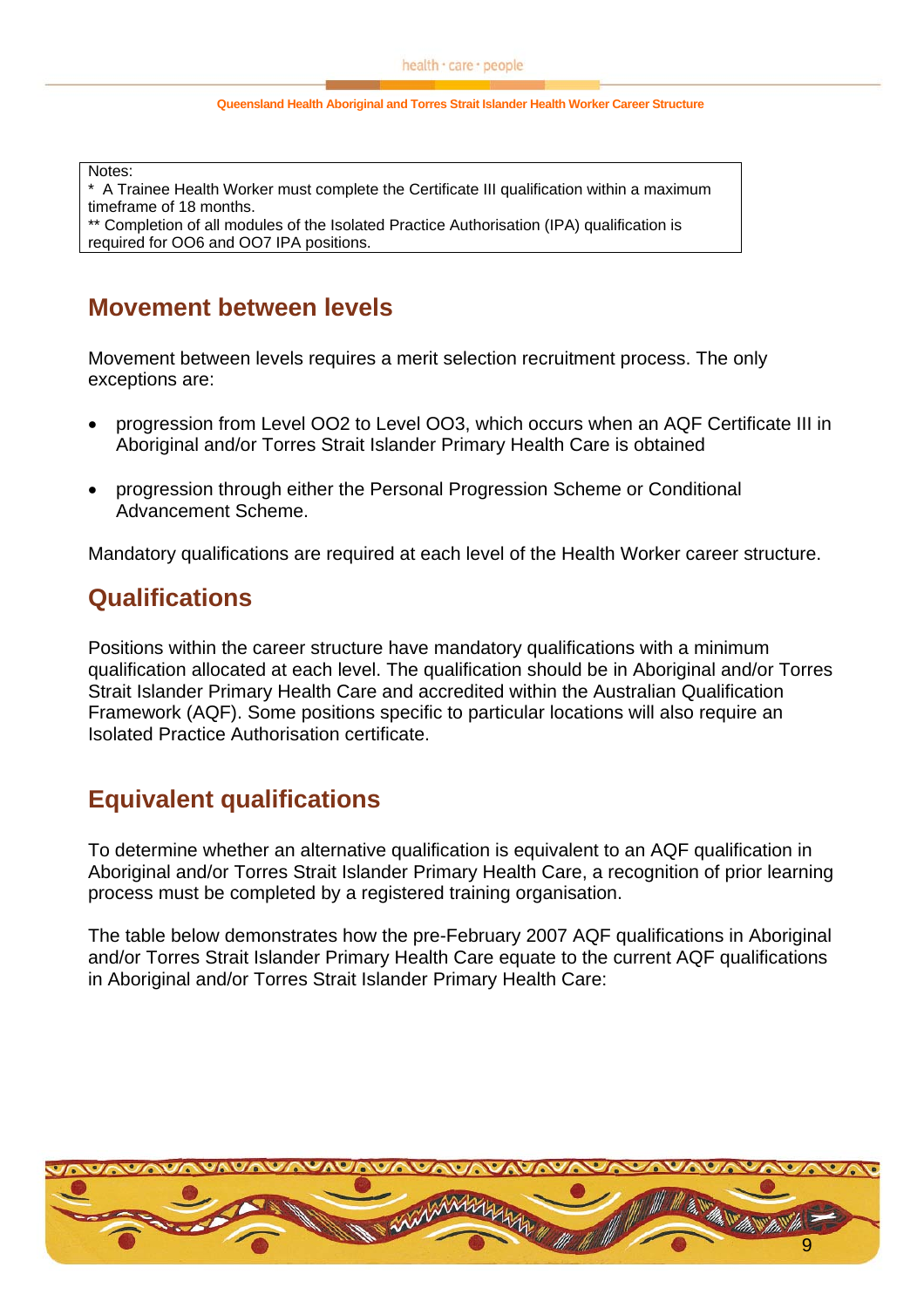<span id="page-9-0"></span>

| <b>Aboriginal Health</b><br><b>Worker</b> | Aboriginal and<br><b>Torres Strait</b>                                         | Aboriginal and/or<br><b>Torres Strait</b><br><b>Islander Primary</b><br><b>Health Care</b><br>(Community Care)<br>(HLT07 from<br>February 2007)<br>current |  |
|-------------------------------------------|--------------------------------------------------------------------------------|------------------------------------------------------------------------------------------------------------------------------------------------------------|--|
| <b>Pre-2000</b>                           | <b>Islander Community</b><br><b>Services and</b><br><b>Primary Health Care</b> |                                                                                                                                                            |  |
|                                           | (HLT03 - January<br>2007)                                                      |                                                                                                                                                            |  |
|                                           | Certificate II                                                                 |                                                                                                                                                            |  |
| Certificate III                           | Certificate III                                                                | Certificate III                                                                                                                                            |  |
| Certificate IV                            | Certificate IV                                                                 | Certificate IV                                                                                                                                             |  |
| Associate Diploma                         | Diploma                                                                        | Diploma                                                                                                                                                    |  |
| Diploma                                   | <b>Advanced Diploma</b>                                                        | <b>Advanced Diploma</b>                                                                                                                                    |  |

Please note that **'**Conditions of Assessment' for Aboriginal and Torres Strait Islander Health Workers are detailed in the Assessment Guide section of Training Package HLT07 - Aboriginal and/or Torres Strait Islander Primary Health**.** 

# **Study and Research Assistance Scheme**

The Study and Research Assistance Scheme (SARAS) is available to all Aboriginal and Torres Strait Islander Health Workers (see HR Policy G10).

The mandatory minimum qualification requirements of employment in the Aboriginal and Torres Strait Islander Health Worker career structure place the trainee in the 'essential' category. All other positions in the career structure will attract assistance at the 'highly desirable' category as a minimum.

SARAS is an integral scheme supporting the career structure requirements.

# **Personal Progression and Conditional Advancement Schemes**

There are two progression schemes which enable Aboriginal and Torres Strait Islander Health Workers to progress through the classification levels of the career structure. Refer to [HR Policy C43 'Aboriginal and Torres Strait Islander Health Worker Personal](http://www.health.qld.gov.au/hrpolicies/benefits/c_43.pdf)  [Progression Scheme – Levels OO4 – OO6 \(IPA\)'](http://www.health.qld.gov.au/hrpolicies/benefits/c_43.pdf) and [HR Policy C44 'Aboriginal and](http://www.health.qld.gov.au/hrpolicies/benefits/c_44.pdf)  [Torres Strait Islander Health Worker Conditional Advancement Scheme'.](http://www.health.qld.gov.au/hrpolicies/benefits/c_44.pdf)

The two schemes are explained below.

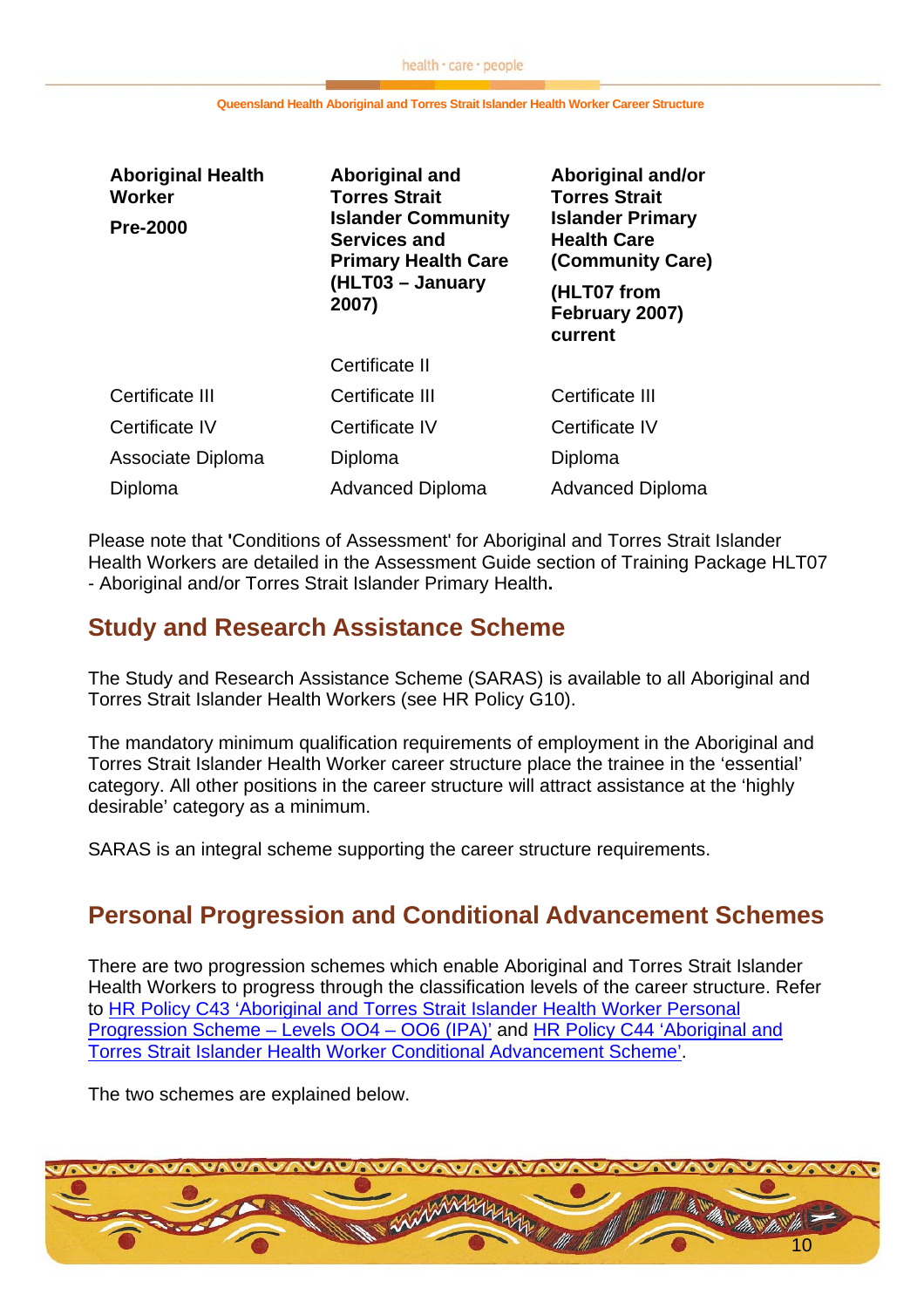## <span id="page-10-0"></span>**Personal Progression Scheme**

- Progression through this option requires the attainment of the mandatory qualification specified for the next classification level and demonstration that applicant meets the key skill requirements of the next classification level.
- This will be beneficial as it will encourage workers to attain higher qualifications.
- Personal progression through this scheme will be capped at the 006 Isolated Practice Authorisation level.
- There is a requirement to have completed 12 months' service at the top of the pay point of the applicant's present classification level.
- Health Workers will be eligible to apply for progression three months prior to completing 12 months at the top of the pay point.

## **Conditional Advancement Scheme**

- Aboriginal and Torres Strait Islander Health Workers under this scheme will be required to demonstrate outstanding achievement and performance assessed according to particular assessment criteria in one or more of the following recognition areas: advanced clinical skills; research and education relevant to the business of the health service; and community development.
- The Conditional Advancement Scheme has an annual funded quota across the State.
- Applications are reviewed by central panels.
- This scheme will commence in 2009 for payment to successful applicants effective from 1 January 2010 and will be an ongoing annual process.
- Each assessment panel will comprise two expert content knowledge people (Health Workers at a senior level) and an independent person to assess the written applications. The independent person may be from the Human Resources Branch or the Indigenous Workforce Unit (both within Corporate Office), or District Human Resources.
- All Aboriginal and Torres Strait Islander Health Workers within the career structure at level 003 and above will be eligible to apply.

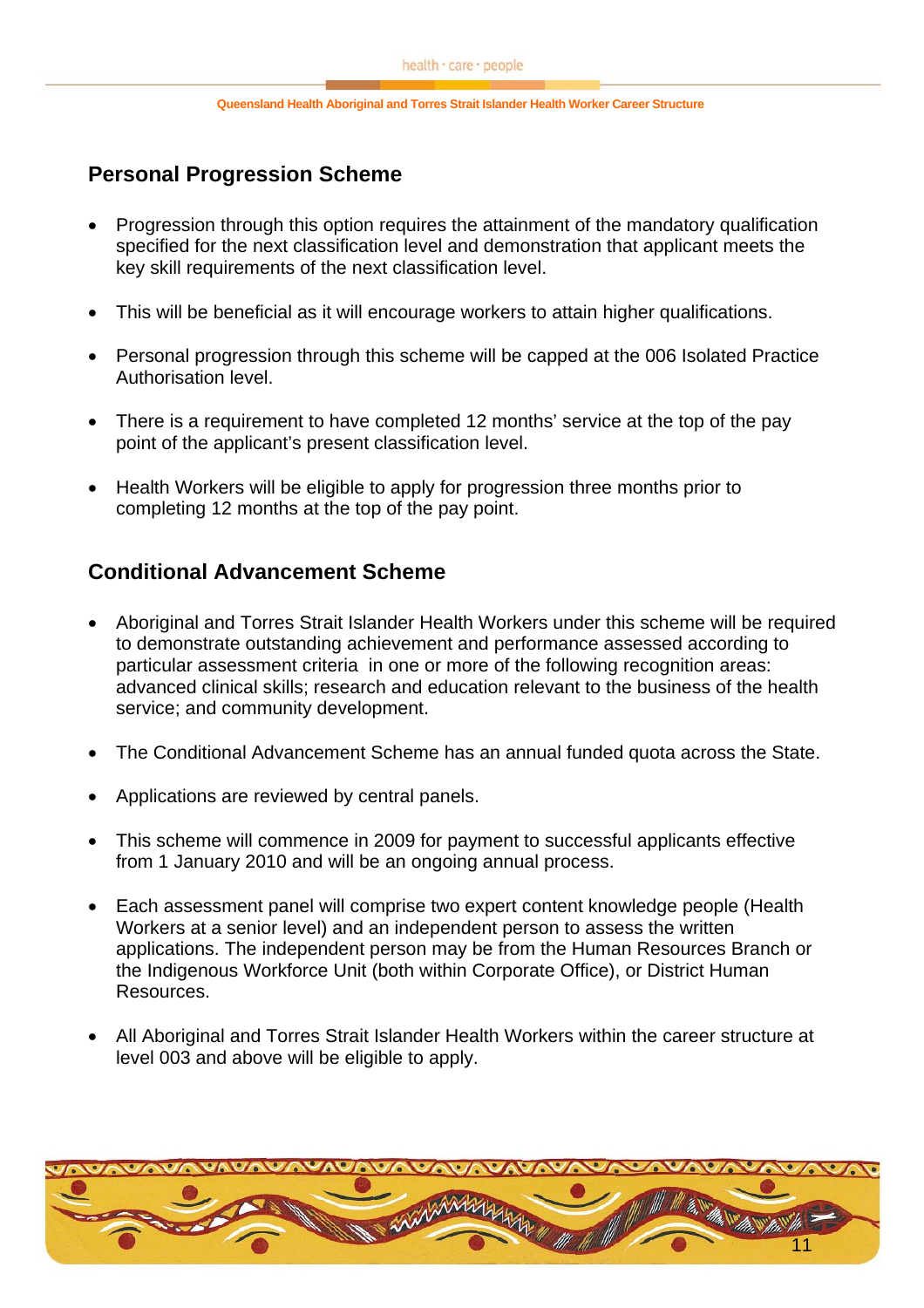<span id="page-11-0"></span>• The Conditional Advancement Scheme may suit Health Workers who have not had an opportunity to attain higher qualifications for reasons such as family commitments, or the remoteness of location and access to training, but are able to demonstrate outstanding skills.

# **Level statements**

The following level statements outline details including the scope, required skills and knowledge and range of activities for each Health Worker role.

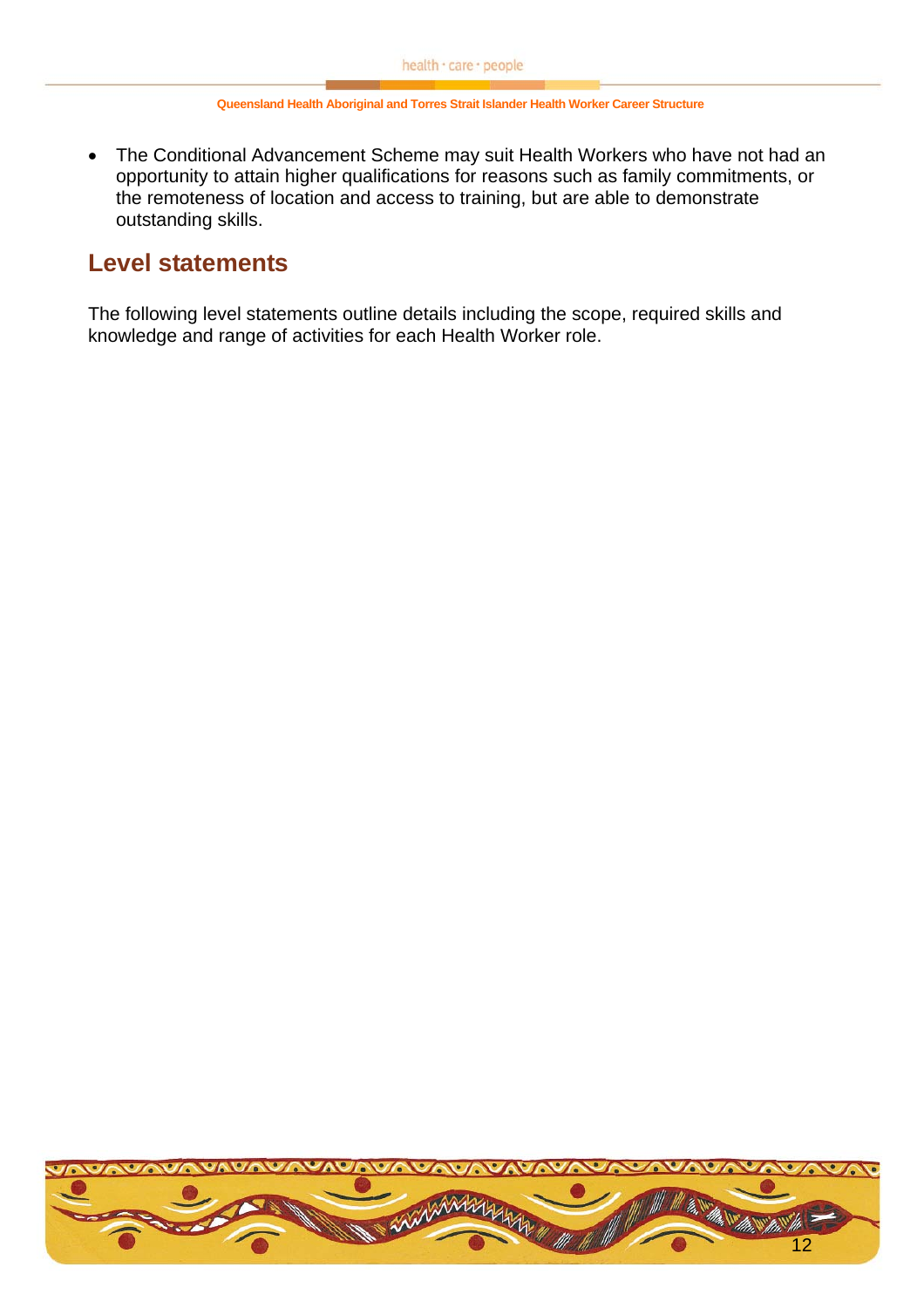## <span id="page-12-0"></span>**Aboriginal and Torres Strait Islander Trainee Health Worker OO2**

### **Mandatory training**

The Aboriginal and Torres Strait Islander Trainee Health Worker is a trainee and will be enrolled in an approved course of study to gain a Certificate III in Aboriginal and/or Torres Strait Islander Primary Health Care (PHC).

Trainee positions under the Aboriginal and Torres Strait Islander Health Worker career structure are not designed as permanent positions and are limited to a maximum of 18 months duration.

First aid training and other mandatory training will be provided by Queensland Health upon successful employment as a trainee Health Worker.

### **Scope of role**

A Health Worker employed at this level is a trainee only and appointment as a Generalist Aboriginal and Torres Strait Islander Health Worker is conditional upon successful completion of Certificate III in Aboriginal and Torres Strait Islander Primary Health Care.

A Health Worker at this level will perform minimal duties in the delivery of health services within Queensland Health. They will perform a range of duties that provide basic assistance to services provided by professional, technical, clinical and administration work categories.

A Health Worker at the Trainee level will:

- Work under direct supervision, either individually or in a team or group, using routine procedures and established techniques or methods.
- Perform a range of routine tasks and operate office and other equipment requiring the use of basic skills, training or experience and not subject to licensing or registration required of other health professions and trade categories.
- Exercise minimal judgement in deciding how tasks are performed and completed while being responsible for the quality standard of completed work.
- Actively pursue relevant education qualification to meet the minimum competencies for the trainee role.

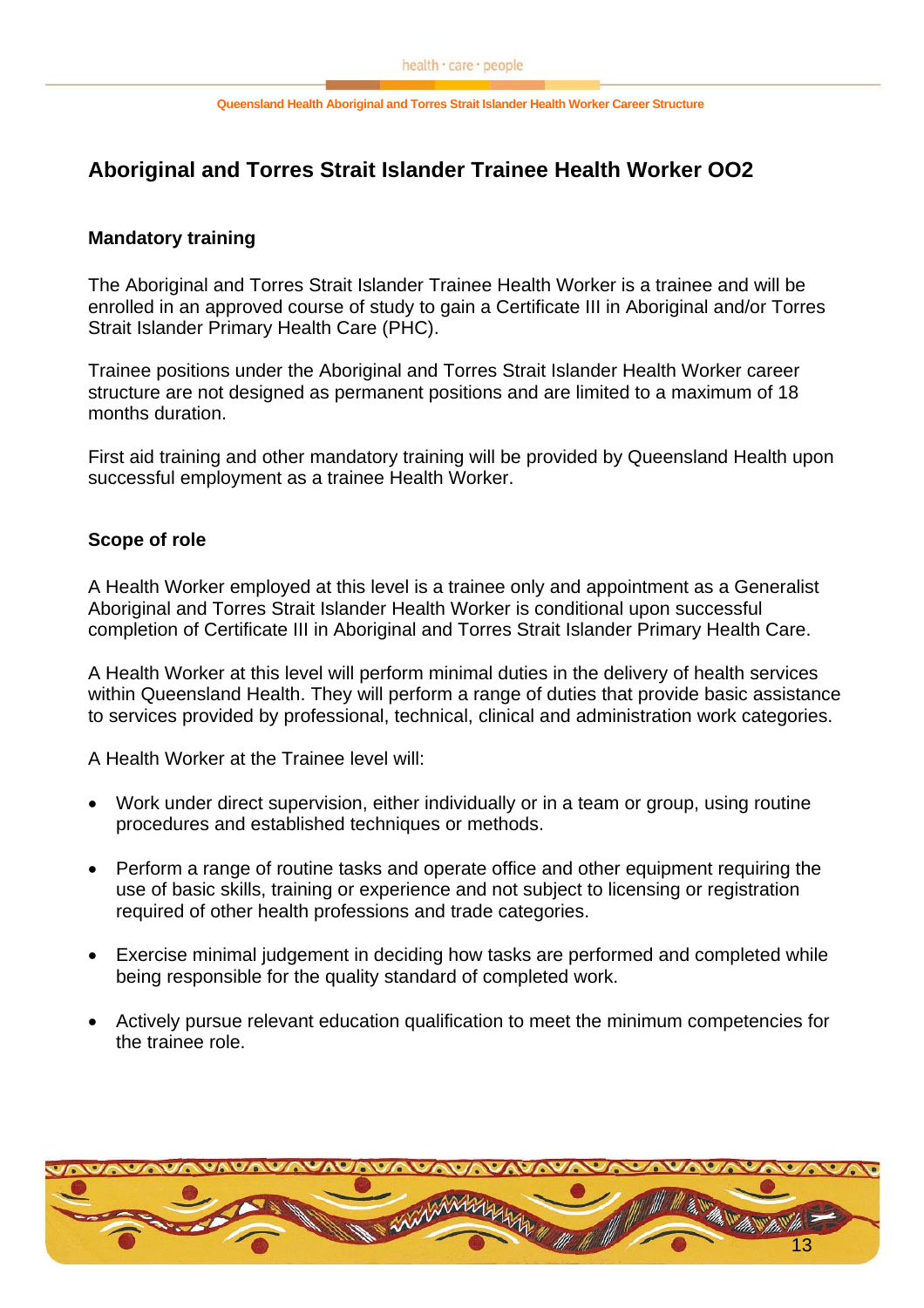### **Required skills and knowledge**

A Trainee Health Worker will have:

- knowledge and understanding of Aboriginal and Torres Strait Islander culture and ability to liaise and communicate with Aboriginal and Torres Strait Islander individuals, families and communities
- ability to undertake Certificate III in Aboriginal and/or Torres Strait Islander Primary Health Care
- an ability to acquire new skills and knowledge relevant to the work environment and primary health care practice.

### **Range of activities**

- Assist health care professionals in the provision of patient care associated with basic primary health care functions.
- Assist health care professionals in the delivery of clinical support services by performing a range of basic non-professional tasks and transporting of patients from one area to another.
- Establish and maintain a communication network between health providers and the community.
- Identify health needs of individuals, groups and the community.
- Assist with the provision of health promotion programs, appropriate referral, advice and information.
- Network and liaise with other service providers to ensure a coordinated approach to health service delivery.
- Undertake administrative tasks including maintenance of records and data collection.
- Ensure that services are provided in ways that maximise cultural acceptability.
- Maintain the confidentiality of client contacts
- Deliver health services under supervision including:
	- o basic health screening
	- o basic first aid
	- o health care

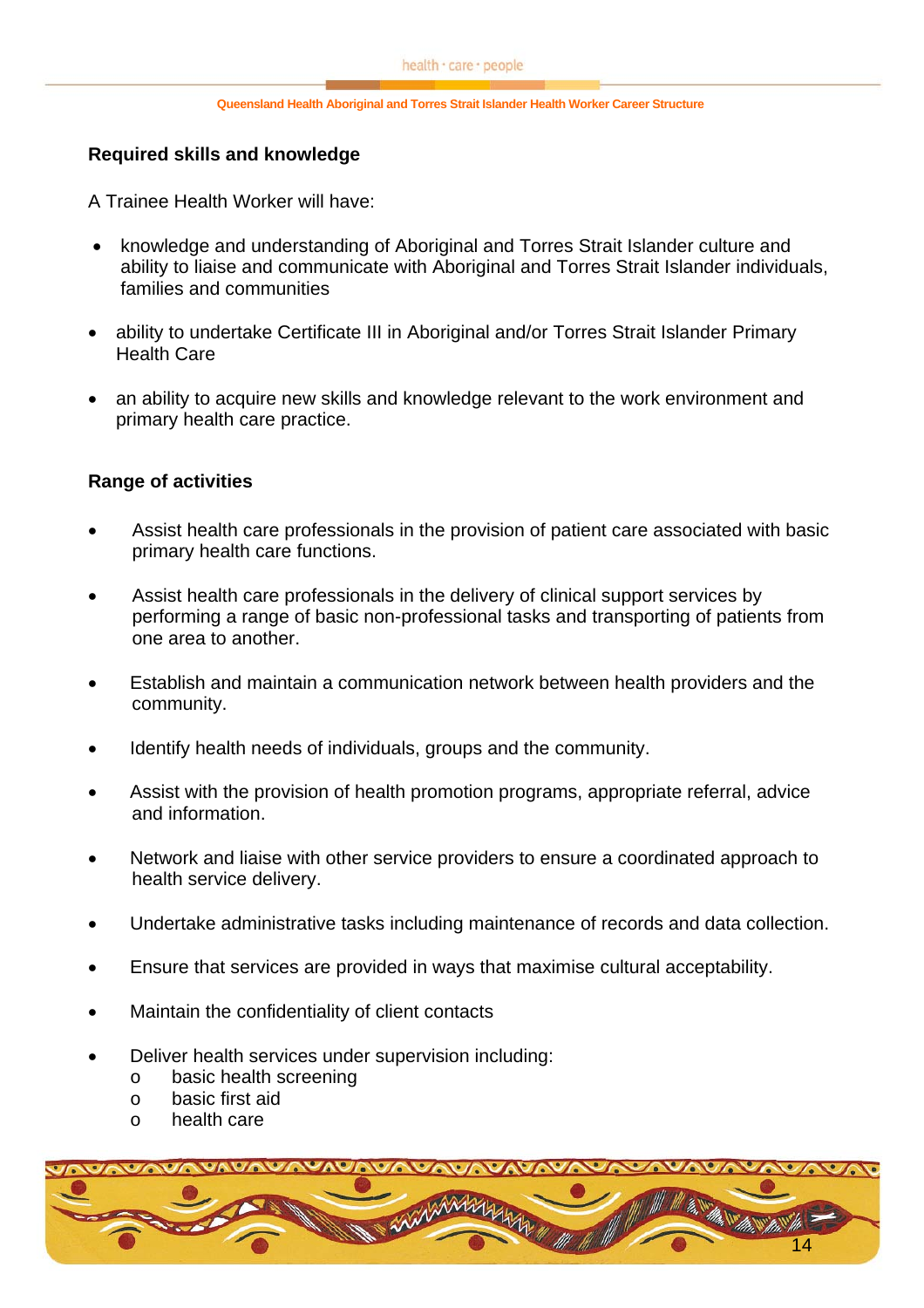- o health education and promotion
- o client support
- o identification of health needs
- o referral to other health professionals and other services
- o limited advice and information
- o other activities as required to meet the identified health needs of the community.
- Apply the principles of the Queensland Health Code of Conduct and Cultural Respect Framework.
- Adhere to policies, practices and guidelines to ensure a safe work environment.

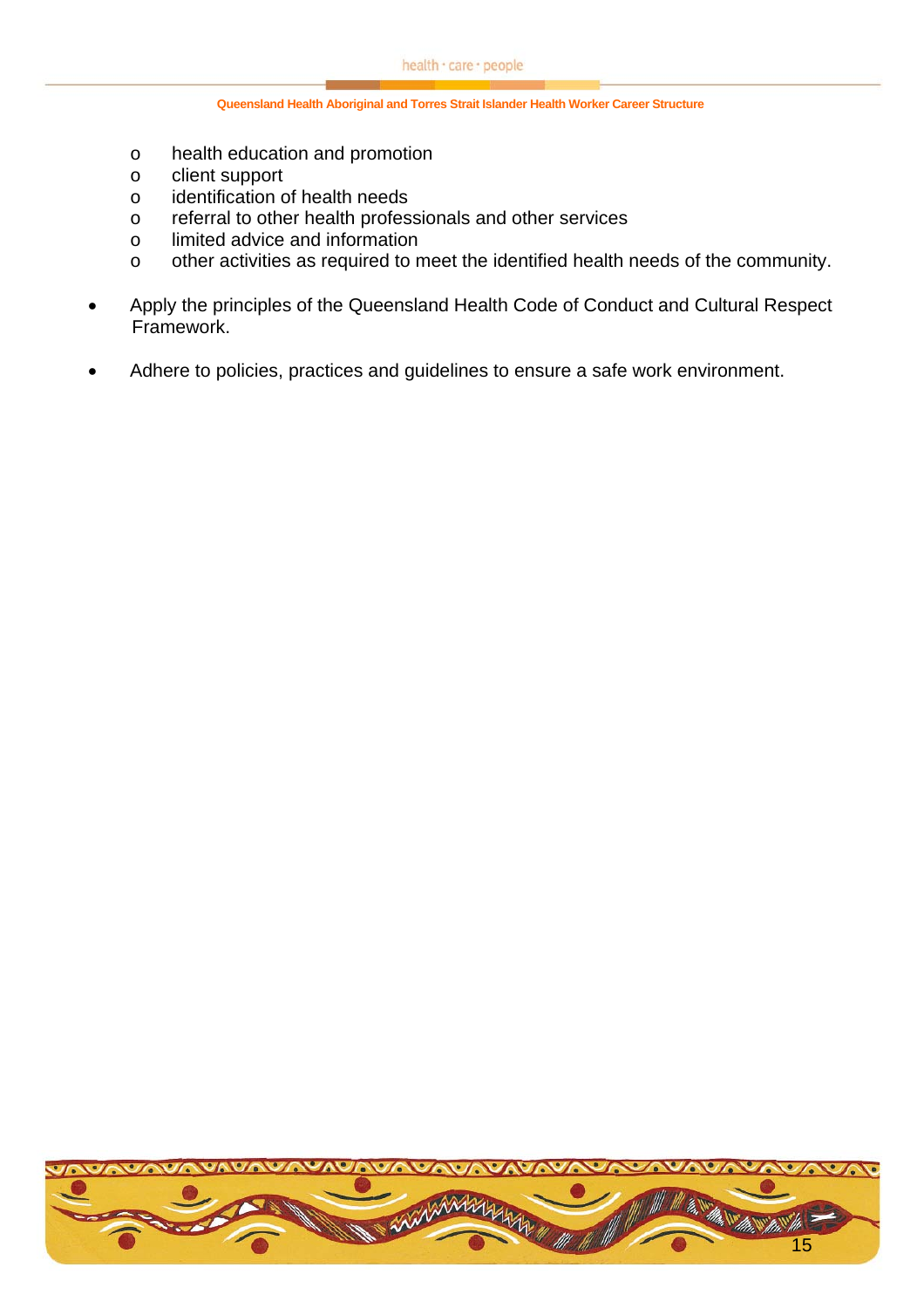## <span id="page-15-0"></span>**Aboriginal and Torres Strait Islander Generalist Health Worker OO3**

### **Mandatory qualifications**

A Health Worker at this level must have a Certificate III in Aboriginal and/or Torres Strait Islander Primary Health Care.

### **Scope of role**

A Generalist Health Worker works within the delegated model of care, and will perform a range of duties in the delivery of primary health care services within Queensland Health. They will perform duties of a specific nature, or a range of duties designed to assist in the provision of health services by professional, technical, clinical and administration work categories.

A Generalist Health Worker will be able to:

- Work under supervision and direction, either individually or in a team or group, using routine primary health care practices and procedures and established techniques or methods.
- Perform a range of tasks at a standard in accordance with the level of qualification held, to operate office and other equipment, which requires specific levels of skill, training and experience that are not subject to licensing or registration of other professions.
- Exercise judgement in deciding how tasks are performed and completed to ensure the quality standard of completed work.
- Demonstrate good communication and interpersonal skills in client liaison advocacy and team work.

### **Required skills and knowledge**

A Generalist Health Worker will possess an ability to apply primary health care generalist knowledge, skills and demonstrated capacity to perform tasks, using defined techniques and knowledge under supervision.

A Generalist Aboriginal and Torres Strait Islander Health Worker will have:

• knowledge and understanding of Aboriginal and Torres Strait Islander culture

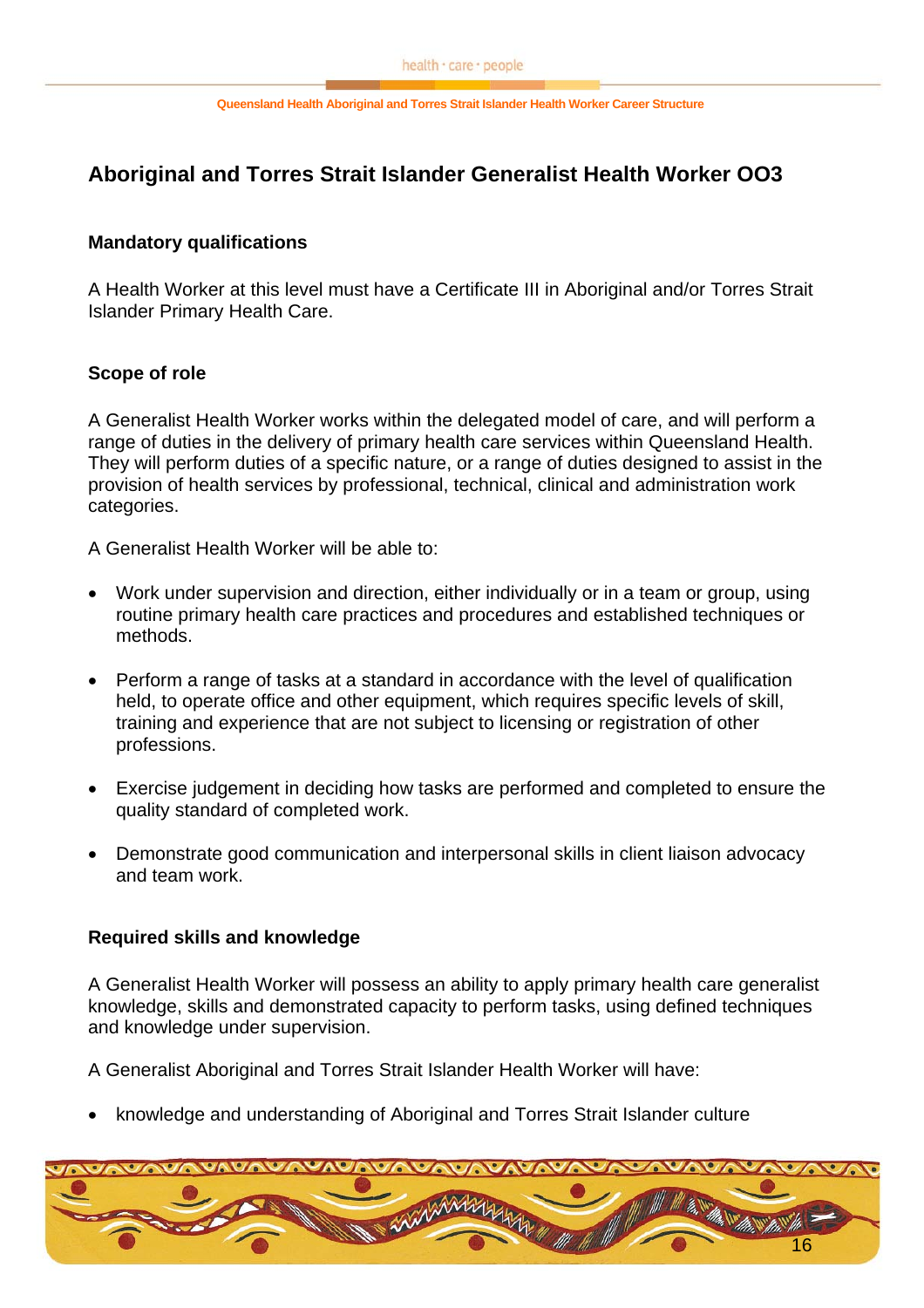- good interpersonal skills and ability to communicate with Aboriginal and/or Torres Strait Islander individuals, family and communities and network with other services and health professionals
- demonstrated ability to apply knowledge and skills obtained from Certificate III in Aboriginal and/or Torres Strait Islander Primary Health Care
- knowledge of confidentiality, ethics and duty of care in a primary health care environment

### **Range of activities**

Working in a multi-disciplinary health care team, a Generalist Health Worker may typically perform the following duties within a functional area of a work unit or department:

- Establish and maintain a communication network between health providers and the community.
- Identify health needs of individuals, groups and the community.
- Provide health promotion programs, appropriate referral, advice and information.
- Network and liaise with other service providers to ensure a coordinated approach to health service delivery.
- Undertake administrative tasks including maintenance of records and data collection.
- Ensure that services are provided in ways that maximise cultural acceptability and respect.
- Maintain the confidentiality of client contacts.
- Within a delegated model of care, deliver health services including:
	- o first aid
	- o health care
	- o health education and promotion
	- o client support
	- o identification of health needs
	- o referral to other health professionals and other services
	- o advice and information
	- o other activities as required, to meet the identified health needs of the community
	- o advocacy.

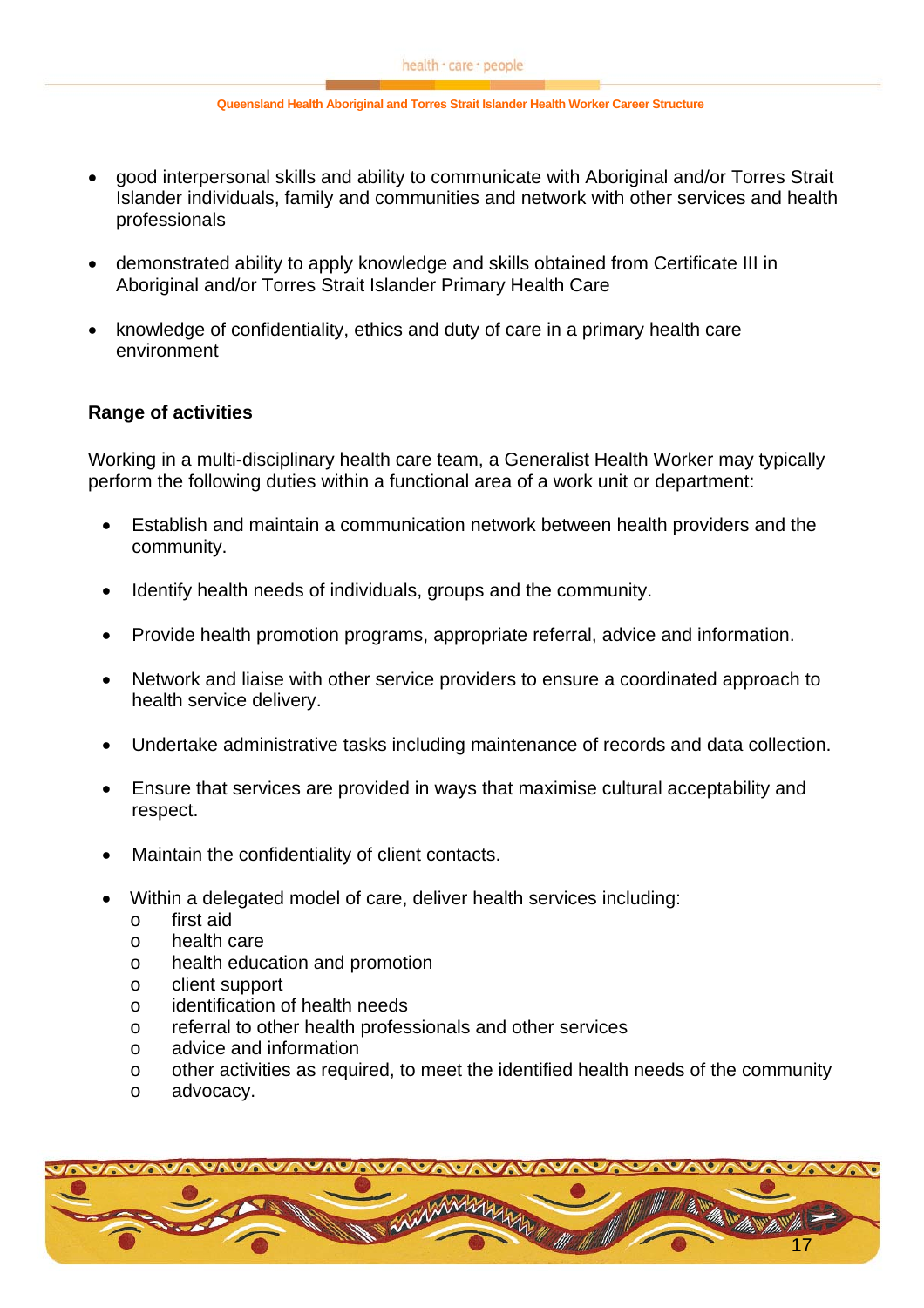- Apply the principles of the Queensland Health Code of Conduct and Cultural Respect Framework.
- Adhere to policies, practices and guidelines to ensure a safe work environment.

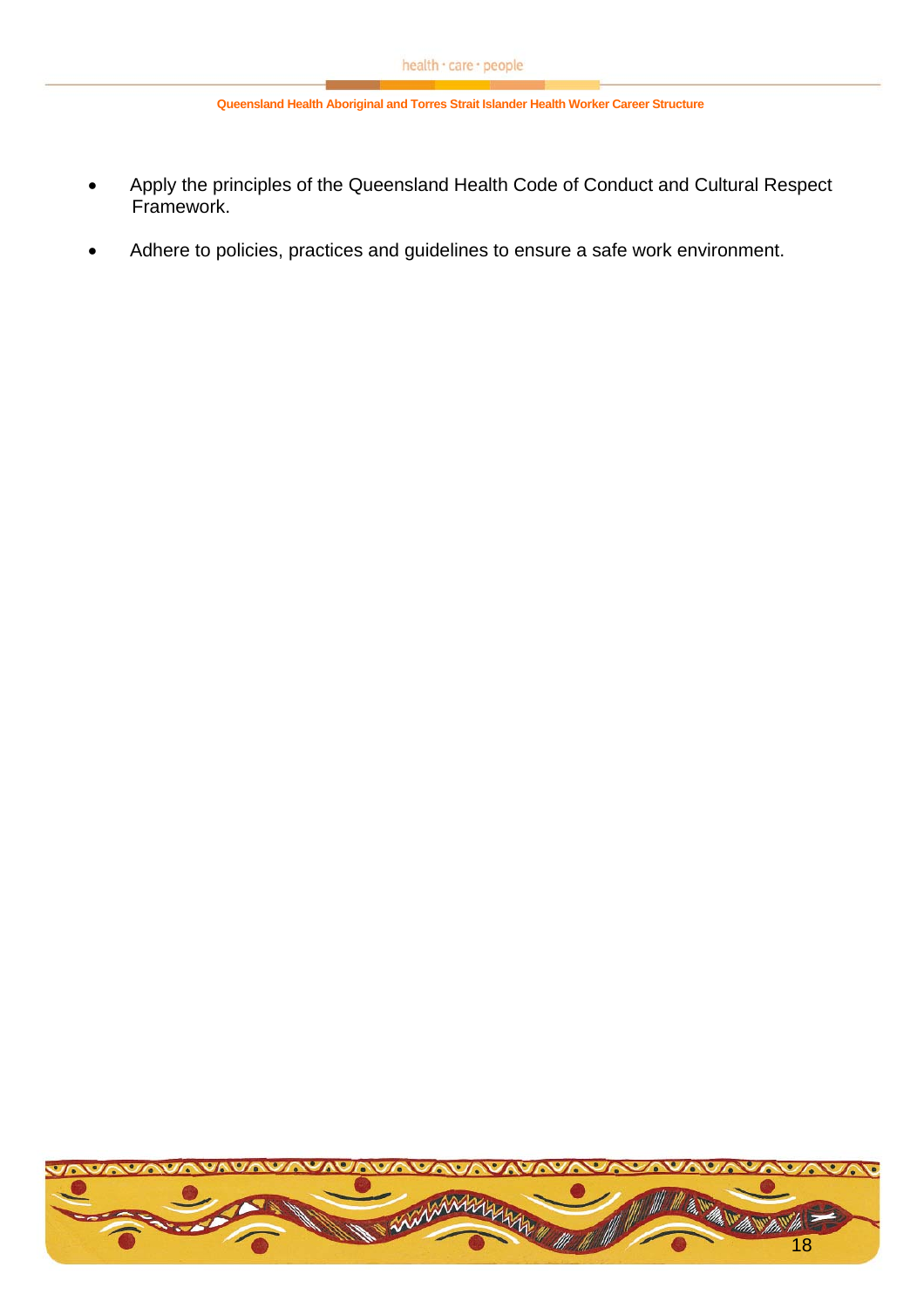## <span id="page-18-0"></span>**Aboriginal and Torres Strait Islander Advanced Health Worker OO4**

### **Mandatory qualifications**

A Health Worker at this level must have a Certificate IV in Aboriginal and/or Torres Strait Islander Primary Health Care.

### **Scope of role**

An Advanced Health Worker is expected to work at an advanced level with minimal supervision. An Advanced Health Worker at the OO4 level will:

- Perform a variety of tasks that require a sound knowledge of standards, practices and procedures, and apply primary health care skills obtained through significant training and experience and/or formal vocational development.
- Perform a range of tasks of a complex nature, and operate equipment, that require specific levels of skills, training and experience at an advanced level.
- Exercise judgement in deciding how tasks are performed and the quality standard of the work.
- Manage allocated tasks and work with others to meet deadlines.
- Exercise good communication and interpersonal skills where client liaison advocacy and supervisory responsibilities apply.

### **Required skills and knowledge**

The Advanced Health Worker at OO4 level will possess a well-developed knowledge and skills base and a capacity for self-directed application of primary health care service delivery. This includes:

- knowledge of social determinants of health affecting Aboriginal and Torres Strait Islander peoples
- ability to deliver primary health care programs in response to health needs of individuals, groups and communities
- clinical skills appropriate for the delivery of health assessments, community screening and primary health care intervention

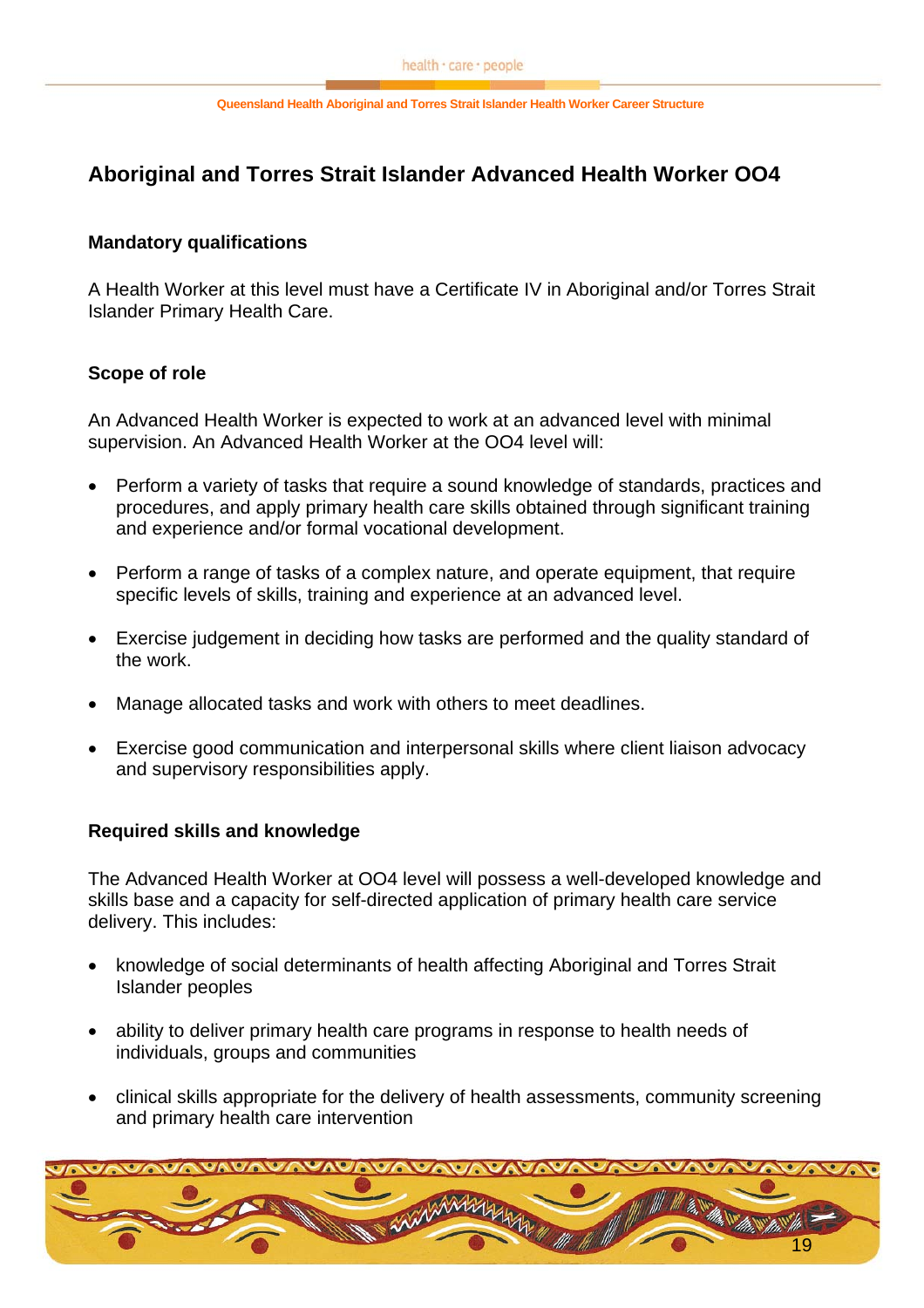- demonstrated ability to apply knowledge and skills obtained from Certificate IV in Aboriginal and/or Torres Strait Islander Primary Health Care
- interpersonal communication skills including client and community liaison, negotiation and networking
- ability to manage own work with limited supervision through the use of planning and time management showing initiative and a positive attitude
- ability to advocate for Aboriginal and Torres Strait Islander health issues, network and demonstrate skills in verbal and written communication.

### **Range of activities:**

- Advocate for the rights and needs of community members.
- Develop and monitor a case plan.
- Within a delegated model of care, undertake clinical care duties that may include but are not limited to:
	- o dressings
	- o suturing
	- o taking blood
	- o evacuation (medical emergencies)
	- o accident, medical care and first aid
	- o liaison with medical officers about medical advice and treatment
	- o observations
	- o participation in doctor clinics
	- o using patient information management systems
	- o full assessments of patients as presented
	- o supervision of other Health Workers.
- Undertake health program care duties that may include but are not limited to:
	- o antenatal care
	- o women's health
	- o men's health
	- o child health
	- o youth health
	- o older peoples' health care
	- o nutrition
	- o substance abuse
	- o health promotion
	- o environmental health

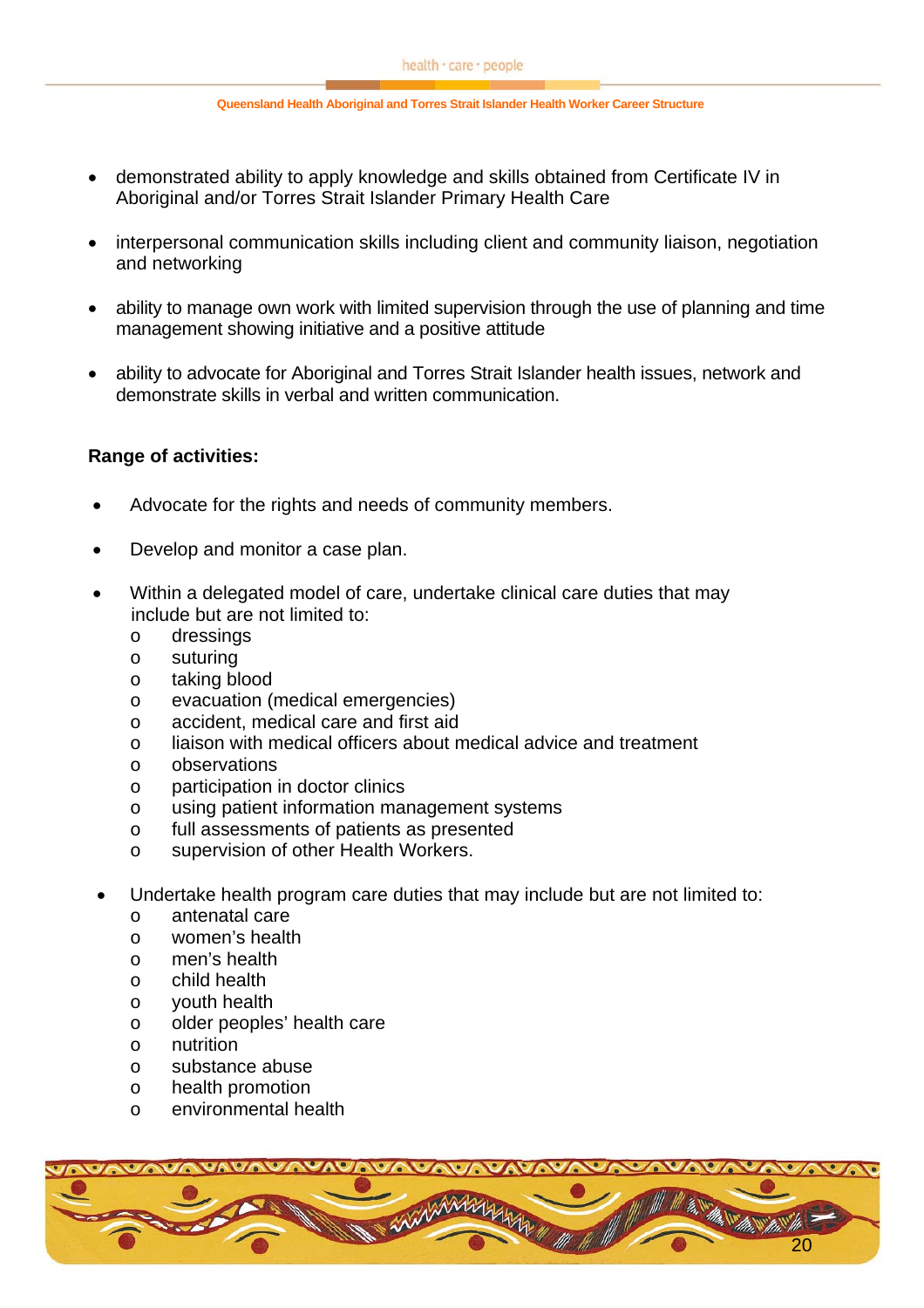- o sexual health
- o mental health.
- Undertake community care duties that may include but are not limited to:
	- o interpreting services
	- o first point of contact counselling and referral
	- o developing and implementing community development programs
	- o health promotion programs
	- o health education programs.
- Apply the principles of the Queensland Health Code of Conduct and Cultural Respect Framework.
- Adhere to policies, practices and quidelines to ensure a safe work environment.

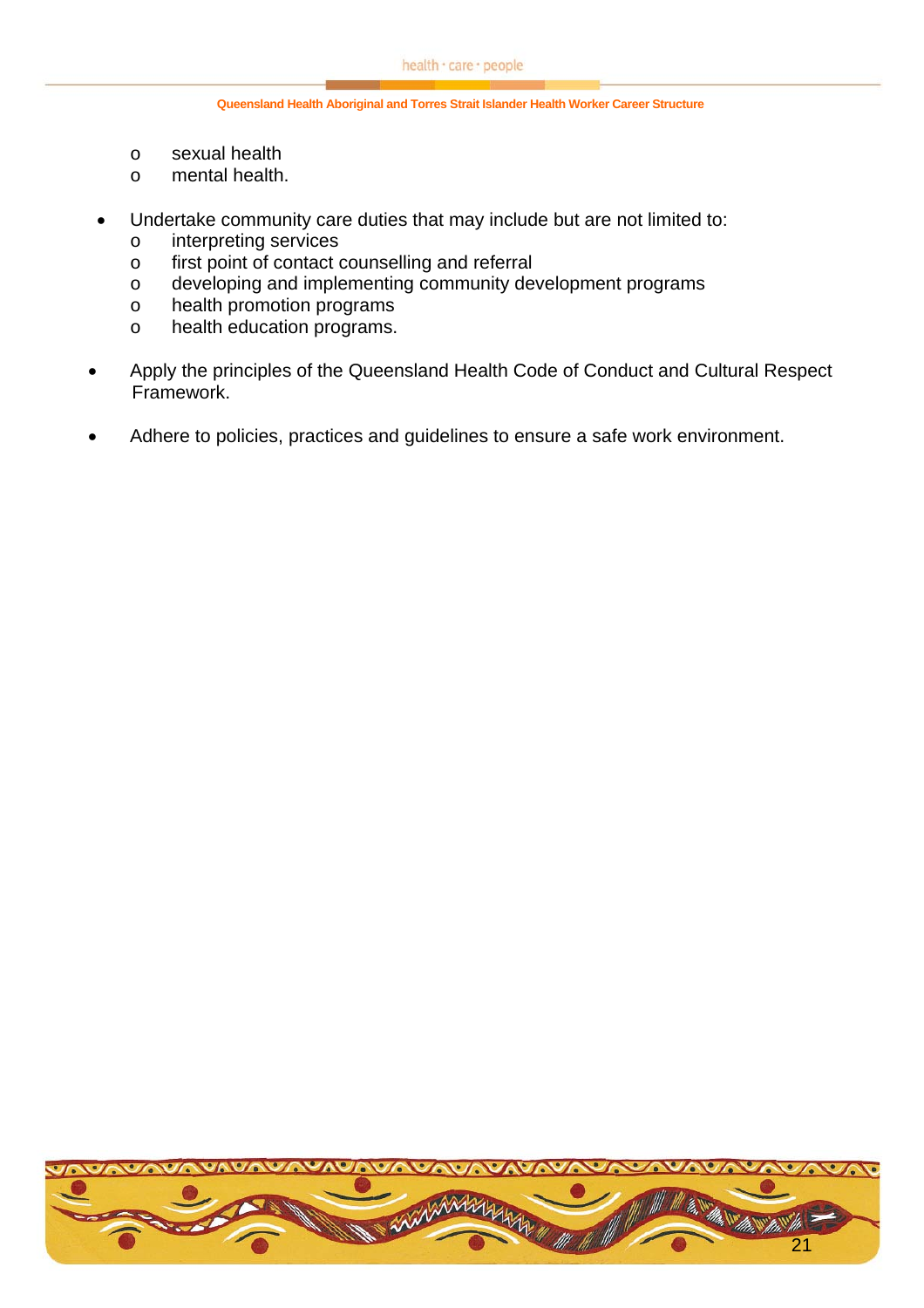## <span id="page-21-0"></span>**Aboriginal and Torres Strait Islander Advanced Health Worker OO5**

### **Mandatory qualifications**

A Health Worker at this level must have a minimum of a Diploma in Aboriginal and/or Torres Strait Islander Primary Health Care.

### **Scope of role**

An Advanced Health Worker at the OO5 level is expected to work at an advanced level with minimal supervision. Health Workers at this level will manage or assist in managing resources for the delivery of an individual health service or composite services within a health care facility. It is expected that workers at this level will be responsible for both their own work and the work of other Health Workers.

An Advanced Health Worker at the OO5 level will:

- Exercise a degree of autonomy, initiative and judgement in the use of resources under their control, and in day-to-day resolution of issues and problems, including but not limited to:
	- o development and use of resources
	- o prioritising of work
	- o safety measures and procedures
	- o monitoring occupational health and safety regulations and mentoring other Health Workers
	- o preparation of reports and statistics.
- Exercise accountability and responsibility for working within the Health Worker Scope of Practice and meeting quality standards.

### **Required skills and knowledge**

An Advanced Health Worker at the OO5 level will have advanced level skills and expertise and training in primary health care. This includes:

- understanding of the social determinants of health affecting Aboriginal and Torres Strait Islander peoples and strategies to address these issues
- ability to deliver primary health care programs in response to the health needs of individuals, groups and communities

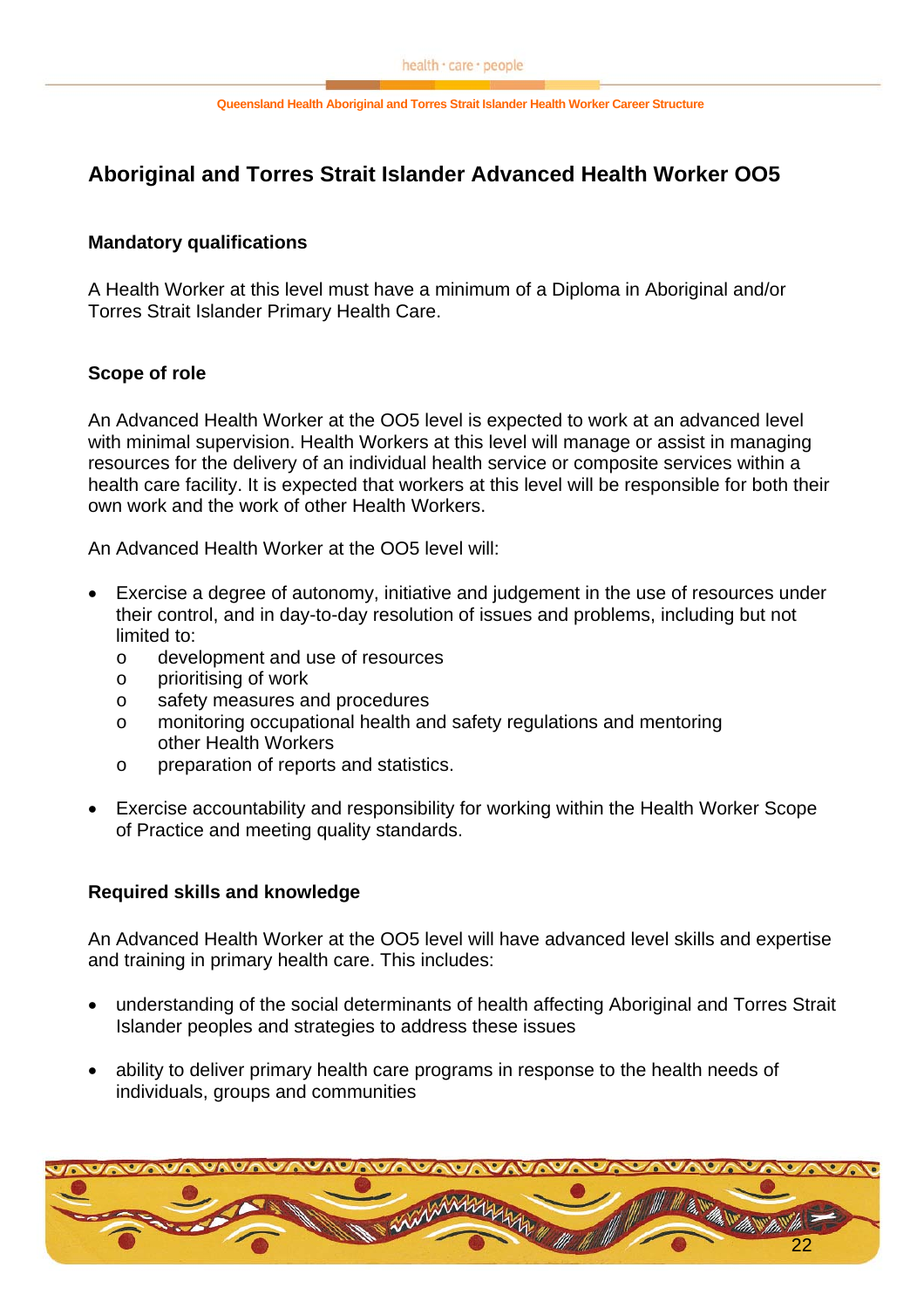- advanced level clinical skills appropriate for the delivery of health assessments, community screening and primary health care intervention
- demonstrated ability to apply knowledge and skills obtained from Diploma in Aboriginal and/or Torres Strait Islander Primary Health Care
- interpersonal communication skills, including client and community liaison, negotiation and networking with groups and organisations
- skills and ability to manage own work with broad direction through forward planning and time management, and provide supervision and mentor support to subordinate staff, demonstrating initiative in relation to service delivery
- ability to advocate for Aboriginal and Torres Strait Islander health issues, and advanced level skills in verbal and written communication appropriate for working with communities and key stakeholders.

### **Range of activities:**

- Collaborate effectively with health care professionals and other personnel, facilitating a multi-disciplinary approach to client care.
- Participate in and facilitate the development of service goals and plans.
- Provide a range of primary clinical care services.
- Within a delegated model of care, undertake clinical care duties that may include:
	- o dressings
	- o suturing
	- o taking blood
	- o evacuation (medical emergencies)
	- o immunisations
	- o giving injections
	- o accident and medical care, and first aid
	- o liaison with medical officers about medical advice and treatment
	- o observations
	- o participation in doctor clinics
	- o using patient information systems
	- o full assessments of patients as presented
	- o supervision of other Health Workers.
- Complete tasks relating to a specialist field that could be of a complex nature.

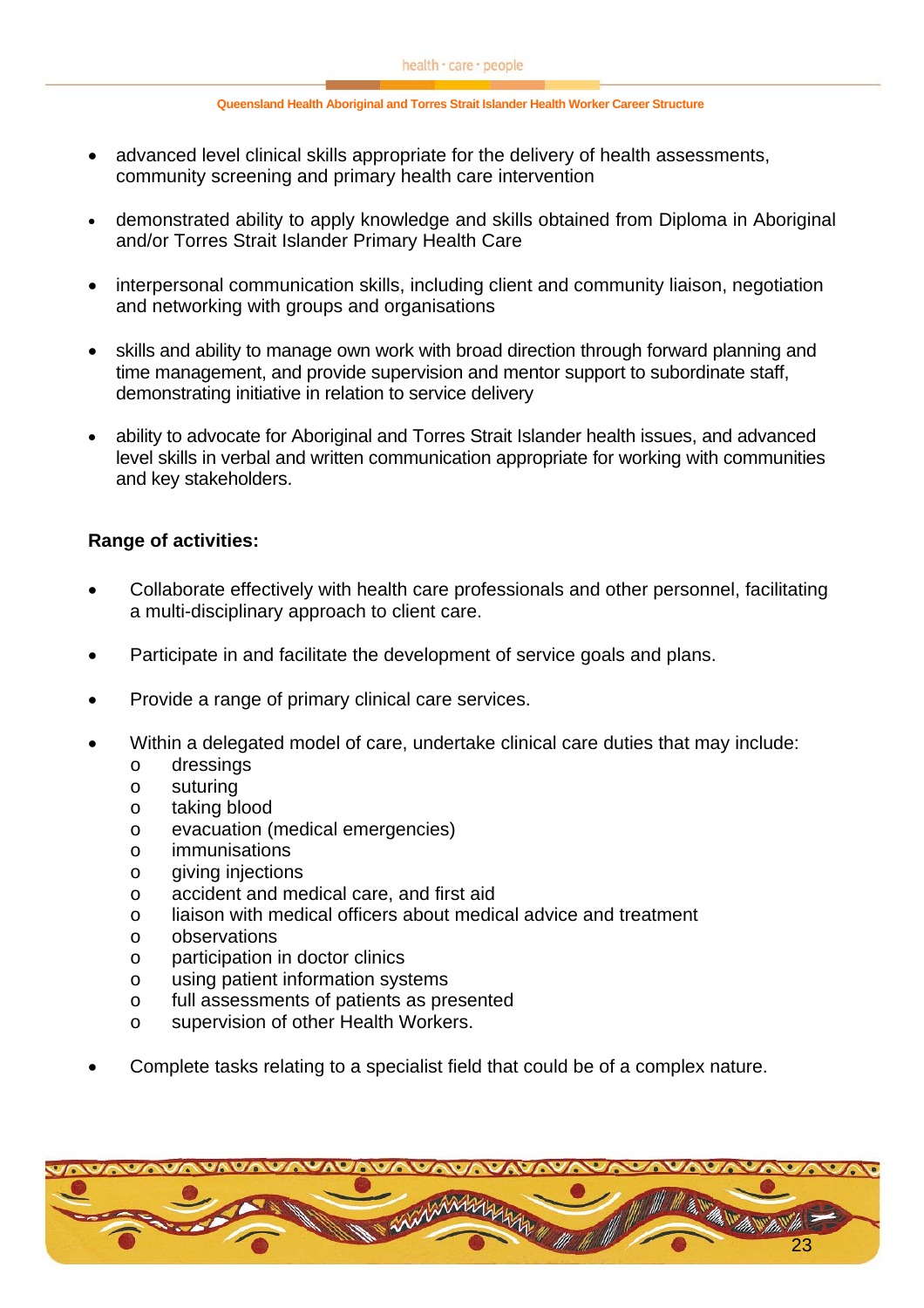- Advocate for the needs of Aboriginal and Torres Strait Islander community members and clients.
- Work collaboratively with other staff to implement and evaluate evidence-based health education programs.
- Undertake self-development opportunities to promote and maintain knowledge and competence in health work.
- Participate in professional networks/associations to enhance personal knowledge, skills and relationships.
- Prioritise high need areas and implement programs addressing the social determinants of Aboriginal and Torres Strait Islander health as required.
- Using highly developed skills and knowledge in specific areas, demonstrate capacity to perform tasks required.
- Develop and monitor case plans.
- Undertake health program care duties that may include but are not limited to:
	- o antenatal care
	- o women's health
	- o men's health
	- o child health
	- o youth health
	- o older people's health care
	- $\circ$  nutrition
	- o substance abuse
	- o health promotion
	- o environmental health
	- o sexual health
	- o mental health.
- Undertake community care duties that may include but are not limited to:
	- o interpreting services
	- o first point of contact counselling and referral
	- o developing and implementing community development programs
	- o health promotion programs
	- o health education programs.
- Apply the principles of the Queensland Health Code of Conduct and Cultural Respect Framework.
- Adhere to policies, practices and quidelines to ensure a safe work environment.

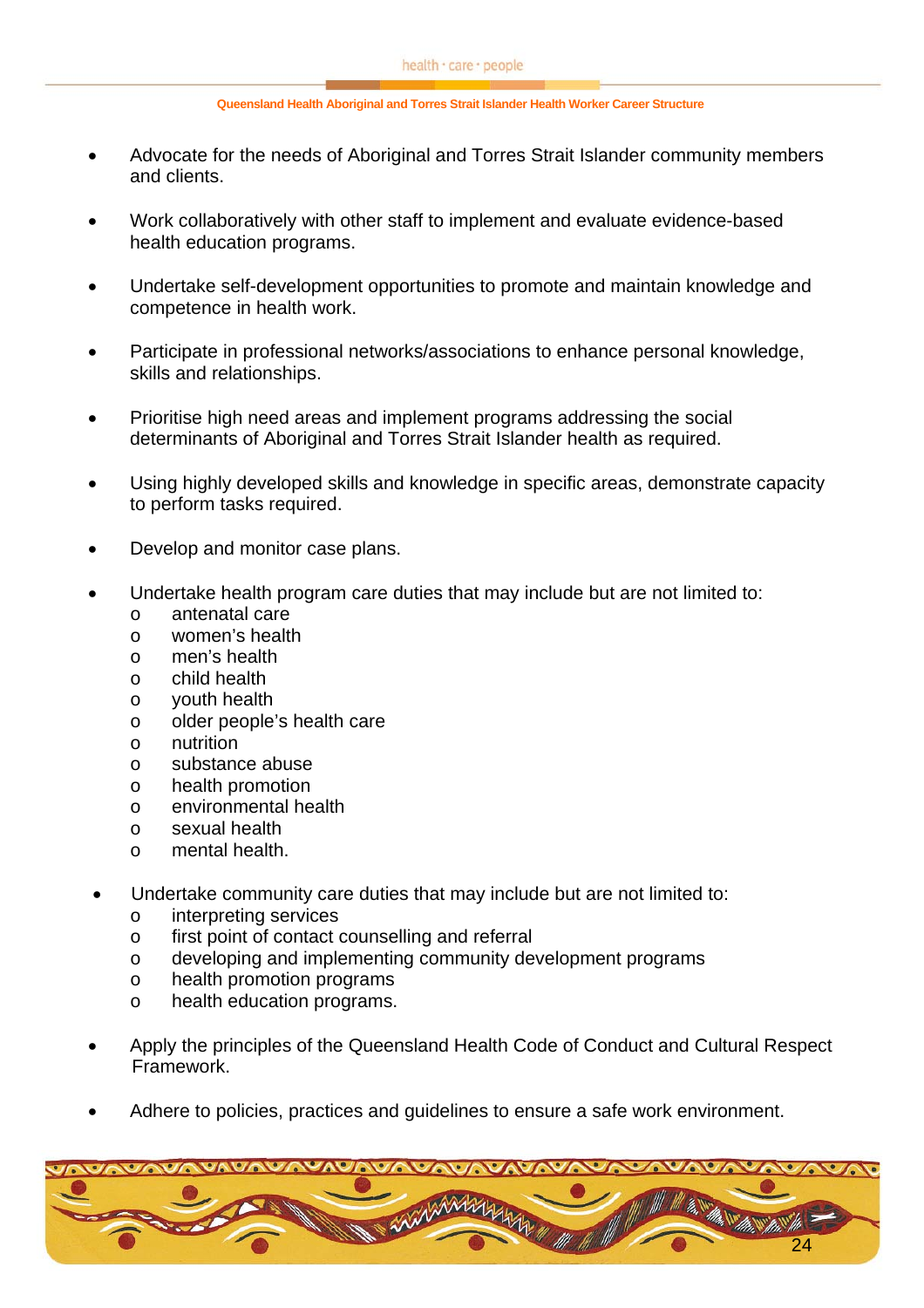# <span id="page-24-0"></span>**Aboriginal and Torres Strait Islander Advanced Health Worker (Isolated Practice Authorised) OO6**

### **Mandatory qualifications**

A Health Worker at this level must hold:

- Diploma in Aboriginal and/or Torres Strait Islander Primary Health Care
- full Isolated Practice Authorisation certificate under the *Health (Drugs and Poisons) Regulations 1996.*

### **Scope of role**

An Aboriginal and Torres Strait Islander Advanced Health Worker (Isolated Practice Authorised), while practising in an Aboriginal or Torres Strait Islander community in an isolated practice area in a specified health service district, is authorised to:

- obtain and possess a restricted drug
- or
- administer or supply a restricted drug, under a drug therapy protocol, on the oral or written instruction of a doctor or nurse practitioner.

An Aboriginal and Torres Strait Islander Advanced Health Worker (Isolated Practice Authorised) operates within the guidelines of the Primary Clinical Care Manual (PCCM) and is restricted to practice within a '*specified health service district'* declared under the *Health Services Act 1991.* Currently, the '*specified health service districts'* are:

- Cairns
- Cape York
- Mount Isa
- Torres Strait and Northern Peninsula Area.

An Advanced Health Worker (Isolated Practice Authorised) must have completed **all** modules of the Isolated Practice Authorisation course. They are expected to have the skills, experience and competency to work at an advanced level with minimal supervision.

The Level Statement for an Advanced Health Worker OO5 applies to the Advanced Health Worker OO6 (Isolated Practice Authorised).

The health service district determines which Health Workers are required to work as IPAauthorised Health Workers. Having Isolated Practice Authorisation doesn't automatically mean a Health Worker will be paid at a minimum of OO6 level.

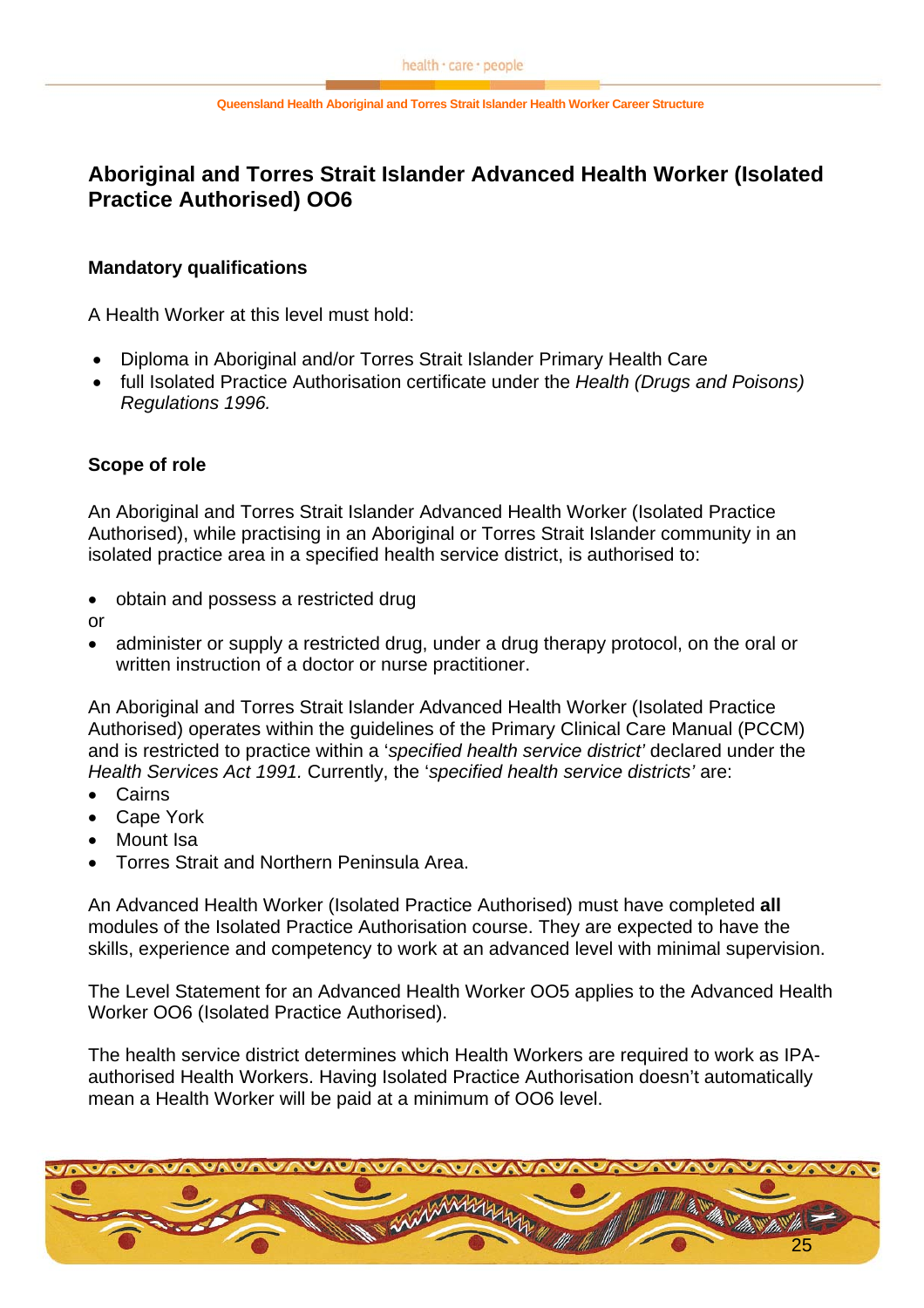Where a Health Worker no longer works in a location listed in Appendix 3 within a specified health service district (that is, they are no longer performing duties under the Isolated Practice Authorisation), they will revert back to their substantive level.

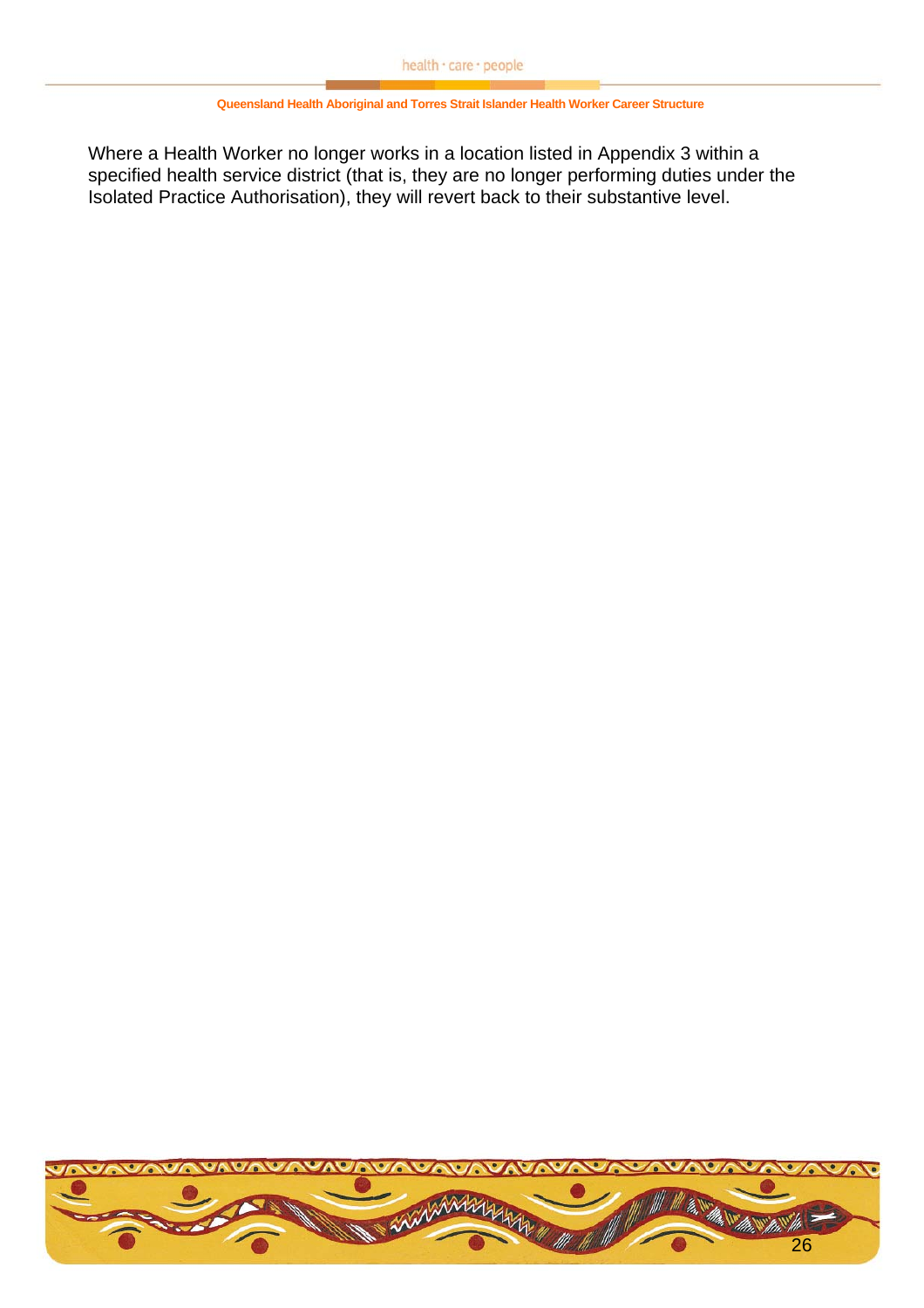## <span id="page-26-0"></span>**Aboriginal and Torres Strait Islander Senior Health Worker OO6**

### **Mandatory qualifications**

A Health Worker at this level must have a minimum of a Diploma in Aboriginal and/or Torres Strait Islander Primary Health Care (PHC).

### **Scope of role**

A Senior Health Worker will manage and supervise other Health Workers and assist in managing resources for the delivery of an individual health service or composite services within a health care facility.

A Senior Health Worker will:

- Manage Health Workers in the provision of a health service, which may include discharging delegated authority for a range of responsibilities and accountabilities as determined by the position.
- Exercise a high degree of autonomy, initiative and judgement in the use of resources under their control, and in day-to-day resolution of issues and problems.
- Exercise accountability and responsibility for the quality of work.

### **Required skills and knowledge**

A Senior Health Worker will have:

- skills, expertise and training necessary to manage or assist in managing resources providing for the delivery of an individual health service or composite services within a health care facility
- skills and ability to manage and lead a small team of Health Workers in a primary health care practice framework
- understanding of human resources management processes relevant to managing a small team
- skills in planning, implementing and evaluating health promotion programs

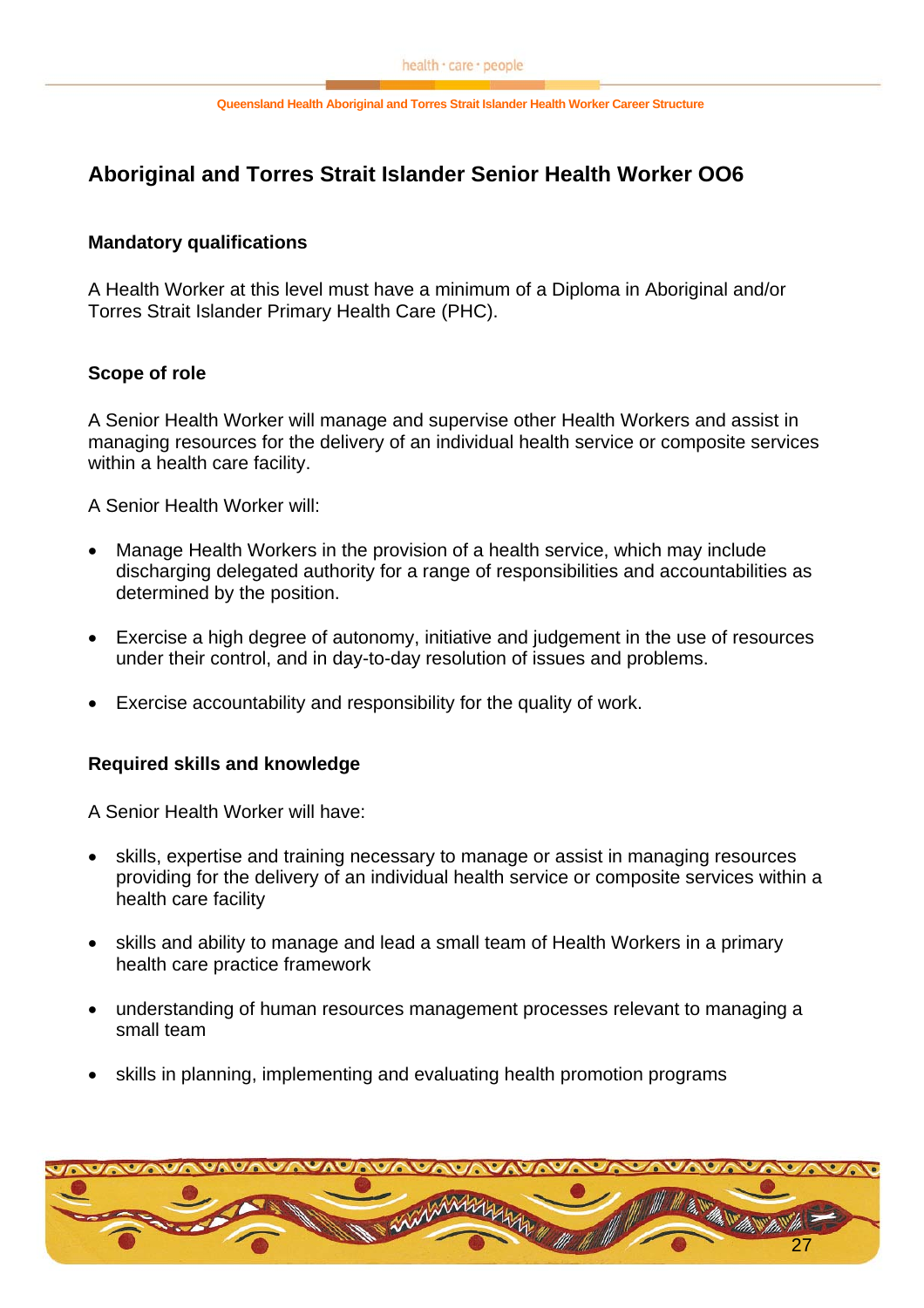- high level communication and problem solving skills with the ability to provide high level management and leadership of staff, using initiative and judgement in resolving workplace issues in a cross cultural environment
- high level communication skills, particularly for working with Aboriginal and Torres Strait Islander people
- ability to develop, implement and promote effective communication in the workplace and engage staff in health program planning and delivery
- demonstrated knowledge of policies and procedures for managing and using systems and resources in health care management, and understanding of the health needs, policies and practices relevant to Aboriginal and Torres Strait Islanders
- skills and ability to network and advocate on behalf of the service with emphasis on building partnerships with other stakeholders to promote community action for better health.

### **Range of activities**

A Senior Health Worker will supervise and monitor the implementation of an integrated health service, and manage health staff and other resources in ways that will enhance primary health service delivery to the local communities in accordance with the model adopted for primary health care service delivery.

The position also recognises the unique cultures and traditions of the Aboriginal and Torres Strait Islander peoples, and works in partnership with the local Community Health Management Committees and Primary Health Care Management Team.

- Supervise staff, and undertake recruitment and selection.
- Manage the training, development and appraisal of staff under supervision.
- Prioritise work and review policies, procedures and strategies.
- Manage a cost centre, and coordinate and allocate resources.
- Prepare statistics and reports.
- Monitor occupational health and safety regulations and the rehabilitation of staff.
- Identify and address social determinants of Aboriginal and Torres Strait Islander health.

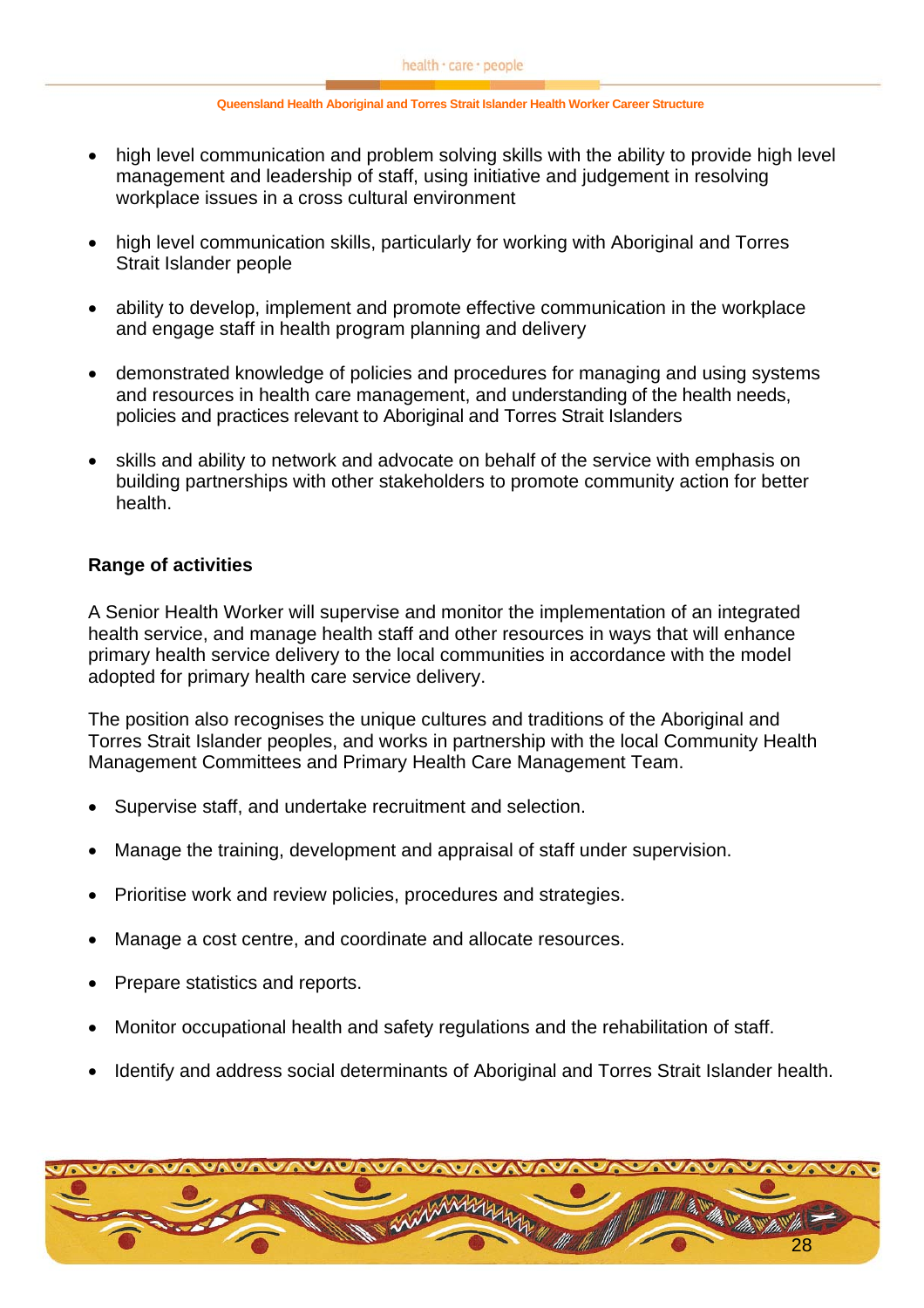- Use highly developed skills and knowledge in a specific area and demonstrate capacity to perform tasks required.
- Develop and monitor a case plan.
- Within a delegated model of care, undertake clinical care duties that may include:
	- o dressings
	- o suturing
	- o taking blood
	- o evacuation (Medical emergencies)
	- o accident and medical care, and first aid
	- o liaison with medical officers about medical advice and treatment
	- o observations
	- o participation in doctor clinics
	- o immunisations
	- o giving injections
	- o full assessments of patients as presented
	- o supervision of other Health Workers.
- Undertake health program care duties that may include but are not limited to:
	- o health education
	- o antenatal care
	- o women's health
	- o men's health
	- o child health
	- o youth health
	- o older people's health care
	- o nutrition
	- o substance abuse
	- o health promotion
	- o environmental health
	- o sexual health
	- o mental health.
- Undertake community care duties that may include but are not limited to:
	- o interpreting services
	- o first point of contact counselling and referral
	- o develop and implement community development programs
	- o health promotion programs
	- o advocating for the rights and needs of community members.
- Apply the principles of the Queensland Health Code of Conduct and Cultural Respect Framework.
- Adhere to policies, practices and guidelines to ensure a safe work environment.

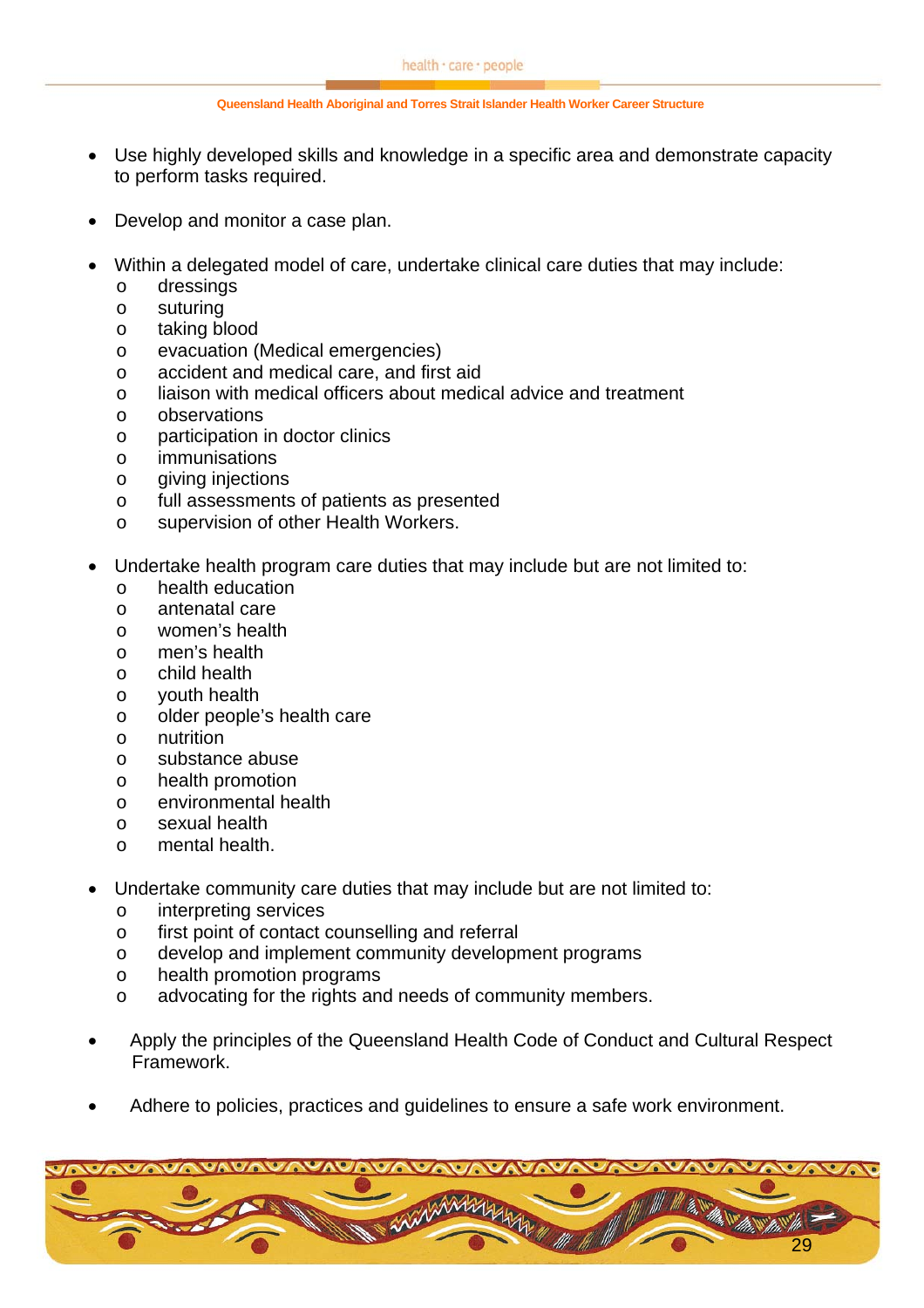# <span id="page-29-0"></span>**Aboriginal and Torres Strait Islander Senior Health Worker (Isolated Practice Authorised) OO7**

### **Mandatory qualifications**

A Health Worker at this level must hold:

- a Diploma in Aboriginal and Torres Strait Islander Primary Health Care
- full Isolated Practice Authorisation certificate under the *Health (Drugs and Poisons) Regulations 1996.*

### **Scope of role**

An Aboriginal and Torres Strait Islander Senior Health Worker (Isolated Practice Authorised), while practising in an Aboriginal or Torres Strait Islander community in an isolated practice area in a specified health service district, is authorised to:

- obtain and possess a restricted drug
- or
- administer or supply a restricted drug, under a drug therapy protocol, on the oral or written instruction of a doctor or nurse practitioner.

An Aboriginal and Torres Strait Islander Senior Health Worker (Isolated Practice Authorised) operates within the Primary Clinical Care Manual (PCCM) and is restricted to practice within a '*specified health service district'* declared under the *Health Services Act 1991.* Currently, the '*specified health service districts'* are:

- Cairns
- Cape York
- Mount Isa
- Torres Strait and Northern Peninsula Area.

A Senior Health Worker (Isolated Practice Authorised) must have completed all modules of the Isolated Practice Authorisation course, and is expected to have the skills, experience and competency to work at an advanced level with minimal supervision.

The Level Statement for a Senior Health Worker OO6 applies to the Senior Health Worker OO7 (Isolated Practice Authorised).

The health service district determines which Health Workers are required to work as Isolated Practice Authorised Health Workers. Having Isolated Practice Authorisation doesn't automatically mean an OO6 Senior Health Worker will be paid at OO7.

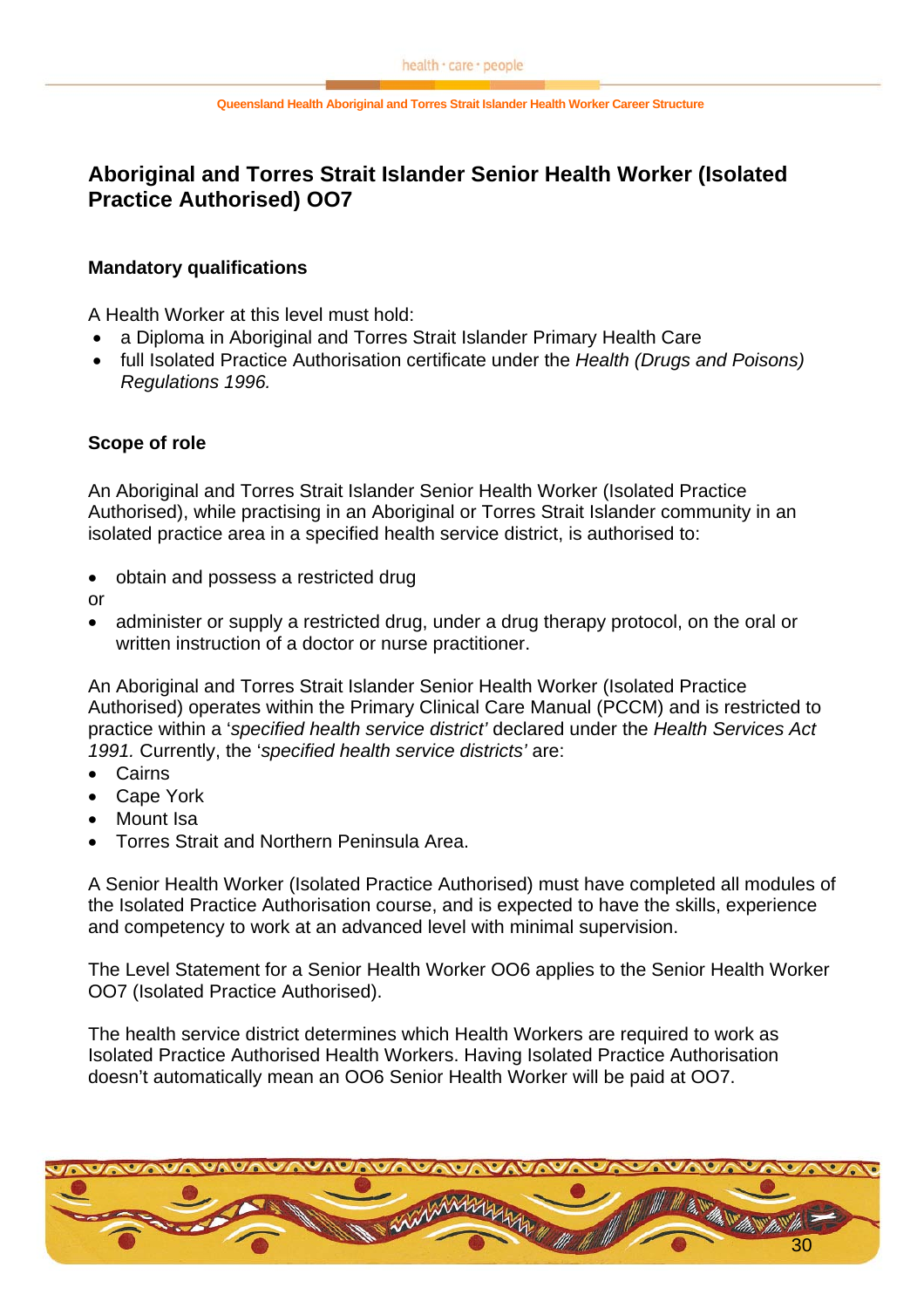Where a Health Worker no longer works in a location listed in Appendix 3 within a specified health service district (that is, they are no longer performing duties under the Isolated Practice Authorisation), they will revert back to their substantive level.

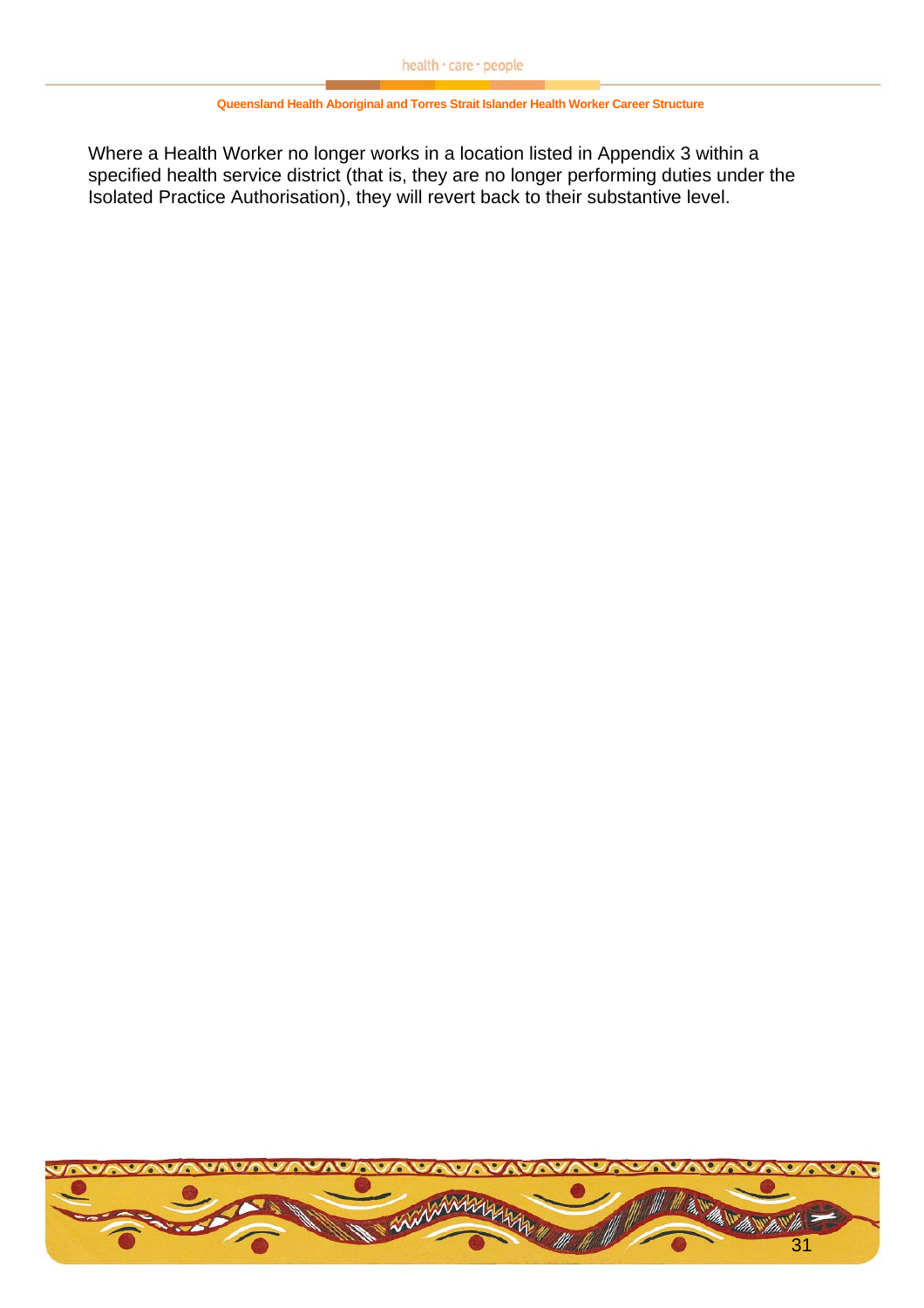## <span id="page-31-0"></span>**Aboriginal and Torres Strait Islander Health Worker Coordinator (Programs) OO7**

### **Mandatory qualifications**

A Health Worker at this level must have a minimum of a Diploma in Aboriginal and Torres Strait Islander Primary Health Care.

### **Scope of role**

A Health Worker Coordinator (Programs) works at a senior level and is responsible for the implementation, coordination management and evaluation of health programs and service delivery in one or more specialised programs or sub-programs

A Health Worker Coordinator (Programs) is expected to work at an advanced level in a specialised program or sub-program with broad direction and minimal supervision. The position will exercise accountability and responsibility for programs under their control, and for the quality standards of work produced.

### **Required skills and knowledge**

It is expected that a Health Worker Coordinator (Programs) will have:

- demonstrated knowledge of Aboriginal and Torres Strait Islander cultures and their health needs, and the ability to develop strategies to address key outcome areas
- knowledge and understanding of the policies, guidelines and practice relevant to a specialised program area targeting Aboriginal and Torres Strait Islander peoples
- skills to incorporate evidence-based practice in health care at the program level, and facilitate delivery of specialised programs to the community
- ability to advocate for the rights and needs of community members and liaise with external stakeholders, including NGOs and other government organisations
- ability to work autonomously and apply a high level of theoretical and applied knowledge in relation to program management
- high level communication and problem solving skills, with the ability to engage and negotiate with communities about program implementation and uptake

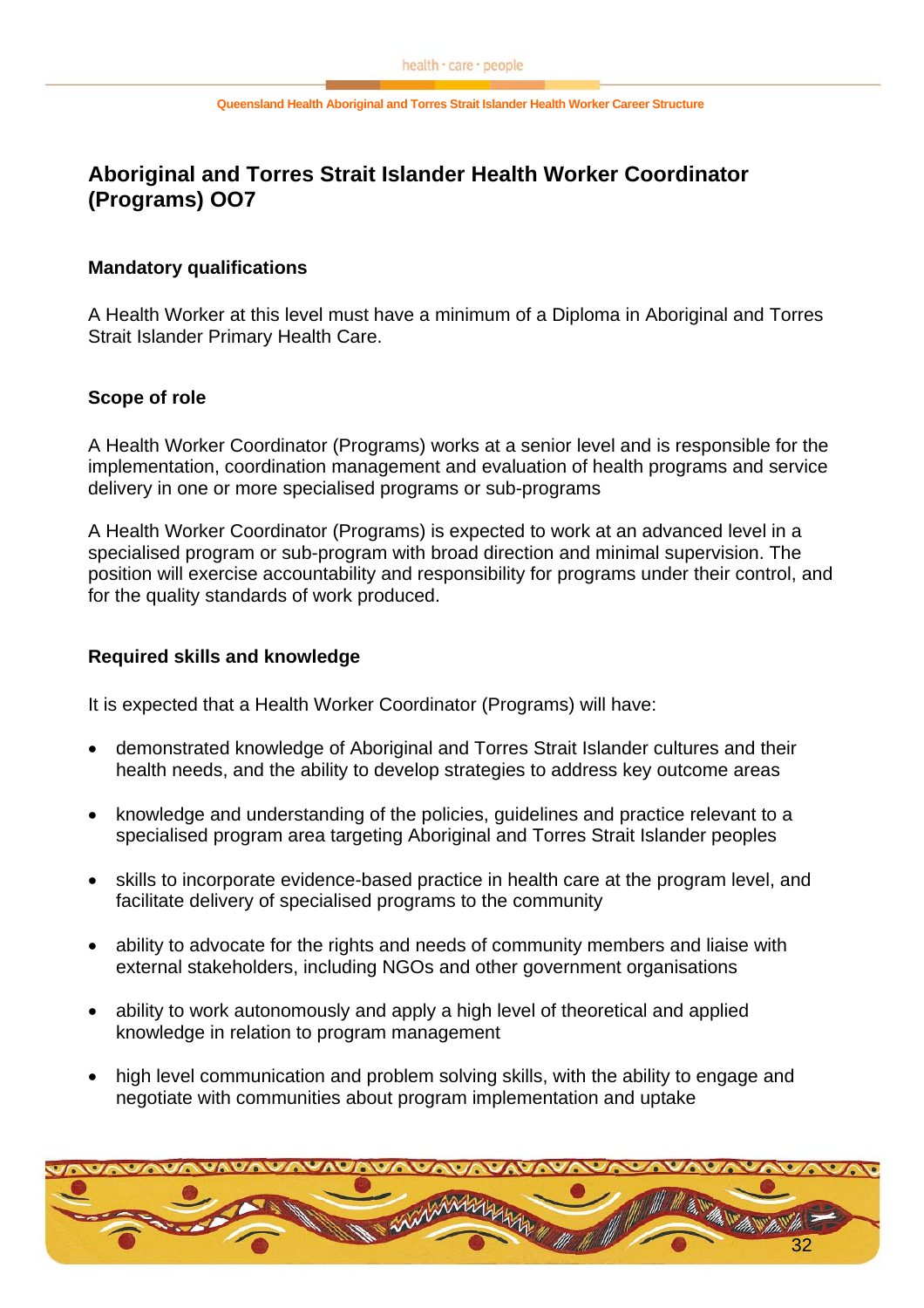- ability to work in a cross cultural, multidisciplinary environment delivering specific program care
- ability to facilitate workshops and transfer knowledge of best practice in a specialist field to primary health care workers
- demonstrated ability to develop and maintain current knowledge in their program area.

### **Range of activities**

A Health Worker Coordinator (Programs) will undertake activities relating to the management and delivery of a specialist health program. Activities expected of this position may include:

- Undertake program management duties including:
	- o developing operational program plans
	- o identifying performance indicators for health programs
	- o monitoring health programs
	- o establishing evaluation process for health programs
	- o managing resources for the delivery of a health care program
	- o producing community profile report and health needs analyses, and establishing mechanisms for stakeholder feedback
	- o implementing quality control.
- Within a delegated model of care, undertake clinical care duties which may include:
	- o taking blood
	- o child and adult health checks
	- o immunisations
	- o supervision of other Health Workers where required
	- o safety measures and procedures.
- Undertake community care duties that may include:
	- o networking with other agencies and create partnerships
	- o developing and implementing community development strategies
	- o implementing health promotion strategies
	- o representing District Health Service on national, state and regional level activities
	- o providing mechanisms for community to advocate for the rights and needs of community members and program needs.
- Apply the principles of the Queensland Health Code of Conduct and Cultural Respect Framework.
- Adhere to policies, practices and guidelines to ensure a safe work environment.

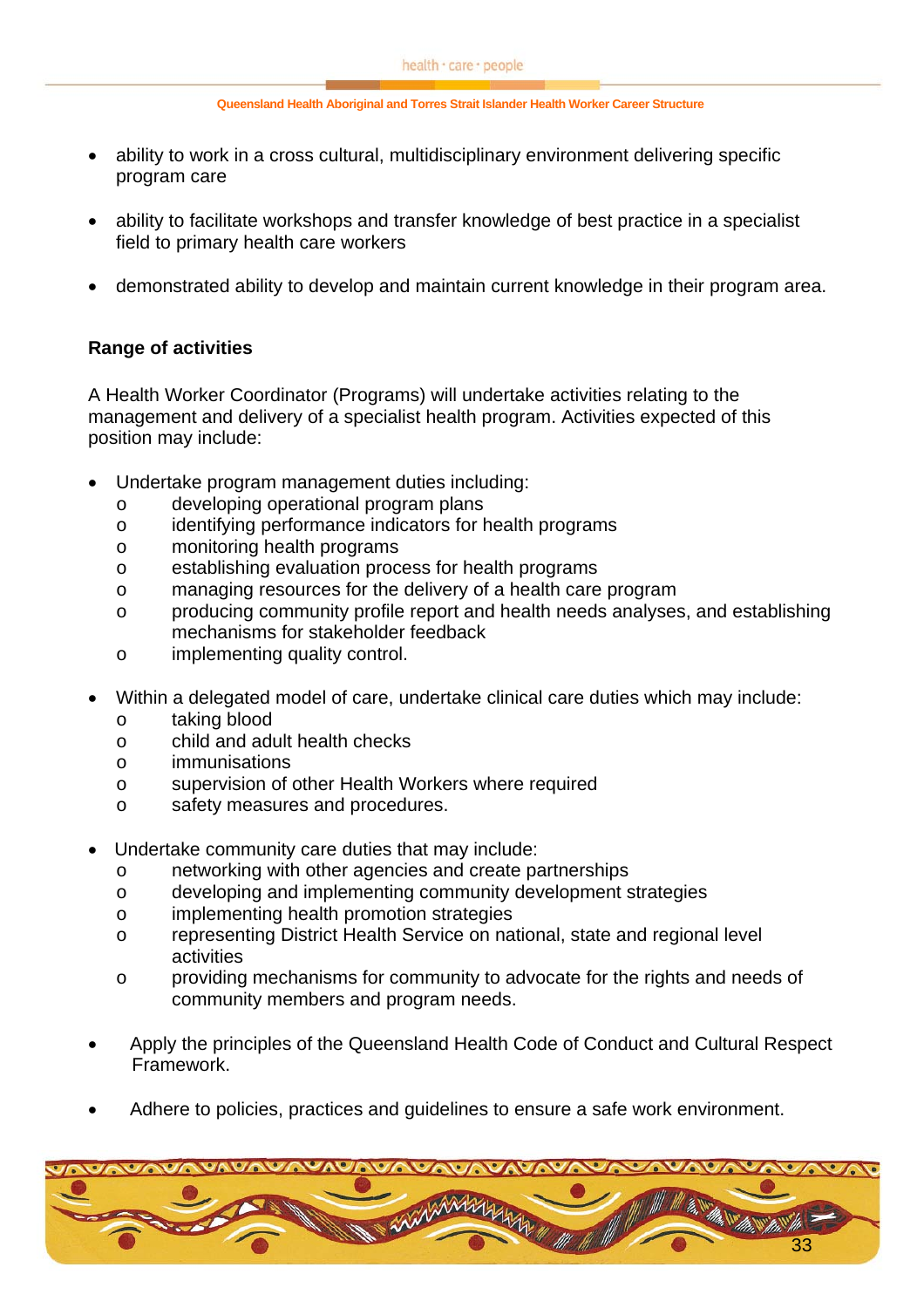## <span id="page-33-0"></span>**Aboriginal and Torres Strait Islander Health Worker Coordinator OO7**

### **Mandatory qualifications**

A Health Worker at this level must have a Diploma in Aboriginal and/or Torres Strait Islander Primary Health Care.

### **Scope of role**

A Health Worker Coordinator has operational responsibility for one to two primary health care centres in separate locations, or one large service with small multiple program areas with designated advanced and senior Health Workers (for example. Hearing, Diabetes, ATODS, Maternal and Child Health). *(Provide more information.)*

This position will have operational management of staffing and resources (financial and material) for the delivery of primary health care. As a guide, the position will have responsibility for the management of five to 10 Health Workers and support staff.

A Health Worker Coordinator will manage and monitor activities and outputs of the services and support the delivery of health programs delivered by the services. A Health Worker at this level will operate with broad direction from the Manager Health Worker **Services** 

### **Required skills and knowledge**

A Health Worker Coordinator will possess:

- understanding of health needs and practice relevant to primary health care service delivery for Aboriginal and Torres Strait Islander peoples
- demonstrated knowledge and experience in the policies, procedures and delivery of health services support systems
- demonstrated managerial and leadership skills and ability to manage a service or group of services in a defined geographic location
- demonstrated personnel management skills, and the ability to apply principles and procedures relating to equal employment opportunity, employee relations and occupational health and safety

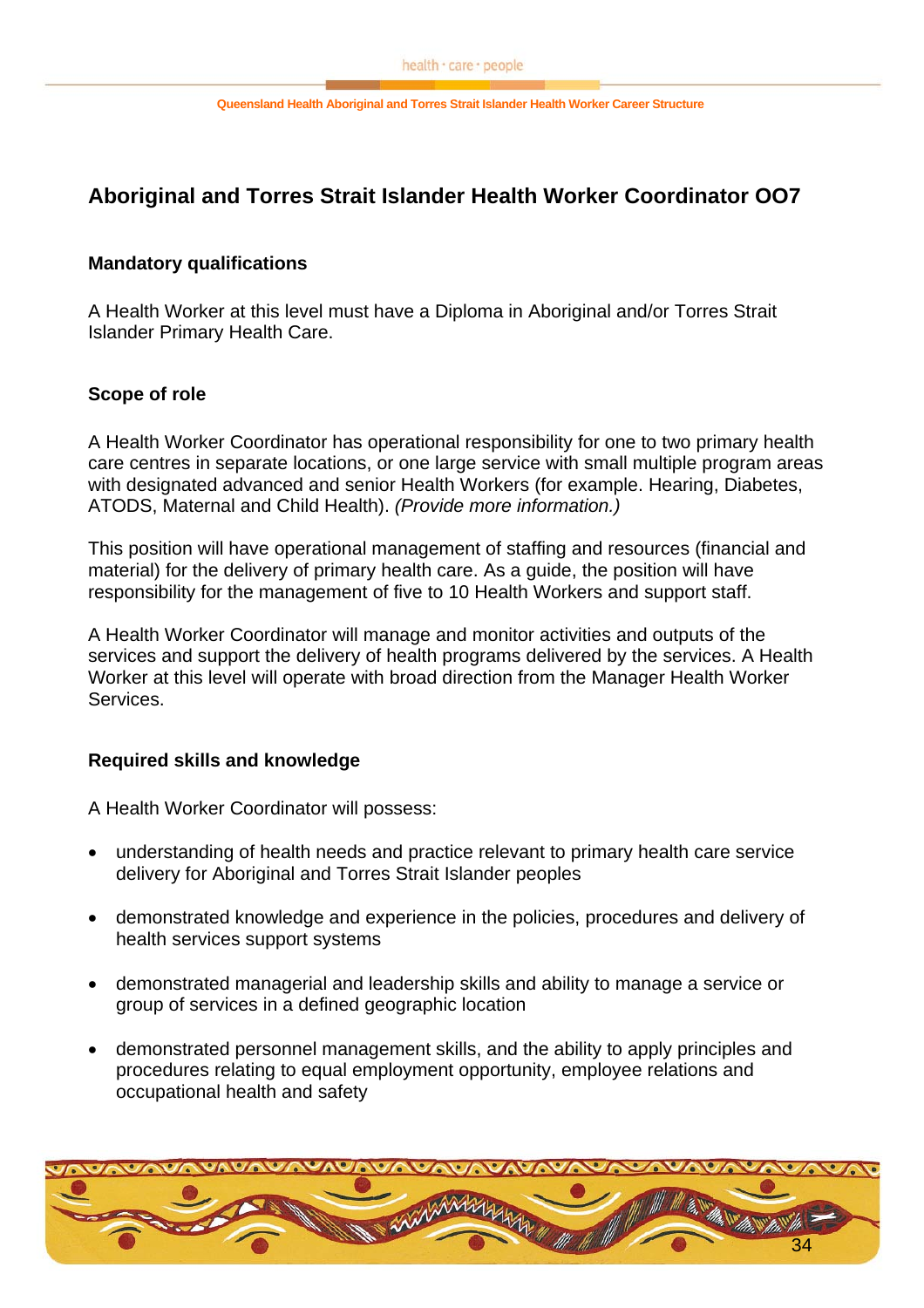- well-developed liaison and interpersonal skills, and the ability to negotiate and communicate on behalf of the agency with clients, interest groups or other service providers
- ability to work in a cross cultural, multidisciplinary environment providing managerial support for services
- high level communication skills, particularly for working with Aboriginal and Torres Strait Islander peoples, and the ability to develop, implement and promote effective communication in the workplace and engage staff
- ability to articulate and demonstrate knowledge of evidence-based guidelines and policy for health care delivery, and the ability to translate guidelines into primary health care practice.

#### **Range of activities**

A Health Worker Coordinator will manage the provision of a group of services that may include the delegated responsibility for a range of authorities and accountabilities as determined by policy. The position will be expected to:

- Manage and monitor resources and finances:
	- o implement quality control measures
	- o manage staff
	- o review procedures, strategies and policies consistent with Corporate and Health Service District objectives
	- o coordination and allocation of resources
	- o estimation of costs and budget
	- o manage work systems
	- o cost centre management and/or financial delegation.
- Coordinate staff and service delivery:
	- o undertake staff recruitment and selection
	- o staff training and instruction
	- o implement safety measures and procedures
	- o ensure occupational health and safety obligations are met, and coordinate and monitor rehabilitation of staff
	- o prepare reports and statistics
	- o review operations to determine efficiency and effectiveness
	- o assess and review the standard of work of subordinate staff
	- o coordinate performance appraisal and development
	- o set work priorities and practices and manage work flows.
	- Develop, implement and review business and operational plans.

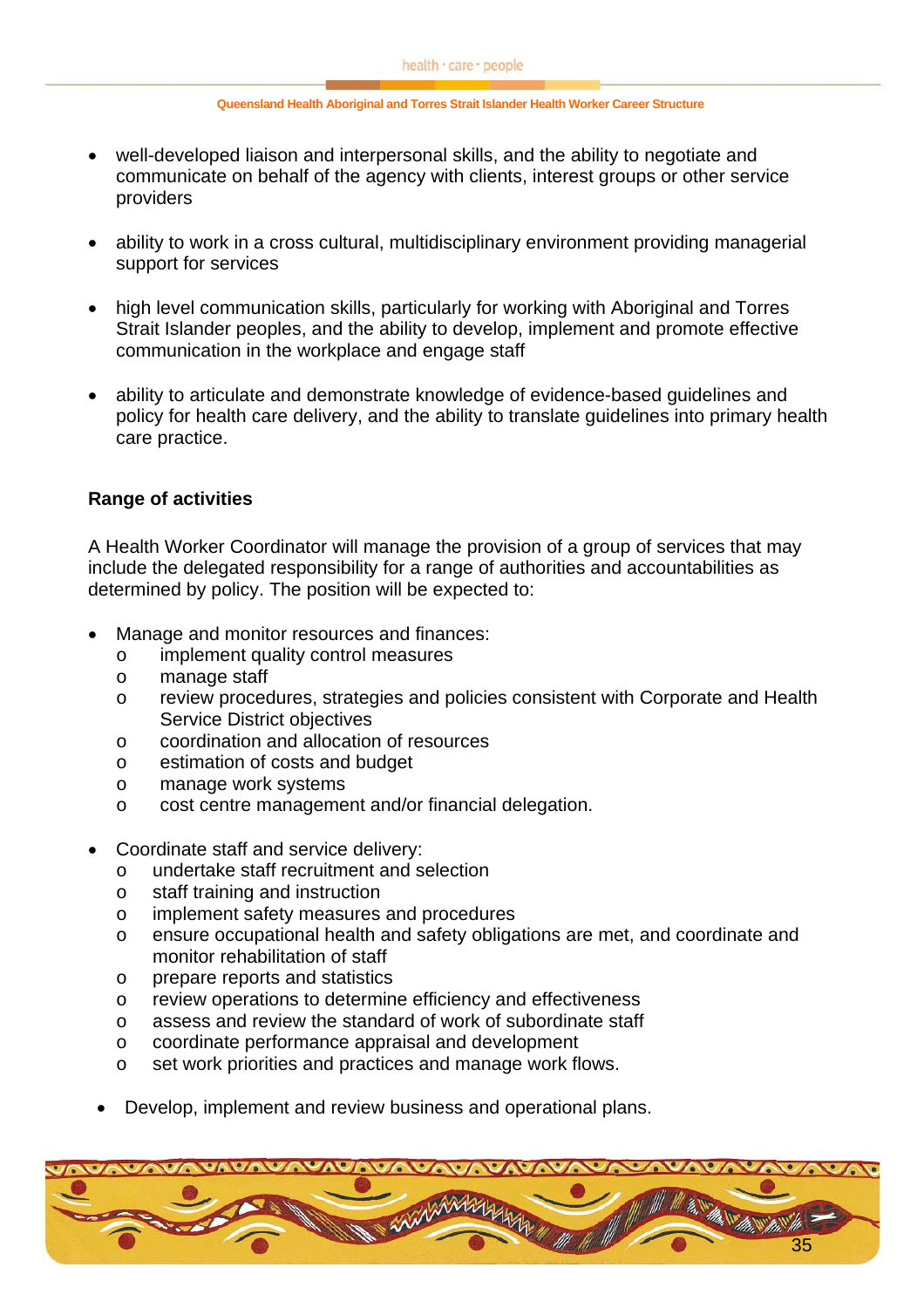- Provide advanced-level clinical advice and leadership in primary health care practice with capacity to conduct and support related clinical care duties.
- Monitor clinical aspect of work conducted by Health Workers, and provide support for training and development in all aspects of Health Worker practice.
- Apply and monitor the principles of the Queensland Health Code of Conduct and Cultural Respect Framework in the workplace.
- Adhere to policies, practices and guidelines to ensure a safe work environment.

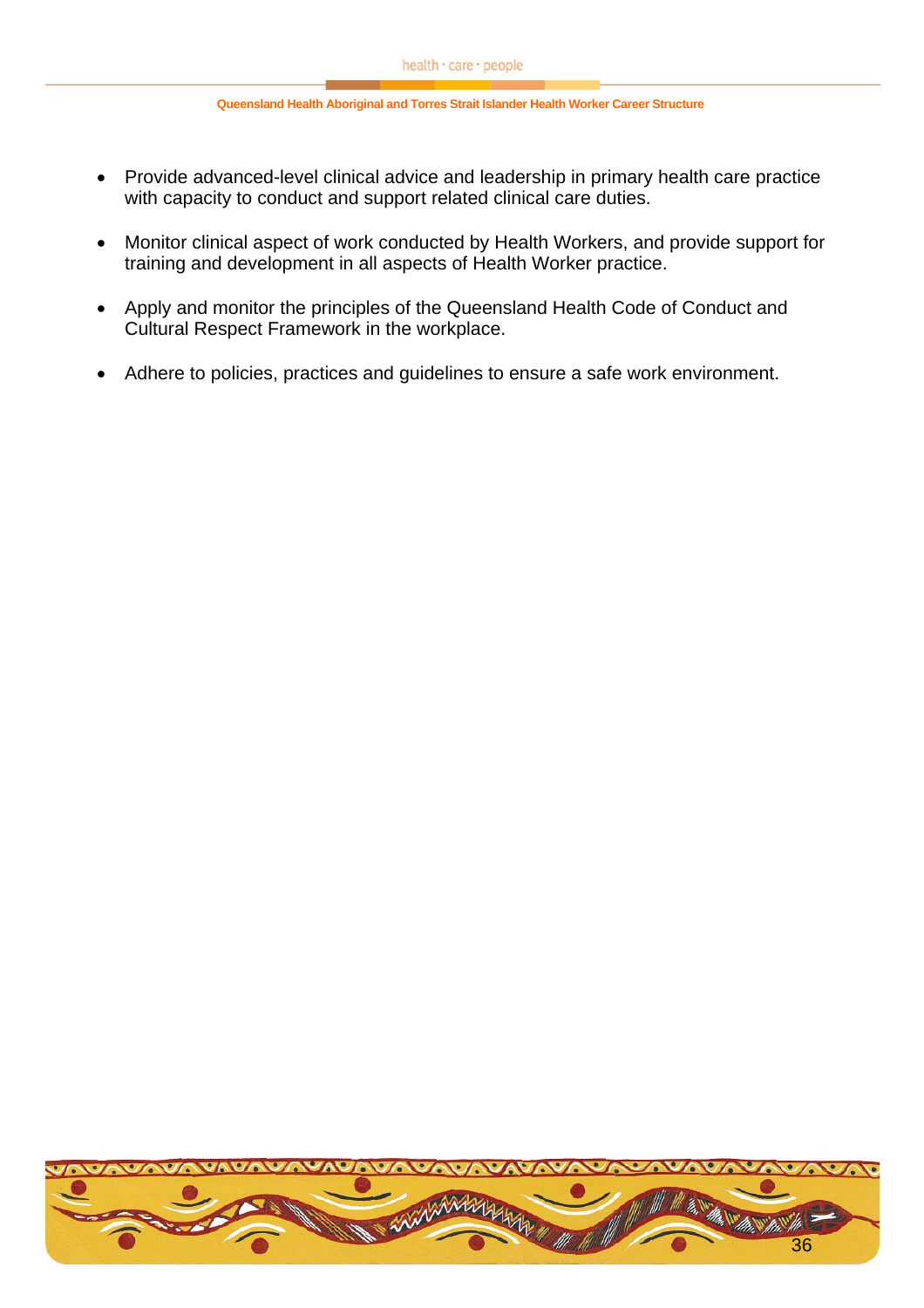## <span id="page-36-0"></span>**Aboriginal and Torres Strait Islander Cluster Coordinator OO8**

### **Mandatory qualifications**

A Health Worker at this level must have a minimum of a Diploma in Aboriginal and Torres Strait Islander Primary Health Care.

### **Scope of role**

A Cluster Coordinator has operational responsibility for three or more primary health care centres in separate locations, or one large service with multiple program areas (for example, Hearing, Diabetes, ATODS, Child Health). *(Provide more information.)* Within this context, a cluster is defined as either a group of centres or a group of services.

As a guide, a Cluster Coordinator will manage 10 or more Health Workers including support staff. Such services may include Aboriginal and Torres Strait Islander Health Services or other health care support services in metropolitan, regional, rural, or remote areas.

A Cluster Coordinator will manage and monitor activities and outputs of the service/s and support the delivery of health programs delivered by the service/s. The position will operate with broad direction from the Manager Health Worker Services.

### **Required skills and knowledge**

A Cluster Coordinator will have extensive experience in the delivery of health services and possess high level interpersonal and management skills appropriate to the position. A Cluster Coordinator is expected to demonstrate:

- understanding and ability to articulate organisational objectives and concepts relevant to primary health care service delivery for Aboriginal and Torres Strait Islander people
- a high degree of managerial and leadership skills to operate in a cross cultural environment encompassing multiple services and health care teams
- personnel management skills, and the ability to apply the principles and procedures relating to equal employment opportunity, employment relations and occupational health and safety
- high level communication skills and ability to develop, implement and promote effective communication and engage staff and other service providers

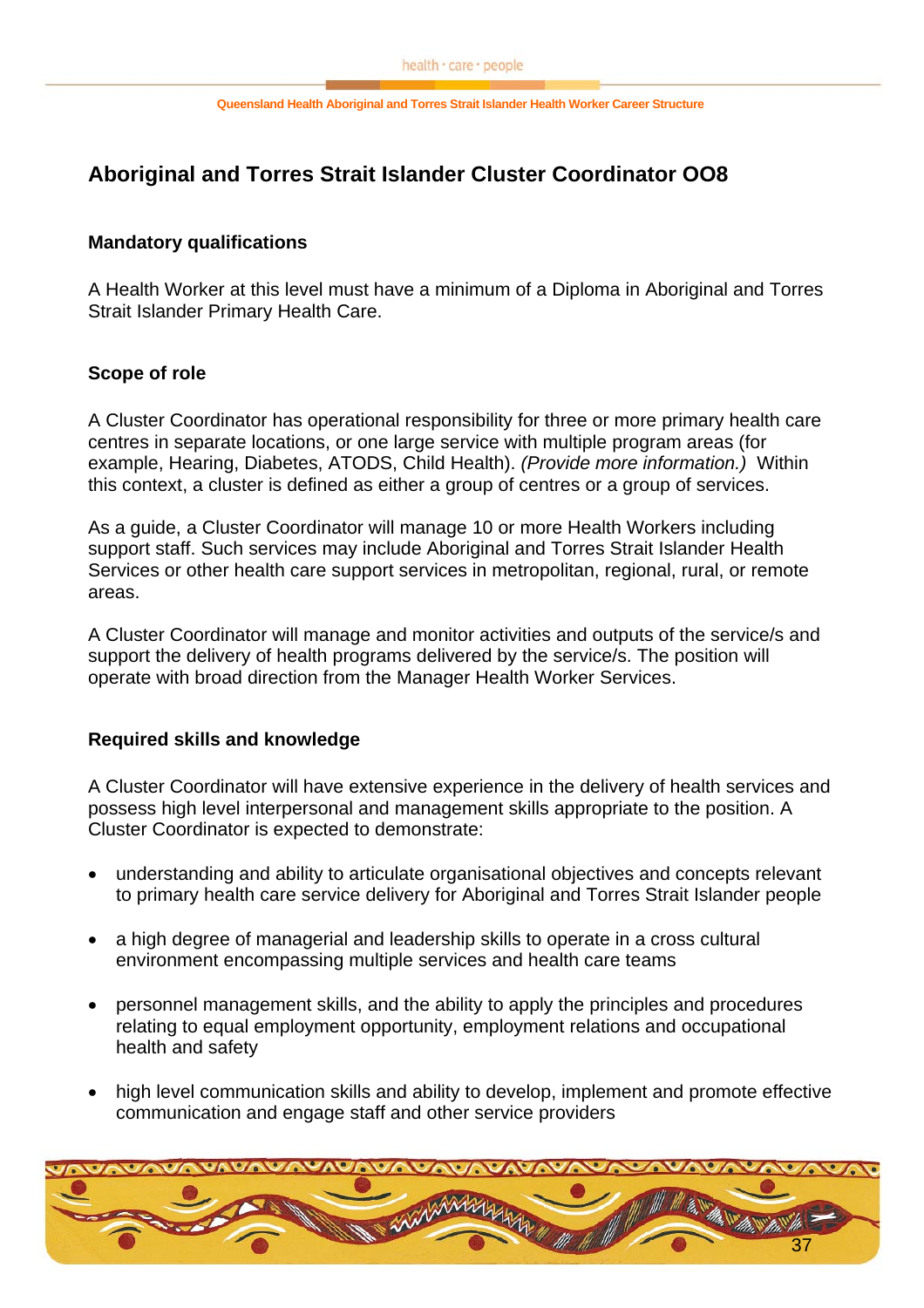- well-developed liaison and communication skills, and the ability to negotiate and communicate on behalf of the agency with clients or other interested parties
- extensive knowledge and experience in the delivery of health services support systems relevant to primary health care service delivery
- ability to demonstrate knowledge of evidence-based guidelines and policy for health care delivery and ability to translate guidelines into primary health care practice.

### **Range of activities**

A Cluster Coordinator will manage the provision of a large service or group of support services, which may include the delegated responsibility for a range of authorities and accountabilities as determined by policy. Activities expected of the position include:

- Manage and monitor resources and finances:
	- o coordinate and allocate resources
	- o implement quality control measures
	- o implement and review procedures, strategies and policies consistent with corporate and Health Service District objectives
	- o manage work systems
	- o cost centre management ,financial delegation and preparation of budget.
- Coordinate staff and service delivery:
	- o manage staff and undertake staff recruitment and selection
	- o staff training and instruction
	- o set work priorities and practices and manage work flow
	- o implement safety measures and procedures
	- o ensure occupational health and safety obligations are coordinated and monitor rehabilitation of staff
	- o review service operations to determine efficiency and effectiveness
	- o preparation of reports and statistics
	- o coordinate performance appraisal and development
	- o assessment and review of the standard of work of subordinate staff.
- Develop, implement and review business and operational plans, consistent with service goals and objectives and District and/or Corporate initiatives/directives.
- Provide a high level of leadership to staff within the work group and across a specified geographic region within the District.
- Exercise accountability and responsibility for quality standards of work.

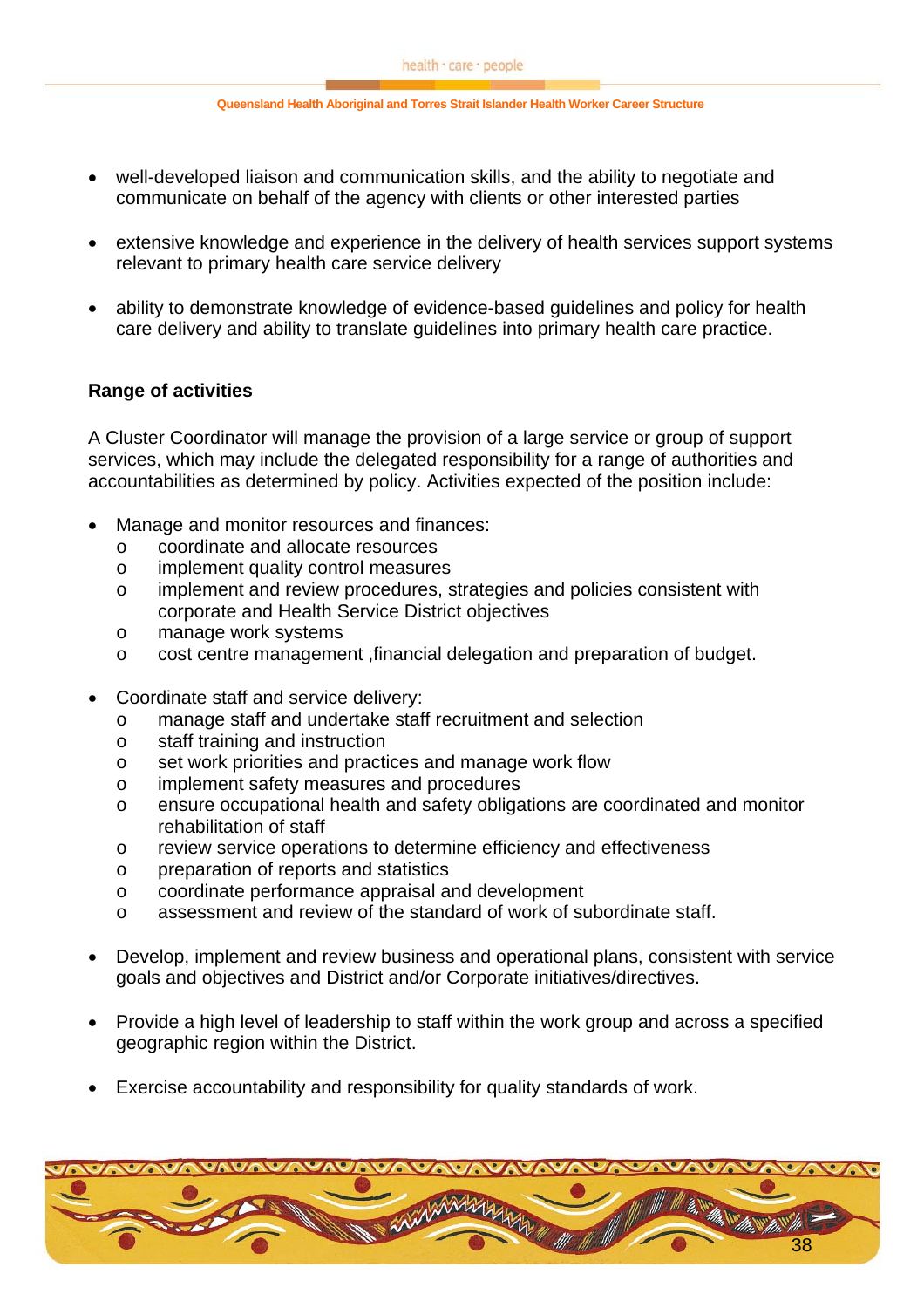- In conjunction with the Manager, Health Programs, develop, evaluate and implement health programs to address specific identified Aboriginal and Torres Strait Islander health district priorities.
- Apply the principles of the Queensland Health Code of Conduct and Cultural Respect Framework.
- Adhere to policies, practices and guidelines to ensure a safe work environment.

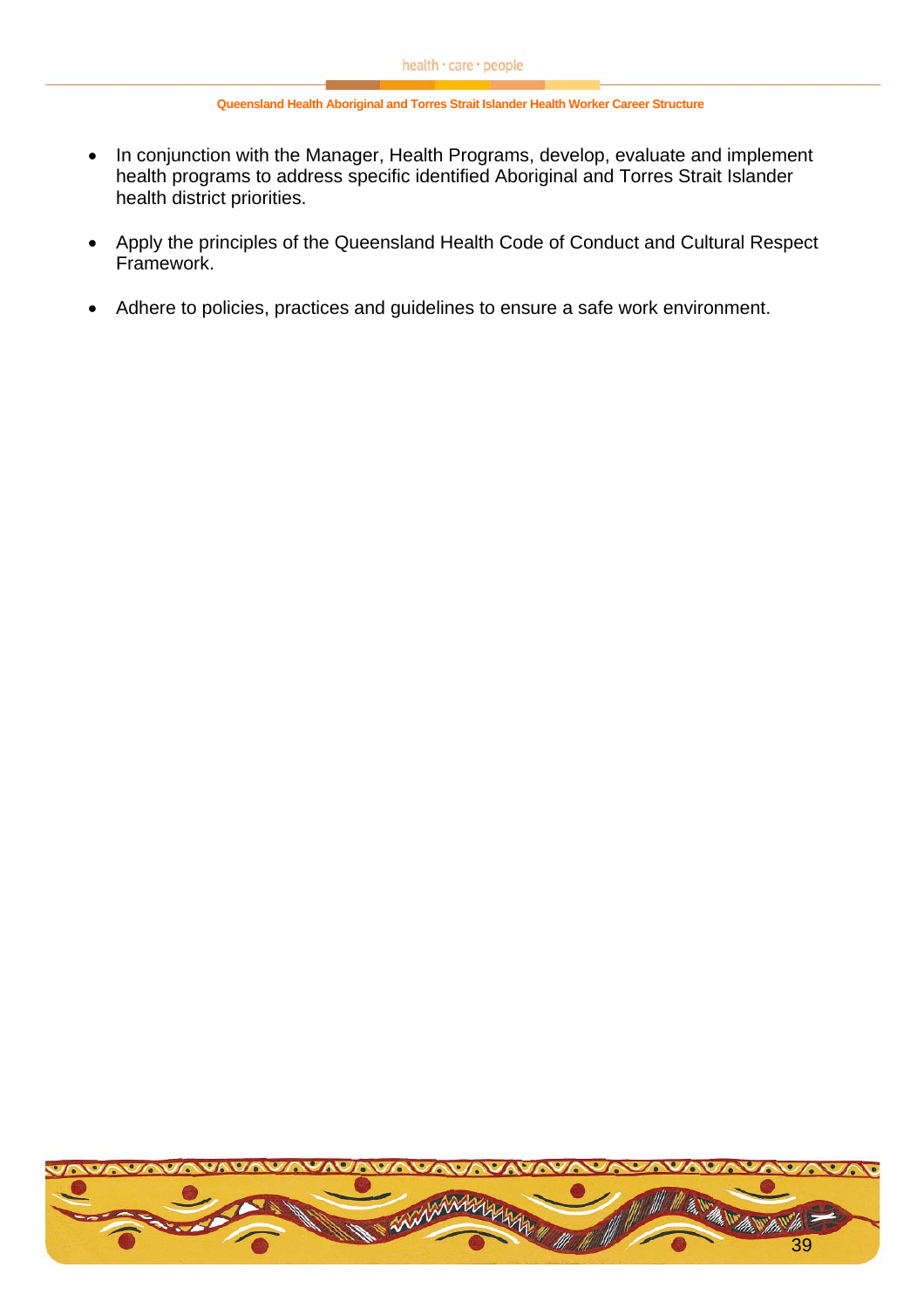## <span id="page-39-0"></span>**Aboriginal and Torres Strait Islander Manager Health Programs OO8**

### **Mandatory qualifications**

A Health Worker at this level must have a minimum qualification of a Diploma in Aboriginal and/or Torres Strait Islander Primary Health Care.

### **Scope of role**

A Manager Health Programs has management responsibilities for the development, implementation, monitoring and evaluation of one large health care program (for example, Chronic Disease or Mental Health) or multiple smaller programs across a District or multiple Districts. This position will work to address identified District priorities for Aboriginal and Torres Strait Islander health.

A Manager Health Programs is responsible for setting policy direction, procedures, standards and compliance monitoring for the program/s it manages. The position holder is responsible for their own work and the work of others. The position holder may have responsibility for supervising staff or a small team.

### **Required skills and knowledge**

A Manager Health Programs will have extensive knowledge and experience in the management and delivery of a specific program area or program areas, and possess high level interpersonal and management skills appropriate to the position. The position holder is expected to demonstrate:

- a high degree of program management and leadership skills, and an ability to manage a program within a public health service, or across a health service district
- well-developed liaison and communication skills, and the ability to negotiate or communicate on behalf of the agency with clients or other interested parties
- understanding of and ability to articulate organisational objectives and concepts relevant to primary health care service delivery for Aboriginal and Torres Strait Islander people
- ability to coordinate and implement education and skills development to health staff as relevant to the specific program

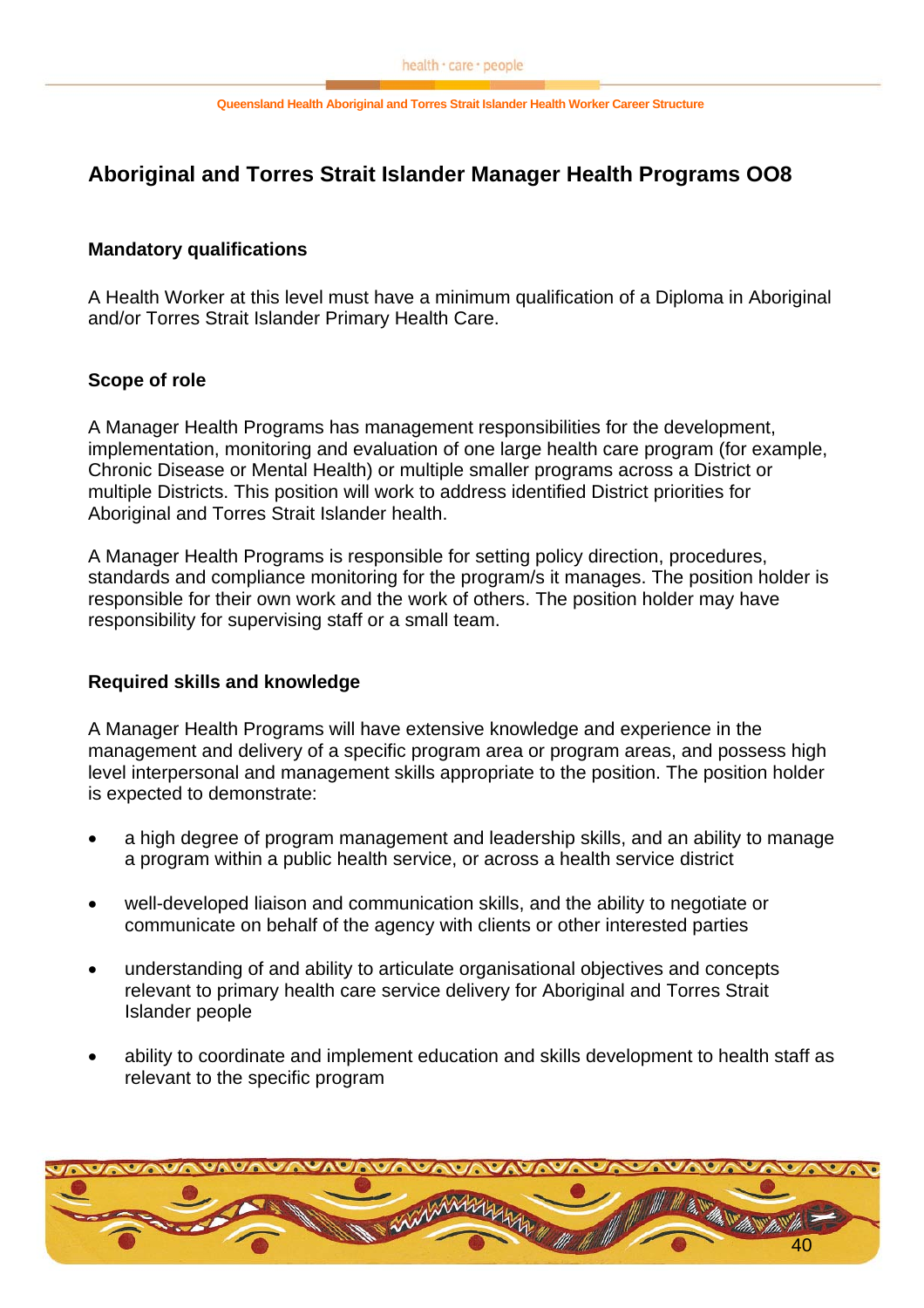- ability to develop and document strategic and operational program plans relevant to specialised program area/s
- ability to set work priorities and manage programs within timeframe and budget allocation
- well-developed knowledge in evidence-based guidelines and policy for health care program delivery, and ability to translate guidelines into primary health care practice
- ability to manage staff and apply the principles and procedures relating to equal employment opportunity, employment relations and occupational health and safety.

### **Range of activities**

A Manager Health Programs will work collaboratively with Health Worker Coordinators and Senior Health Workers in the development, implementation, monitoring and evaluation of health programs. Activities expected of the position include:

- Program management:
	- o Coordinate strategy development and implementation plan for program area/s.
	- o Establish community profile and identify community needs.
	- o Develop performance indicators for health programs.
	- o Develop and review procedures, strategies and policies consistent with corporate and Health Service District objectives.
	- o Monitor and evaluate health programs to ensure appropriate and effective approach to service delivery.
	- o Monitor implementation of strategic plan for program area at District level.
	- o Develop, implement and review business and operational plans.
	- o Implement quality systems.
	- o Set work priorities and practices and manage outputs.
	- o Prepare reports and statistics.
- Manage staff and resources (if the position is responsible for staff):
	- o Be actively involved in staff recruitment and selection.
	- o Manage work systems.
	- o Cost centre management and/or financial delegation and budget estimation.
	- o Monitor and review resources and finances.
	- o Coordinate and allocate resources.
	- o Staff training and instruction.
	- o Monitor safety measures and procedures.
	- o Ensure occupational health and safety obligations are met, and coordinate and monitor rehabilitation of staff.
	- o Provide leadership to staff within the work group.
	- o Represent the district health service at national, state and regional level forums.

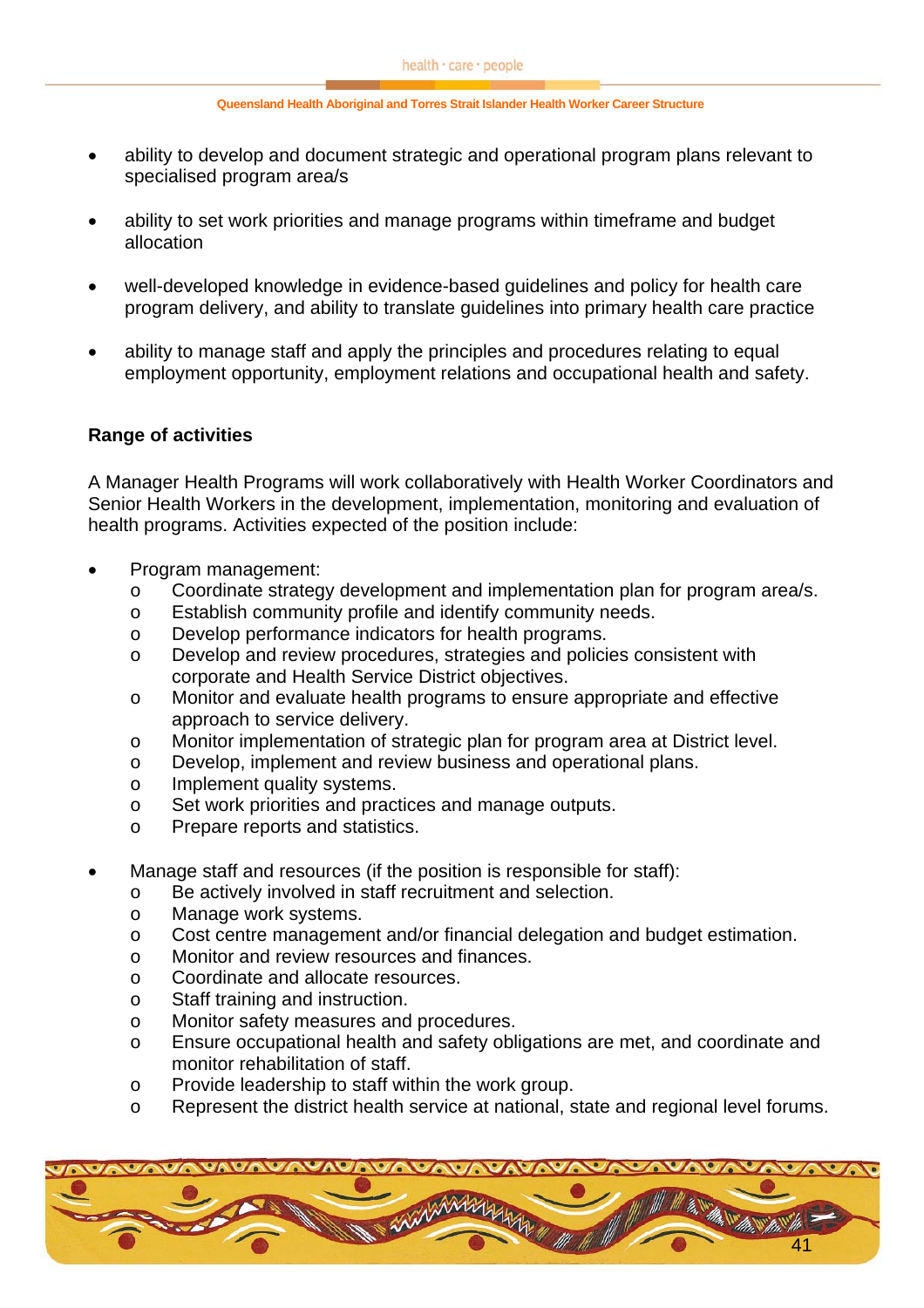- Apply the principles of the Queensland Health Code of Conduct and Cultural Respect Framework.
- Adhere to policies, practices and guidelines to ensure a safe work environment.

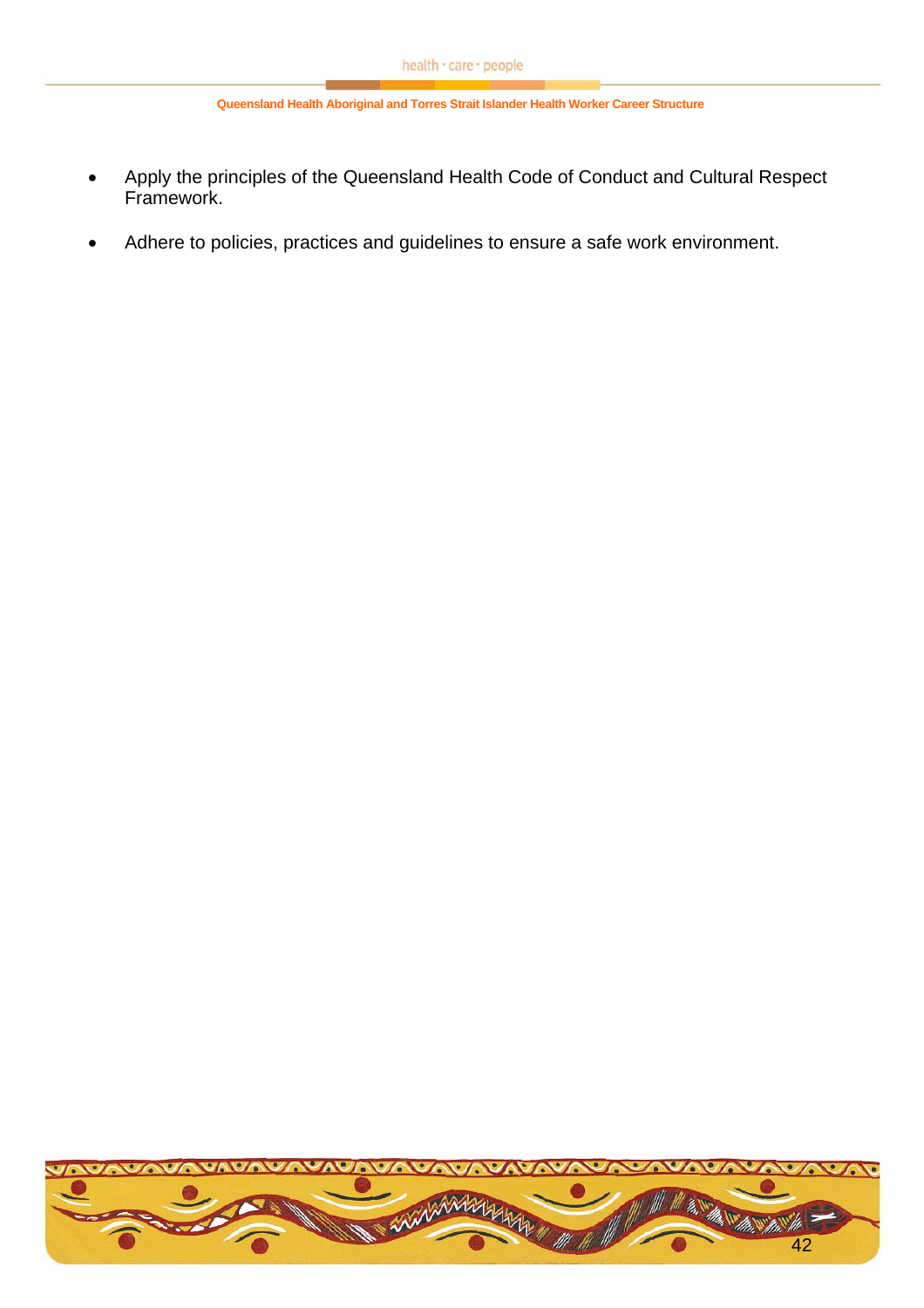## <span id="page-42-0"></span>**Aboriginal and Torres Strait Islander Manager Health Worker Services OO9**

### **Mandatory qualifications**

A Health Worker at this level must have a minimum of an Advanced Diploma in Aboriginal and/or Torres Strait Islander Primary Health Care.

#### **Scope of role**

A Manager Health Worker Services is a senior management role within the Aboriginal and Torres Strait Islander Health Worker career structure and will include responsibility for large and complex work groups.

The Manager Health Worker Services will manage all services delivered by Health Workers within a health service district, and report to their district executive.

Managers at this level are expected to work at a high strategic level, and are responsible for the development, implementation, coordination, management and evaluation of the Health Worker practice within the health service district.

A Manager Health Worker Services is responsible for integrating knowledge of Aboriginal and Torres Strait Islander Primary Health Care into broader aspects of management and community development, contributing to policy making and decision making across the spectrum of service delivery.

A Manager Health Worker Services is responsible for strategic planning for resources and programs required for the delivery of Health Worker services within a health service district.

A Manager Health Worker Services is responsible for their work and the work of others, and works collaboratively with other key positions in the district.

#### **Required skills and knowledge**

A Manager Health Worker Services will have extensive experience in the strategic management and delivery of health services, and possess high level interpersonal and management skills appropriate to the position. A Manager Health Worker Services is expected to:

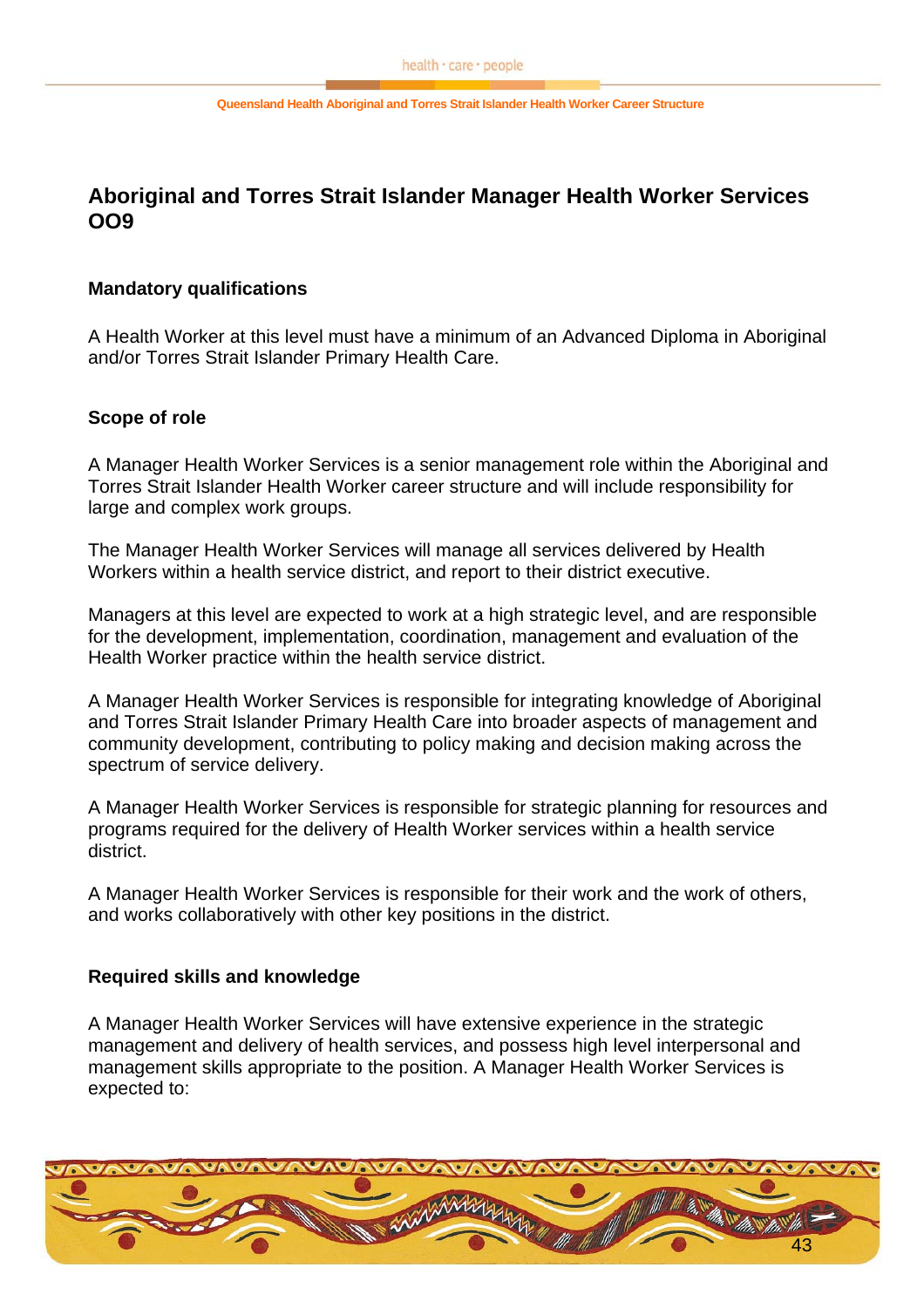- Demonstrate extensive experience in the delivery of health service support systems and possess relevant qualifications or training in interpersonal and management skills, appropriate to the level of the position.
- Demonstrate a high degree of managerial and leadership skills and abilities required to manage a group of support services within public health facilities across a health service district.
- Demonstrate personnel management skills and the ability to apply principles and procedures relating to equal employment opportunity, employment relations and occupational health and safety.
- Possess well-developed liaison and communication skills, and the ability to negotiate or communicate on behalf of the agency with internal and external stakeholders and health care providers.
- Demonstrate skills in developing and documenting strategic and operational plans.
- Demonstrate high level coordination and program management skills to operate at a strategic level within the district.
- Articulate and demonstrate knowledge of evidence-based guidelines and policy for health care delivery and ability to translate guidelines into primary health care practice.
- Possess high level skills in community development, and an ability to engage and negotiate with external stakeholders with the objective of forming collaborative frameworks for health care delivery.

### **Range of activities**

- Overall responsibility for the provision of Health Worker services within a district, including delegated responsibility for a range of authorities and accountabilities as determined by policy:
	- o Manage and monitor resources and finances
	- o Review operations to determine efficiency and effectiveness of the service
	- o Develop and implement quality systems
	- o Manage staff
	- o Set work priorities and practices and manage work flows
	- o Develop and review procedures, strategies and policies consistent with corporate and health service district objectives
	- o Undertake staff recruitment and selection
	- o Manage work systems
	- o Cost centre management and/or financial delegation.

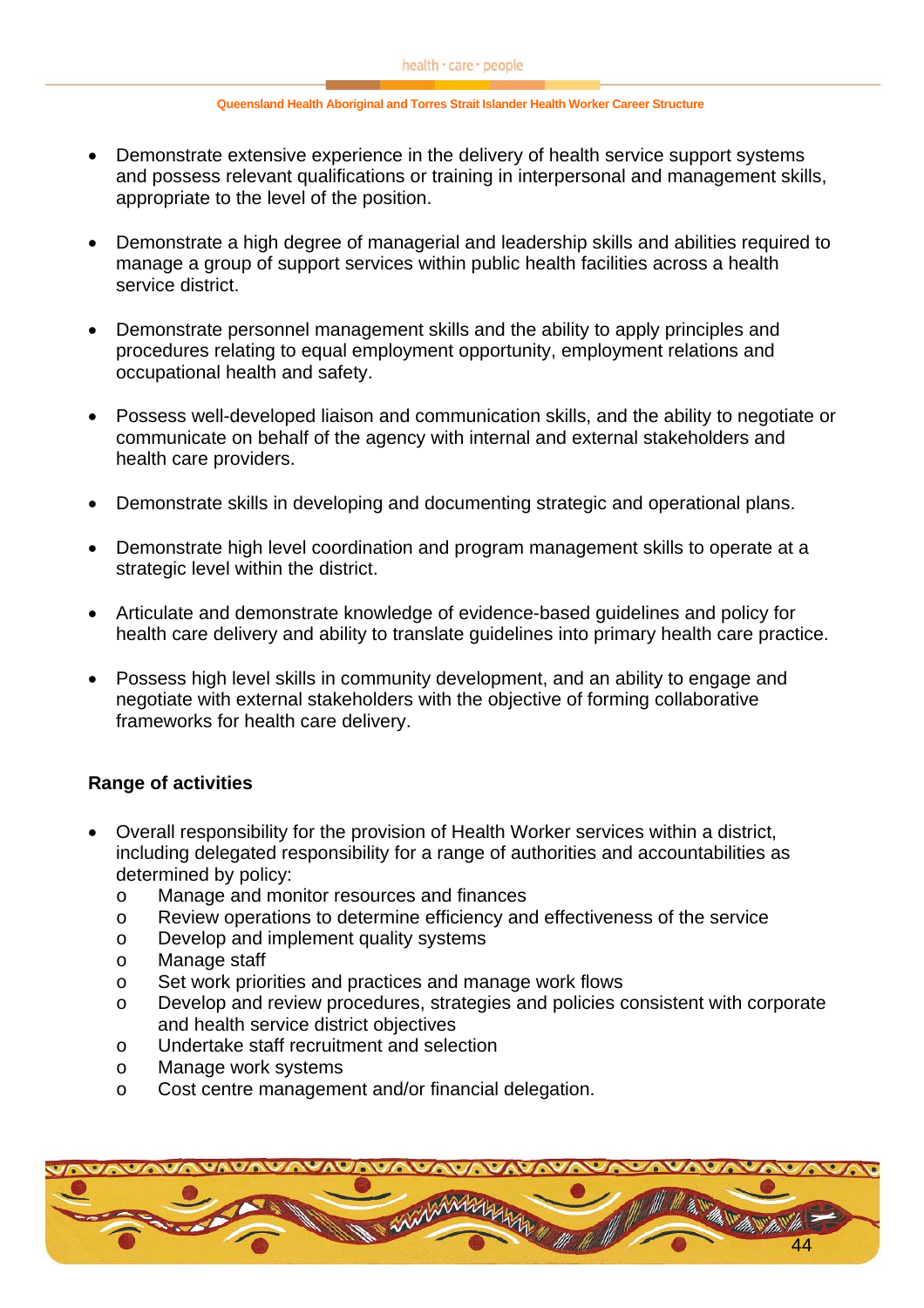- Exercise a high degree of autonomy, initiative and judgement in the use of resources under the position's control and in resolution of issues and problems, including:
	- o coordination and allocation of resources
	- o staff training and instruction
	- o prioritising work
	- o implementing safety measures and procedures
	- o ensuring occupational health and safety obligations are met, and coordinating and monitoring rehabilitation of staff
	- o preparation of reports and statistics and submissions
	- $\circ$  assessment and review of the standard of work of subordinate staff.
- Develop, implement and review strategic, business and operational plans, which will provide strategies for the achievement of service goals and objectives consistent with district and/or corporate initiatives/directives.
- Provide high level leadership to staff within the district Health Worker workforce.
- Exercise accountability and responsibility for the quality standards of work.
- Coordinate the implementation of policies, practices and guidelines to ensure a safe work environment.
- Develop performance indicators for health services relevant to the Health Worker district workforce.
- Monitor and review health care programs within the district.
- Represent the district health service at a national, state and regional level.
- Negotiate consistent policy between services.
- Supervise, manage and mentor staff where appropriate.
- Apply the principles of the Queensland Health Code of Conduct and Cultural Respect Framework.
- Adhere to policies, practices and guidelines to ensure a safe work environment.

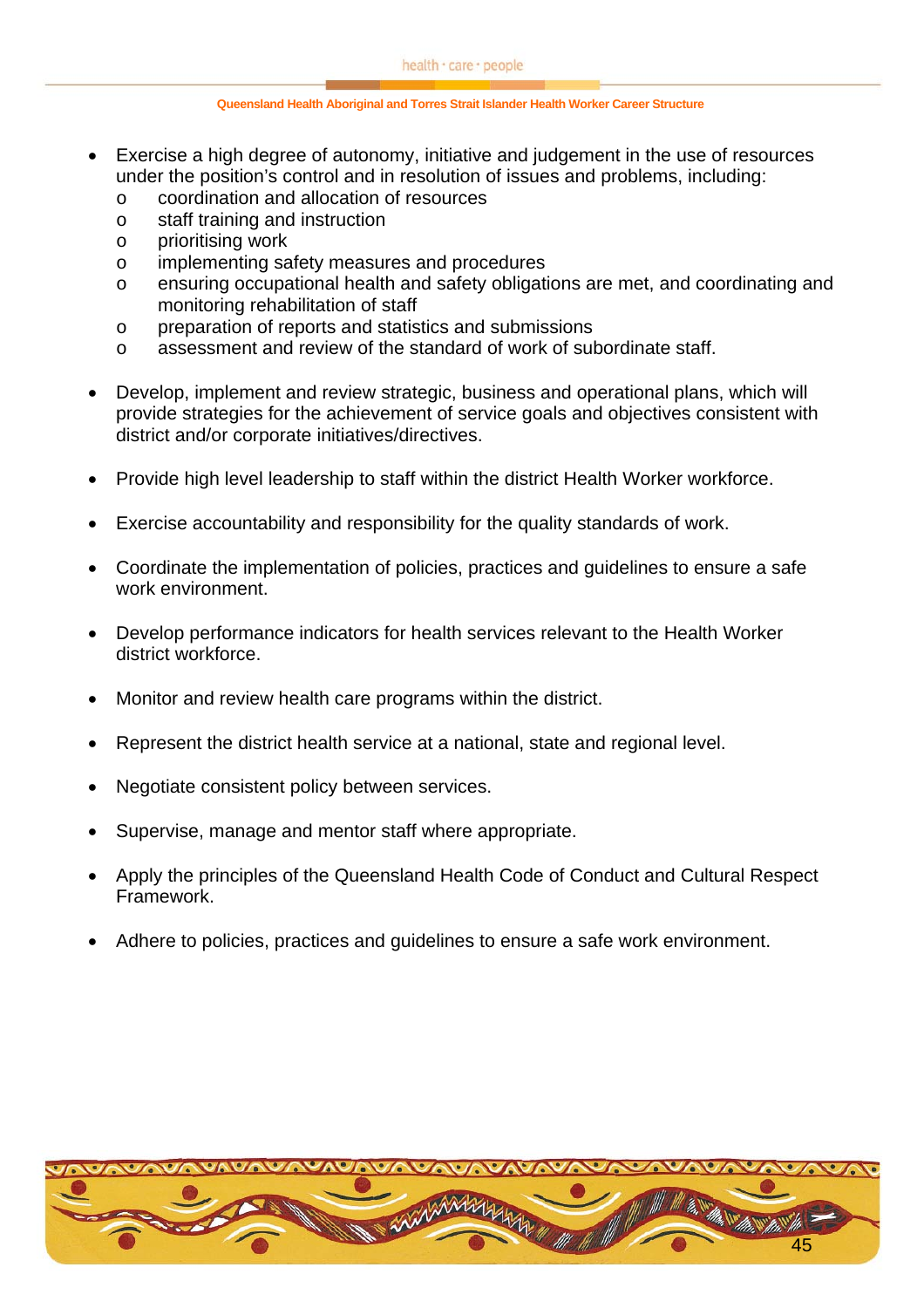# <span id="page-45-0"></span>**Appendix 1: Excerpts from Health (Drugs and Poisons) Regulation 1996**

### *Health (Drugs and Poisons) Regulation 1996* **(***Health Act 1937)*

Reprinted as in force on 12 December 2008 - Reprint No. 9C

• **164A Indigenous Health Workers** (Chapter 3 - Restricted Drugs, Part 2 - Endorsements, Division 3 - Particular Endorsements)

An indigenous health worker, while practising in an Aboriginal or Torres Strait Islander community in an isolated practice area in a specified health service district, is authorised –

- (a) to obtain and possess a restricted drug; or
- (b) to administer or supply a restricted drug, under a drug therapy protocol, on the oral or written instruction of a doctor or nurse practitioner of physician's assistant.

### • **Areas of local governments forming isolated practice areas (Appendix 5)**

Aurukun, Balonne, Banana, Barcaldine, Barcoo, Blackall, Tambo, Boulia, Bulloo, Burke, Carpentaria, Central Highlands Charters Towers, Cloncurry, Cook, Croydon, Dalby, Diamantina, Doomadgee, Etheridge, Flinders, Hope Vale, Isaac, Kowanyama, Lockhart River, Longreach, McKinlay, Mornington, Mount Isa, Murweh, Napranum, North Burnett, Northern Peninsula Area, Palm Island, Paroo, Pormpuraaw, Quilpie, Richmond, Roma, Tablelands, Torres, Winton, Woorabinda, Wujalwujal, Yarrabah.

### • **Definition of 'specified health service district' (Appendix 9 – Dictionary)**

*specified health services district* means any of the following health service districts declared under the Health Services Act 1991—

- o Cairns
- o Cape York
- o Mount Isa
- o Torres Strait and Northern Peninsula Area.
- **Definition of 'isolated practice area' (Appendix 9 Dictionary)**

*isolated practice area means—*

- (aa) a place that is at Cow Bay, Marpuna or Weipa; or
- (a) a place that is—
	- (i) within the area of a local government mentioned in appendix 5; and
	- (ii) remote from pharmaceutical services; or

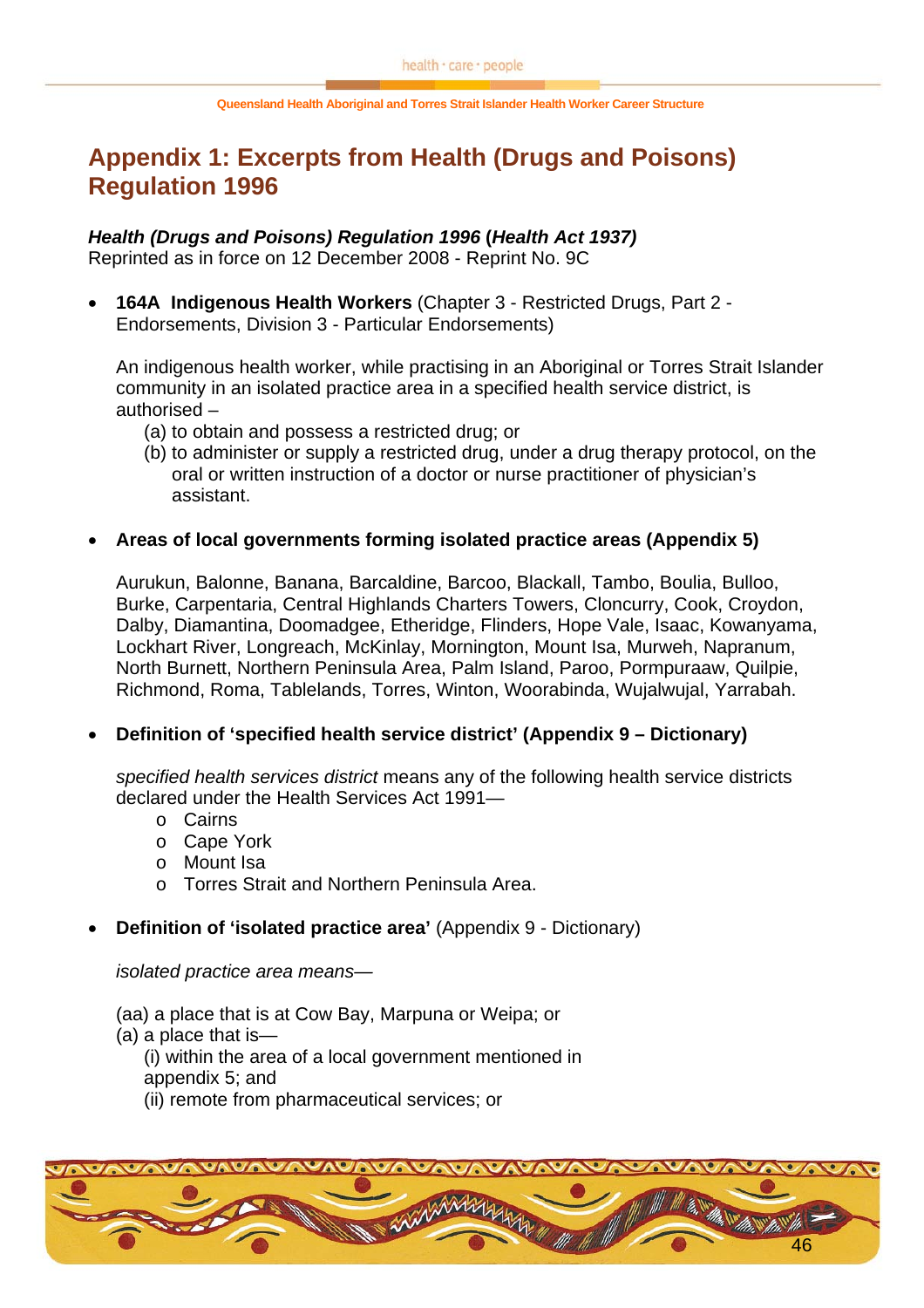(b) a clinic conducted by the Royal Flying Doctor Service (Qld section) in an area isolated from medical, pharmaceutical and hospital services; or (c) a plane operated by the Royal Flying Doctor Service (Qld section).

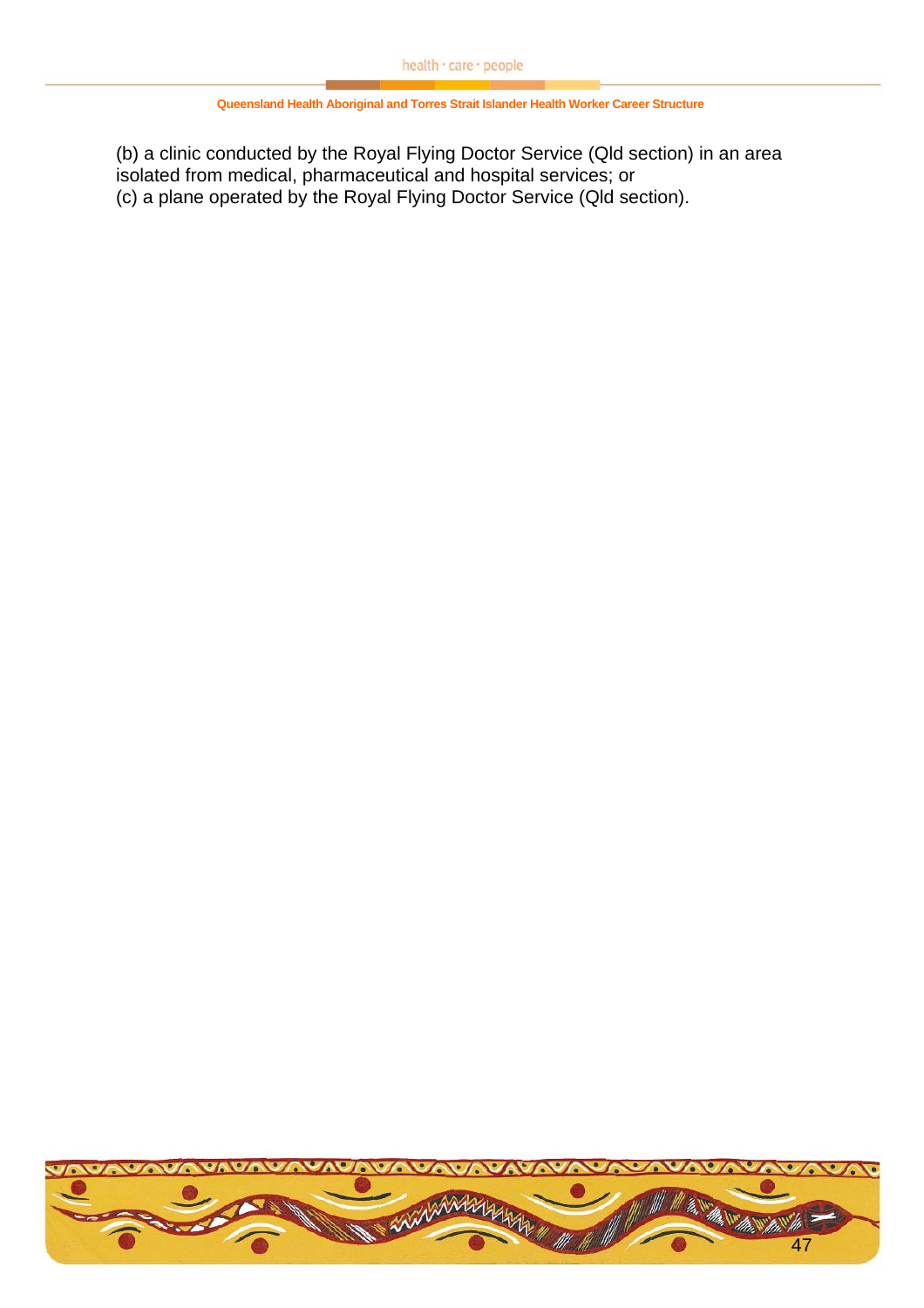# <span id="page-47-0"></span>**Appendix 2: Relevant HR Policies and IRM advice**

The following Human Resources (HR) Policies and Industrial Relations Manual advices (IRMs) are relevant to the application of the Aboriginal and Torres Strait Islander Health Worker career structure:

• SARAS – The Study and Research Assistance Scheme **HR Policy G10.**

The SARAS **HR Policy G10** has been enhanced in order to provide Queensland Health employees with improved access to leave and financial assistance to undertake study or research activities.

• Indemnity for Employees and Other Persons (Excluding Medical Practitioners – Health Service Districts) **IRM 3.8-3**.

Indemnity as it is defined in **IRM 3.8-3** applies to Aboriginal and Torres Strait Islander Health Workers employed within the Aboriginal and Torres Strait Islander Health Worker career structure.

• 'Identified' (Lawful Discrimination) Positions **IRM 1.13-12**

All Aboriginal and Torres Strait Islander Health Worker positions are identified. It is a genuine occupational requirement in accordance with section 7 of the *Anti-Discrimination Act 1991* that all Health Worker positions are filled by Aboriginal or Torres Strait Islander peoples*.* A Health Worker needs to be accepted by a particular community as a member of that community.

- Aboriginal and Torres Strait Islander Health Worker Personal Progression Scheme Levels OO4 – OO6 (IPA) **HR Policy C43.**
- Aboriginal and Torres Strait Islander Health Worker Conditional Advancement Scheme **HR Policy C44.**

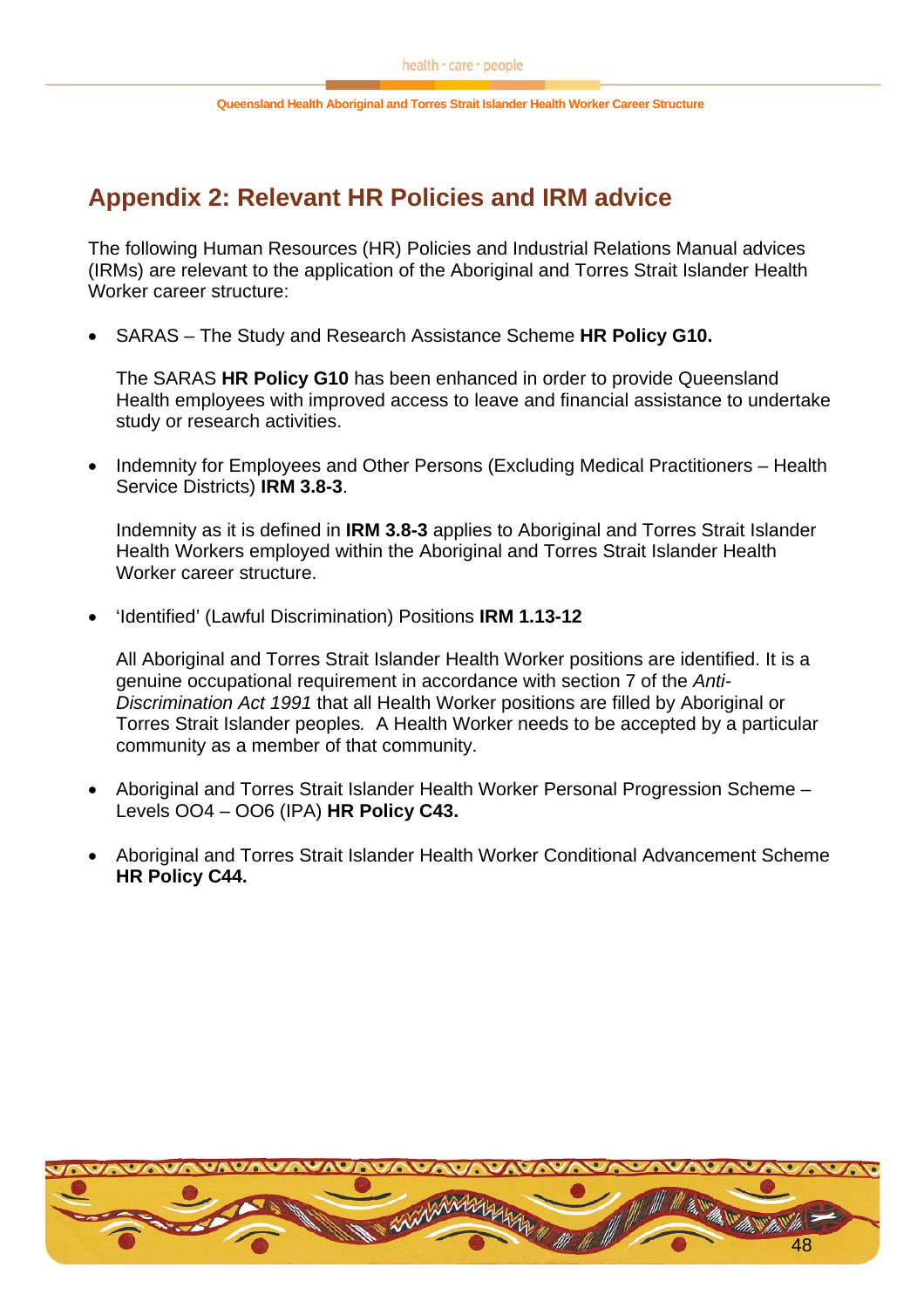# <span id="page-48-0"></span>**Appendix 3: Queensland Health services in Isolated Practice Areas within specified Health Services Districts**

| <b>Isolated Practice Areas</b>                                      | <b>Queensland Health</b>                          |  |  |  |
|---------------------------------------------------------------------|---------------------------------------------------|--|--|--|
|                                                                     | health service                                    |  |  |  |
| <b>Cairns and Hinterland Health Service District</b>                |                                                   |  |  |  |
| Yarrabah                                                            | <b>Primary Health Care Centre</b>                 |  |  |  |
| <b>Cape York Health Service District</b>                            |                                                   |  |  |  |
| Aurukun                                                             | <b>Primary Health Care Centre</b>                 |  |  |  |
| Hopevale                                                            | <b>Primary Health Care Centre</b>                 |  |  |  |
| Kowanyama                                                           | <b>Primary Health Care Centre</b>                 |  |  |  |
| <b>Lockhart River</b>                                               | <b>Primary Health Care Centre</b>                 |  |  |  |
| Mapoon                                                              | <b>Primary Health Care Centre</b>                 |  |  |  |
| Napranum                                                            | <b>Primary Health Care Centre</b>                 |  |  |  |
| Pormpurraw                                                          | <b>Primary Health Care Centre</b>                 |  |  |  |
| <b>Wujal Wujal</b>                                                  | <b>Primary Health Care Centre</b>                 |  |  |  |
| Coen                                                                | <b>Primary Health Care Centre</b>                 |  |  |  |
| Laura                                                               | <b>Primary Health Care Centre</b>                 |  |  |  |
| <b>Mt Isa Health Service District</b>                               |                                                   |  |  |  |
| Doomadgee                                                           | <b>Hospital and Primary Health Care</b><br>Centre |  |  |  |
| Mornington Island                                                   | <b>Hospital and Primary Health Care</b><br>Centre |  |  |  |
| <b>Torres Strait and Northern Peninsula Health Service District</b> |                                                   |  |  |  |
| Injinoo                                                             | <b>Primary Health Care Centre</b>                 |  |  |  |
| New Mapoon                                                          | <b>Primary Health Care Centre</b>                 |  |  |  |
| Umagico                                                             | <b>Primary Health Care Centre</b>                 |  |  |  |
| Seisia                                                              | <b>Primary Health Care Centre</b>                 |  |  |  |
| <b>Badu Island</b>                                                  | <b>Primary Health Care Centre</b>                 |  |  |  |
| Bamaga                                                              | <b>Hospital and Primary Health Care</b><br>Centre |  |  |  |
| Boigu Island                                                        | <b>Primary Health Care Centre</b>                 |  |  |  |